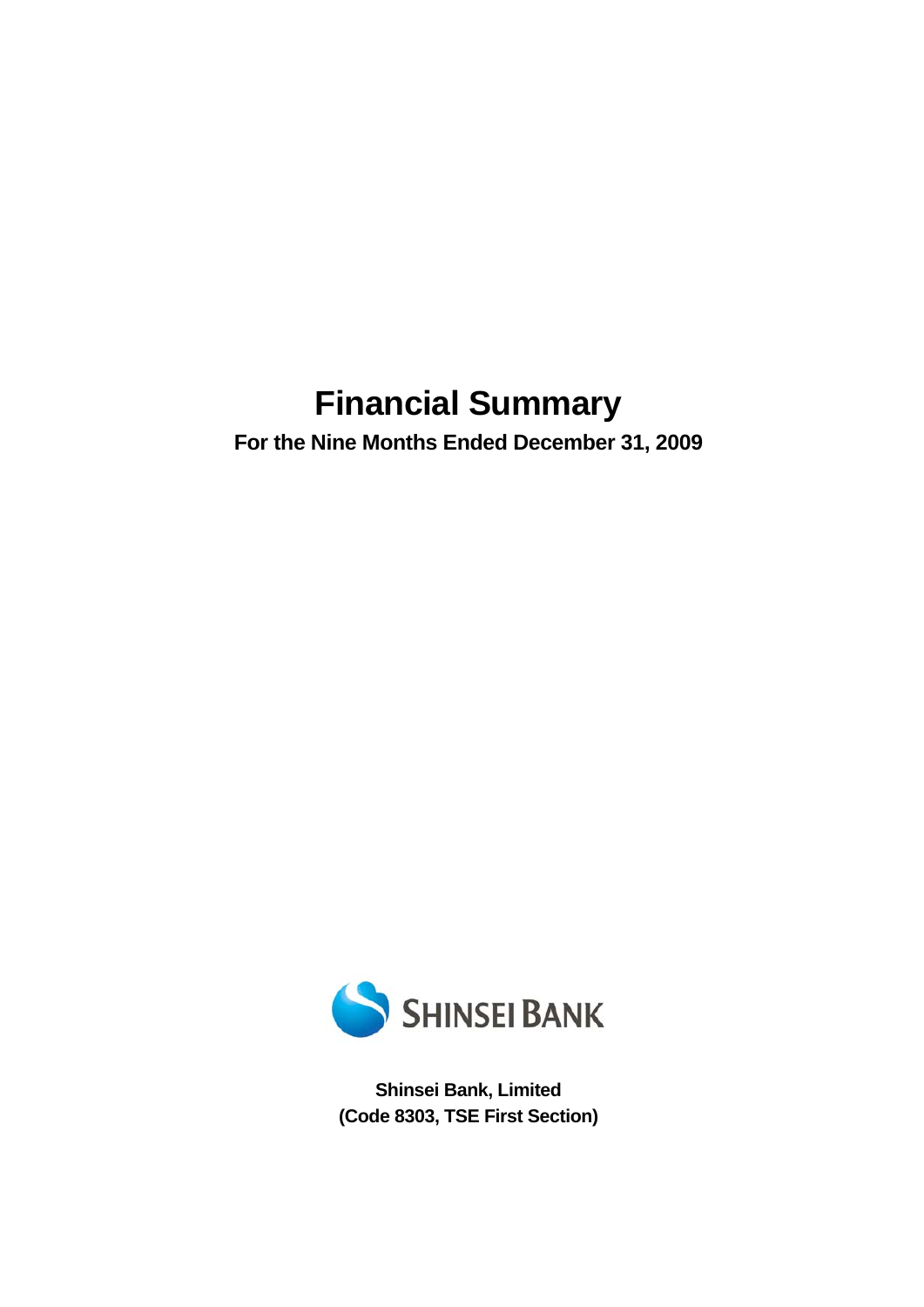### **Contents Page**

Financial and Economic Environment ............ 1

| Section 1. Consolidated Information                                               | . 2               |
|-----------------------------------------------------------------------------------|-------------------|
| Results of Operations - Table 1-                                                  | (Consolidated) 2  |
| Items included in Results of Operations - Table 1-1-                              | (Consolidated) 4  |
| Interest-Earning Assets and Interest-Bearing Liabilities - Table 2-               | (Consolidated)5   |
| Non-Interest Income - Table 3-                                                    | (Consolidated) 6  |
| General and Administrative Expenses - Table 4-                                    | (Consolidated)7   |
| Net Credit Costs - Table 5-                                                       | (Consolidated) 8  |
| Amortization of Goodwill and Other Intangible Assets - Table 6-                   | (Consolidated) 8  |
| Other Gains (Losses) - Table 7-                                                   | (Consolidated) 9  |
| Minority Interests in Net Income of Subsidiaries - Table 8-                       | (Consolidated) 9  |
| Major Balance Sheet Data - Table 9-                                               | (Consolidated) 10 |
| Risk-Monitored Loans - Table 10-                                                  | (Consolidated) 12 |
| Reserve for Credit Losses - Table 11-                                             | (Consolidated) 12 |
| Loans by Borrower Industry - Table 12-                                            | (Consolidated) 13 |
| Securities Being Held to Maturity with Readily Determinable Fair Value -Table 13- | (Consolidated) 13 |
| Marketable Securities, at Fair Value - Table 14-                                  | (Consolidated) 14 |
| Deposits, Including Negotiable Certificates of Deposit (NCDs) - Table 15-         | (Consolidated) 14 |
| Financial Ratios - Table 16-                                                      | (Consolidated) 15 |
| Capital Adequacy Data - Table 17-                                                 | (Consolidated) 15 |
| Per Share Data - Table 18-                                                        | (Consolidated) 16 |
| <b>Business Lines Results - Table 19-</b>                                         | (Consolidated) 17 |
| Institutional Group - Table 20-                                                   | (Consolidated) 18 |
| Institutional Group Revenue by Product - Table 21-                                | (Consolidated) 18 |
| Individual Group - Table 22-                                                      | (Consolidated) 20 |
| Individual Group Revenue by Product/Entity - Table 23-                            | (Consolidated) 21 |
| Consolidated Balance Sheets (Unaudited)                                           | (Consolidated) 23 |
| <b>Consolidated Statements of Operations (Unaudited)</b>                          | (Consolidated) 25 |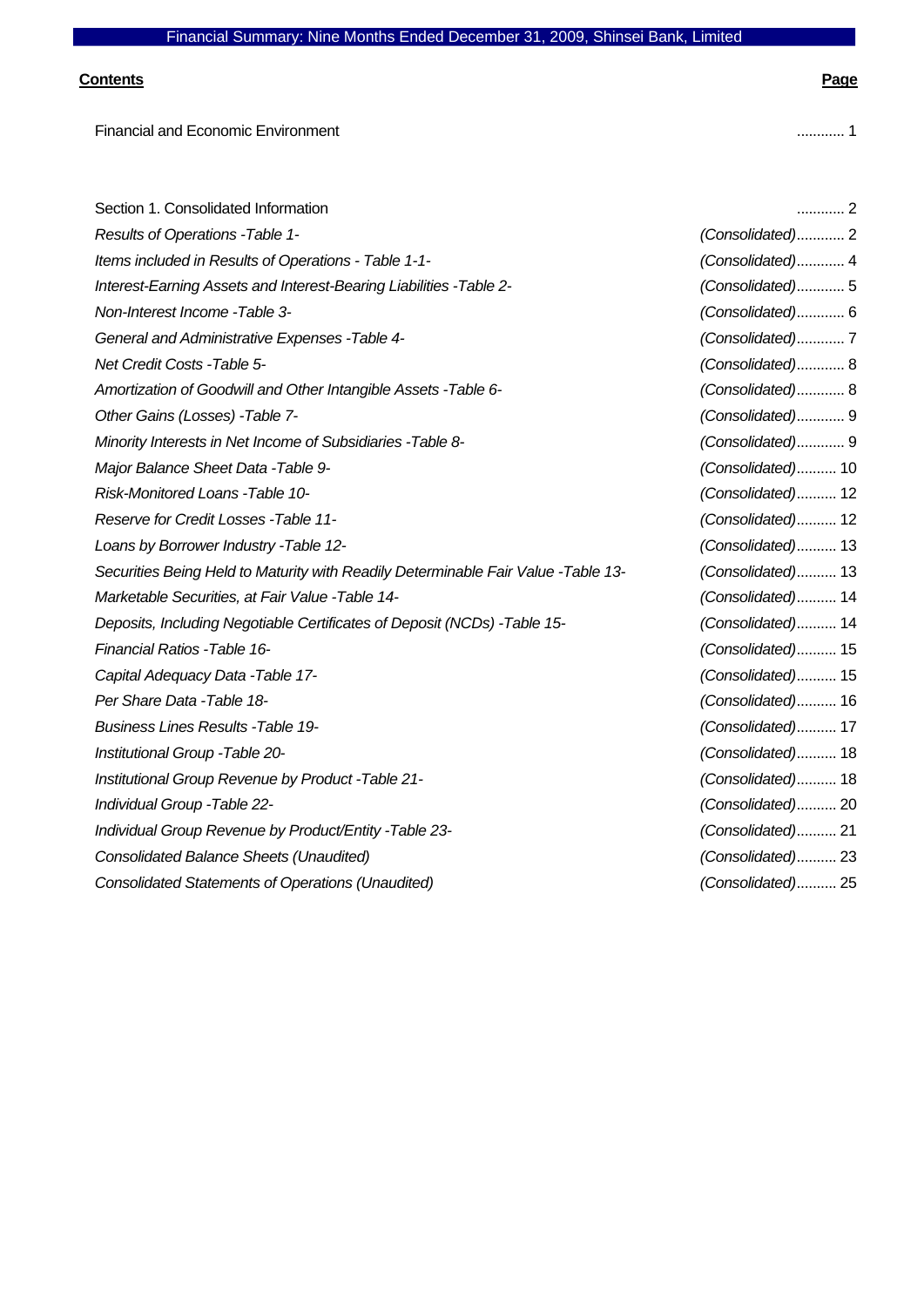Section 2. Non-Consolidated Information ........... 26

| <b>Results of Operations - Table 24-</b>                                          | (Non-Consolidated) 26 |
|-----------------------------------------------------------------------------------|-----------------------|
| <b>Net Credit Costs -Table 25-</b>                                                | (Non-Consolidated) 27 |
| Interest-Earning Assets and Interest-Bearing Liabilities -Table 26-               | (Non-Consolidated) 27 |
| Risk-Monitored Loans -Table 27-                                                   | (Non-Consolidated) 28 |
| Loans by Borrower Industry - Table 28-                                            | (Non-Consolidated) 28 |
| Risk Monitored Loans by Borrower Industry - Table 29-                             | (Non-Consolidated) 29 |
| Overseas and Offshore Loans by Region - Table 30-                                 | (Non-Consolidated) 29 |
| Risk Monitored Loans of Overseas and Offshore Loans by Region - Table 31-         | (Non-Consolidated) 30 |
| Claims Classified under the Financial Revitalization Law - Table 32-              | (Non-Consolidated) 30 |
| Reserve for Credit Losses - Table 33-                                             | (Non-Consolidated) 30 |
| Securities Being Held to Maturity with Readily Determinable Fair Value -Table 34- | (Non-Consolidated) 31 |
| Marketable Securities, at Fair Value - Table 35-                                  | (Non-Consolidated) 31 |
| Capital Adequacy Data - Table 36-                                                 | (Non-Consolidated) 32 |
| Non-Consolidated Balance Sheets (Unaudited)                                       | (Non-Consolidated) 33 |
| Non-Consolidated Statements of Operations (Unaudited)                             | (Non-Consolidated) 35 |

Section 3. Earnings Forecast -Table 37- (Consolidated and Non-Consolidated) .......... 36

| Section 4. Exposure to Securitized Products and Related Investments                                           | 37                    |
|---------------------------------------------------------------------------------------------------------------|-----------------------|
| Balance of Securitized Products (Breakdown by Region and Type of Securities) -Table 38- (Non-Consolidated) 37 |                       |
| Securitized Products, Recorded under "Securities" and                                                         |                       |
| "Other Monetary Claims Purchased" and OCI-Table 39-                                                           | (Non-Consolidated) 38 |
| LBO, Monoline, SIV, ABCP, CDS -Table 40-                                                                      | (Non-Consolidated) 39 |
| Definitions - Table 41-                                                                                       | 40                    |
|                                                                                                               |                       |

The following discussion should be read in conjunction with the consolidated and non-consolidated financial statements prepared in accordance with generally accepted accounting principles in Japan for banks. Except as otherwise indicated, the financial information in the following discussion is based on the consolidated financial statements. Financial and operational data that are stated in multiples of 0.1 billion have been truncated. All percentages have been rounded to the nearest 0.1%.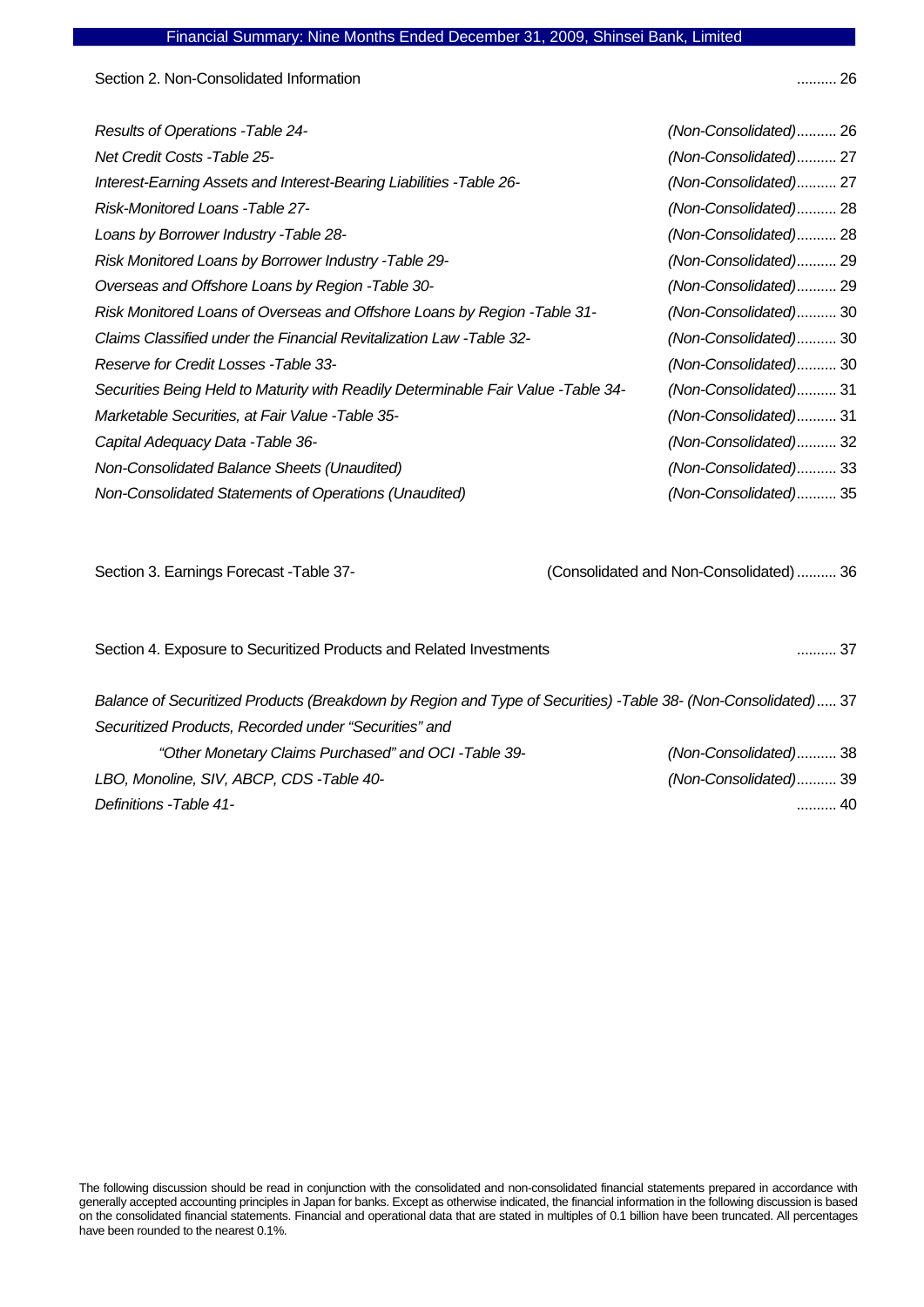### **Financial and Economic Environment**

During the first nine months of fiscal year 2009, global financial markets have started to regain their stability, and some developing countries have shown signs of recovery or realized economic expansion. In Europe and the U.S., there are glimpses, albeit still weak, of a cyclical upturn. However, the Japanese economy still faces severe conditions, and recessionary concerns remain. Although exports, mainly to Asia, are on an increasing trend and corporate earnings are starting to recover due to internal rationalization measures, employment conditions are still bleak and commodity prices are under deflationary pressure. Under such uncertain conditions, the government's economic policy and growth strategy, as well as the Bank of Japan's monetary policy, have been closely monitored.

Under these circumstances, the domestic long-term (10 year government bond yields) interest rate dropped below 1.3% at the end of December 2009, reaching approximately the same level as of the end of September 2009, after increasing to nearly 1.5% at one point due to concerns regarding increased government bond issuance. On the other hand, the short-term interest rate continued to remain at a low level. The Nikkei 225 reached ¥10,546.44 as of the end of December 2009, increasing over ¥2,400 compared to the end of March 2009 and over ¥400 compared to the end of September 2009. After trending between the ¥90 and ¥100 range during the first half of fiscal year 2009, the U.S. dollar-Japanese yen exchange rate dropped below ¥90 in late-September 2009 and often traded below ¥90 during the third quarter of fiscal year 2009. The exchange rate moved back to above ¥90 in late-December 2009, fueled by hopes for economic recovery in the U.S. As the global economic outlook remains unclear and the possibility of yet further turmoil in financial markets remains, we are continuing to prudently monitor these financial indicators into the new year.

Amidst this business environment, the Shinsei Bank Group has performed its business as follows: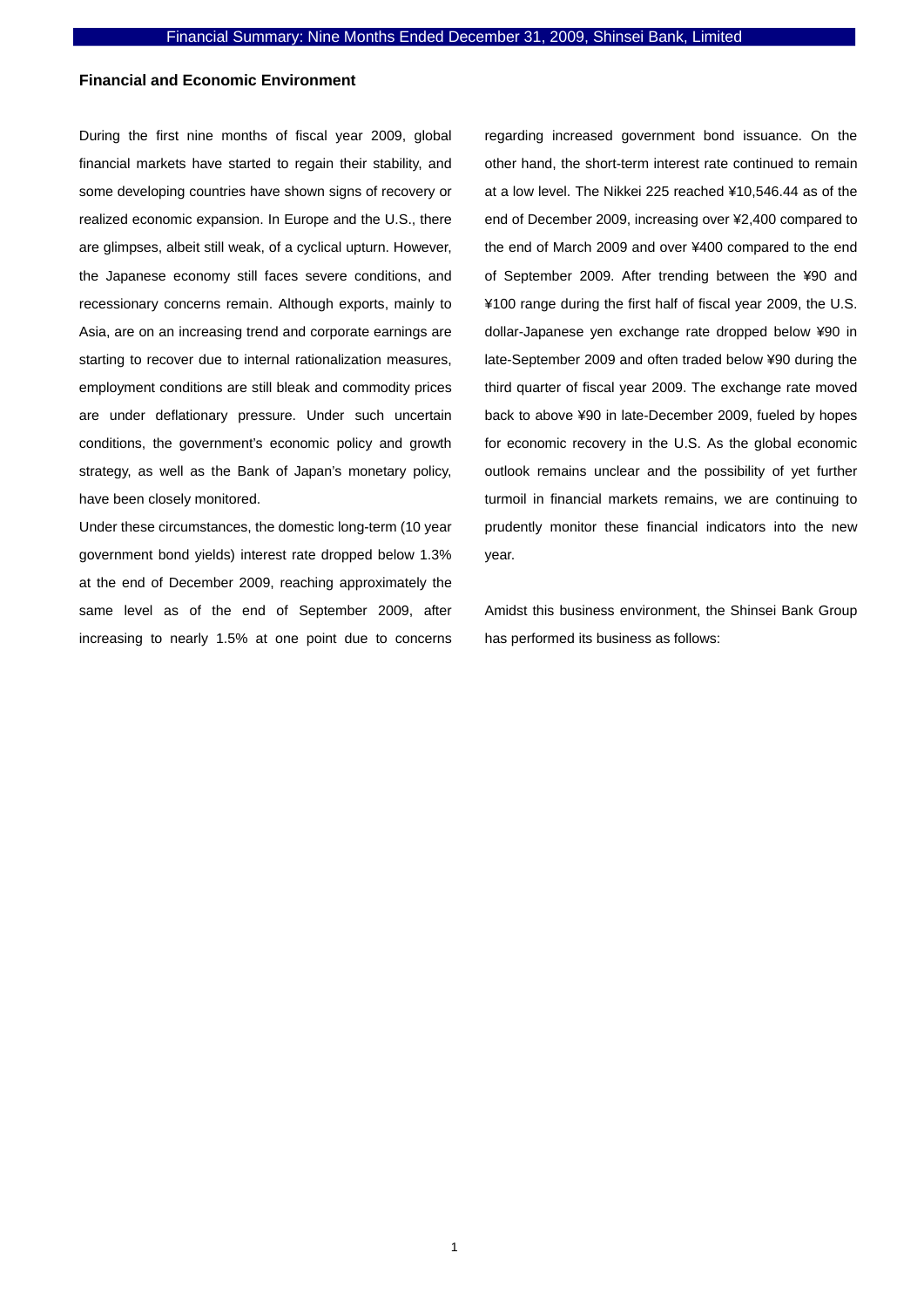### **Section 1. Consolidated Information**

# *Results of Operations -Table 1- (Consolidated)*  (1)

|                                                                     |              | (Billions of yen, except percentages) |         |             |  |
|---------------------------------------------------------------------|--------------|---------------------------------------|---------|-------------|--|
|                                                                     | 3QFY2009     | 3QFY2008                              | $\%$    | FY2008      |  |
|                                                                     | $(9$ months) | (9 months)                            | Change  | (12 months) |  |
| Net interest income                                                 | 162.3        | 137.4                                 | 18.2    | 202.9       |  |
| Non-interest income                                                 | 86.8         | 52.9                                  | 64.1    | 55.2        |  |
| Net fees and commissions                                            | 17.2         | 21.9                                  | (21.2)  | 26.5        |  |
| Net trading income                                                  | 5.4          | (2.2)                                 | 338.7   | (4.6)       |  |
| Net other business income                                           | 64.1         | 33.2                                  | 92.9    | 33.3        |  |
| <b>Total revenue</b>                                                | 249.2        | 190.3                                 | 31.0    | 258.2       |  |
| General and administrative expenses                                 | 127.6        | 127.2                                 | 0.3     | 178.7       |  |
| <b>Ordinary business profit</b>                                     | 121.6        | 63.1                                  | 92.7    | 79.4        |  |
| Net credit costs                                                    | 62.3         | 79.6                                  | (21.8)  | 129.0       |  |
| Amortization of goodwill and other intangible assets <sup>(2)</sup> | 15.9         | 10.3                                  | 53.3    | 17.5        |  |
| Other gains (losses)                                                | (9.1)        | 7.7                                   | (219.0) | (51.8)      |  |
| Income (loss) before income taxes and minority interests            | 34.2         | (19.1)                                | 278.4   | (119.0)     |  |
| <b>Current income tax</b>                                           | 0.9          | 2.8                                   | (65.1)  | 3.4         |  |
| Deferred income tax                                                 | 2.8          | (0.8)                                 | 453.2   | 7.0         |  |
| Minority interests in net income of subsidiaries                    | 8.1          | 10.9                                  | (25.9)  | 13.5        |  |
| Net income (loss)                                                   | 22.2         | (32.1)                                | 169.2   | (143.0)     |  |
| Cash basis net income (loss) <sup>(3)</sup>                         | 35.7         | (23.3)                                | 253.3   | (97.0)      |  |

(1) Represents results based on management accounting basis.

(2) In our consolidated financial statements, amortization of goodwill and other intangible assets is recorded in total general and administrative expenses.

(3) Excludes amortization of goodwill and other intangible assets, net of tax benefit, related to the acquisition of consumer and commercial finance companies.

Note 1: Quarterly information is available in the Quarterly Data Book

Shinsei Bank reported total revenue for the first nine months of fiscal year 2009 of ¥249.2 billion. This was ¥58.9 billion or 31.0% higher than the ¥190.3 billion total revenue recorded in the first nine months of fiscal year 2008. Net interest income rose to ¥162.3 billion during the current period from ¥137.4 billion in the first nine months of fiscal year 2008. This increase was primarily driven by ¥72.4 billion in net interest income contribution from Shinsei Financial, which has been incorporated into our financial results from the third quarter of fiscal year 2008. We acquired Shinsei Financial from GE Japan Holdings Corporation on September 22, 2008, and it contributed ¥34.0 billion to net interest income for the third quarter of the prior period.

Non-interest income increased to ¥86.8 billion in the current nine months versus ¥52.9 billion in the previous period. Our net fees and commissions income declined to ¥17.2 billion during the current nine months from ¥21.9 billion during the first nine months of fiscal year 2008 due to the inclusion of Shinsei Financial customer ATM usage and other customer related fees of ¥3.8 billion in the current nine month period, as well as due to lower levels of economic activity. We generated net trading income of ¥5.4 billion in the first nine months of fiscal year 2009 compared to incurring a net trading loss of ¥2.2 billion in the prior period.

Net other business income for the first nine months of fiscal year 2009 increased to ¥64.1 billion from ¥33.2 billion in the first nine months of fiscal year 2008. Major items included in net other business income are gains of ¥15.6 billion on the sale of collateralized loan obligations (CLOs), gains of ¥14.8 billion on the repurchase of our preferred securities and subordinated debt and gains of ¥3.8 billion on corporate bonds and equities. These gains were partially offset by mark-downs and impairments of ¥8.1 billion on our legacy Japanese real estate principal investments, ¥4.2 billion of losses on our equity method affiliate Jih Sun Financial Holding Co., Ltd. (Jih Sun) and markdowns and impairments of ¥3.3 billion on asset-backed investments, asset-backed securities and European investments. During the first nine months of fiscal year 2008, in the net trading loss and net other business income accounts we incurred ¥24.5 billion of losses related to our holdings of European investments, asset-backed investments and asset-backed securities, ¥10.0 billion of impairments of Japanese equities, ¥8.2 billion in losses on bonds incurred upon the bankruptcy of Lehman Brothers Holdings, Inc. (Lehman Brothers), ¥7.1 billion of impairments within our capital markets area and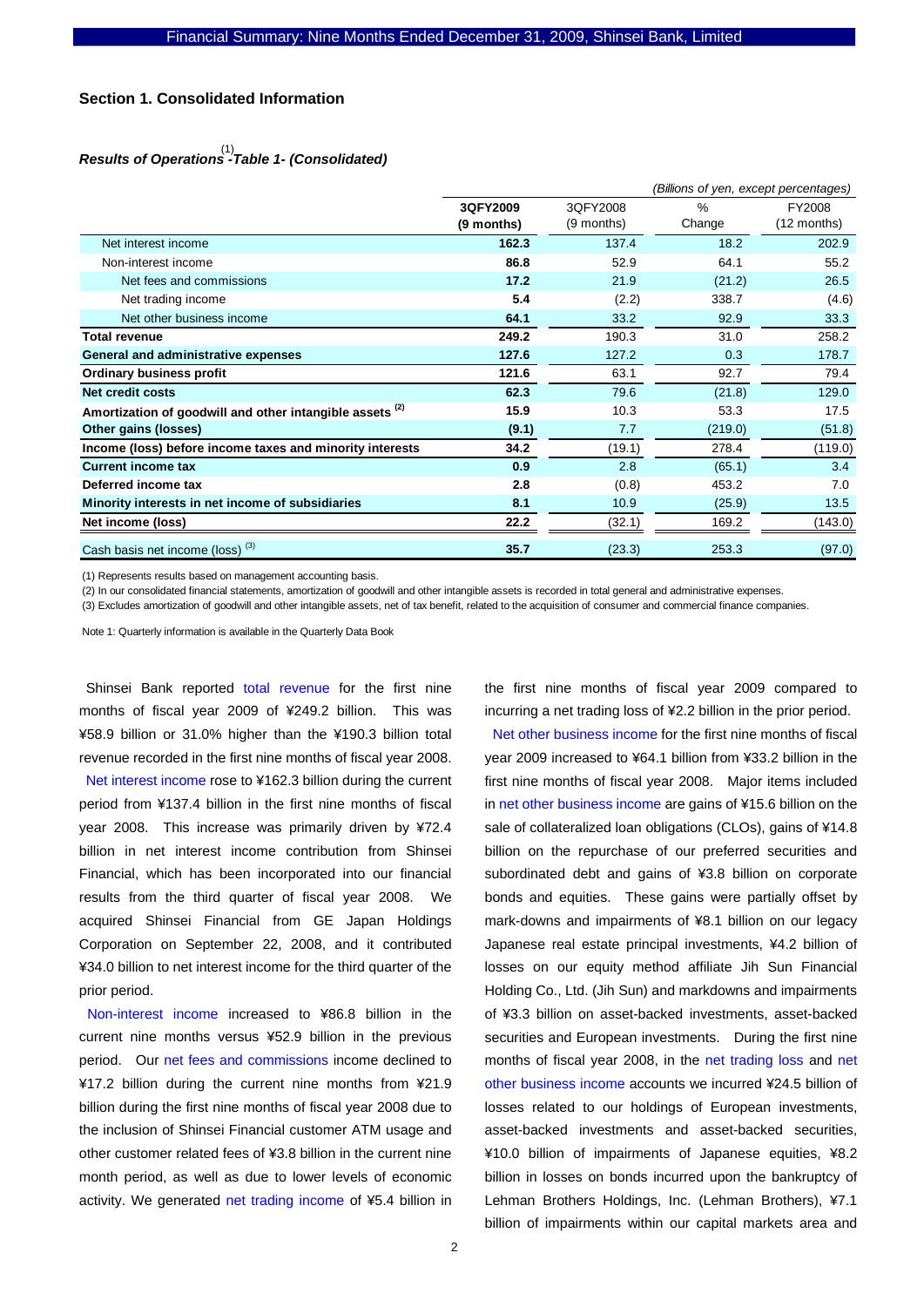¥6.2 billion of losses on other asset backed investments. These losses were partially offset by a gain of ¥24.3 billion recorded on the repurchase of subordinated debt.

General and administrative expenses during the first nine months of fiscal year 2009 were ¥127.6 billion, an increase of ¥0.4 billion or 0.3% compared to the first nine months of fiscal year 2008. Expenses remained nearly flat from the first nine months of fiscal year 2008 despite the inclusion of Shinsei Financial's expenses from October 1, 2008, as we have worked to reduce expenses across all areas of our business. Excluding Shinsei Financial's direct expenses for the first nine months of fiscal year 2009, our expenses declined to ¥96.4 billion from ¥115.0 billion in the prior period, a decrease of ¥18.5 billion or 16.1% from the first nine months of fiscal year 2008. Excluding both Shinsei Financial's and Shinki's direct expenses for the first nine months of fiscal year 2009 for direct comparison purposes to the first nine months of fiscal year 2007, our expenses declined to ¥90.2 billion from ¥114.6 billion in the first nine months of fiscal year 2007, a decrease of 21.3% over the two year period. The reduction in expenses on a normalized basis reflects the results of the restructuring that we undertook in fiscal year 2008, as well as ongoing expense reduction initiatives that we have implemented in the current period.

Our expense-to-revenue ratio was 51.2% for the first nine months of fiscal year 2009. This compares to an expense-to-revenue ratio of 66.8% in the first nine months of fiscal year 2008 and reflects the progress that we have made in reducing our expense base over the past twelve months. Prior period results were impacted by reduced revenues in fiscal year 2008 resulting from the Lehman Brothers' bankruptcy and resulting financial market turmoil.

Net credit costs of ¥62.3 billion for the first nine months of fiscal year 2009 were ¥17.3 billion lower compared to the ¥79.6 billion net credit costs recorded in the first nine months of the prior fiscal year, despite the inclusion of Shinsei Financial results for the current period. Current period results included net credit costs of ¥23.9 billion within Shinsei Financial, ¥16.1 billion within APLUS, ¥8.1 billion in net provisions associated with our holdings of domestic and overseas asset-backed investments, and ¥4.8 billion of net provisions for domestic real estate non-recourse finance. We also recorded ¥6.4 billion of credit recoveries within Shinki. The results of the first nine months of fiscal year 2008 were impacted by ¥18.6 billion of credit costs incurred for a loan to a subsidiary of Lehman Brothers, ¥13.8 billion of reserves for real estate finance and ¥10.8 billion in credit costs associated with our holdings of European asset backed investments.

Amortization of goodwill and other intangible assets associated with the acquisition of consumer and commercial finance companies was ¥15.9 billion for the first nine months of fiscal year 2009 as compared with ¥10.3 billion in the first nine months of fiscal year 2008. The higher amounts reflect the amortization of goodwill and other intangible assets associated with our acquisition of Shinsei Financial, partially offset by reduced amortization of goodwill and other intangible assets of APLUS due to APLUS' accelerated goodwill amortization taken at the end of fiscal year 2008.

Other losses of ¥9.1 billion largely included grey zone provisions of ¥8.4 billion at Shinki, ¥1.0 billion at APLUS and ¥0.4 billion at Shinsei Financial, which were partially offset by recoveries of written off claims within Shinsei Financial of ¥5.1 billion, Shinki of ¥0.8 billion and Shinsei Bank of ¥0.6 billion. The Shinsei Financial grey zone charges incurred during the first nine months of fiscal year 2009 were for the portion of the portfolio not covered by the GE indemnity included in the purchase of Shinsei Financial from GE. The first nine months of fiscal year 2008 results included a ¥7.2 billion gain on the sale of the Bank's Meguro Production Center, net of restoration and future relocation costs and a gain of ¥8.2 billion on the sale of Showa Auto Rental & Leasing, and were offset by a ¥3.6 billion loss for litigation expenses taken in the third quarter of fiscal year 2008.

 Current and deferred income taxes reflected a net tax of ¥3.8 billion compared to a net tax of ¥1.9 billion in the first nine months of the prior fiscal year. The first nine months of fiscal year 2009 results include a Shinsei Bank ¥4.6 billion charge for a reversal of deferred tax assets, while the first nine months of fiscal year 2008 include recognition of a deferred tax asset of ¥2.0 billion by Showa Leasing.

Minority interests in net income of subsidiaries for the first nine months of fiscal year 2009 amounting to ¥8.1 billion largely reflected dividends paid on perpetual preferred securities, minority interests relating to APLUS' preferred shareholders and minority interests in other subsidiaries.

The Bank recognized consolidated net income of ¥22.2 billion on a reported basis for the first nine months of fiscal year 2009, compared to a consolidated net loss of ¥32.1 billion for the first nine months of fiscal year 2008.

Consolidated cash basis net income for the first nine months of fiscal year 2009 was ¥35.7 billion, compared to a cash basis net loss of ¥23.3 billion for the first nine months of fiscal year 2008. The cash basis net income is calculated by excluding amortization of goodwill and other intangible assets, net of tax benefit, from net income under Japanese generally accepted accounting principles (JGAAP).

3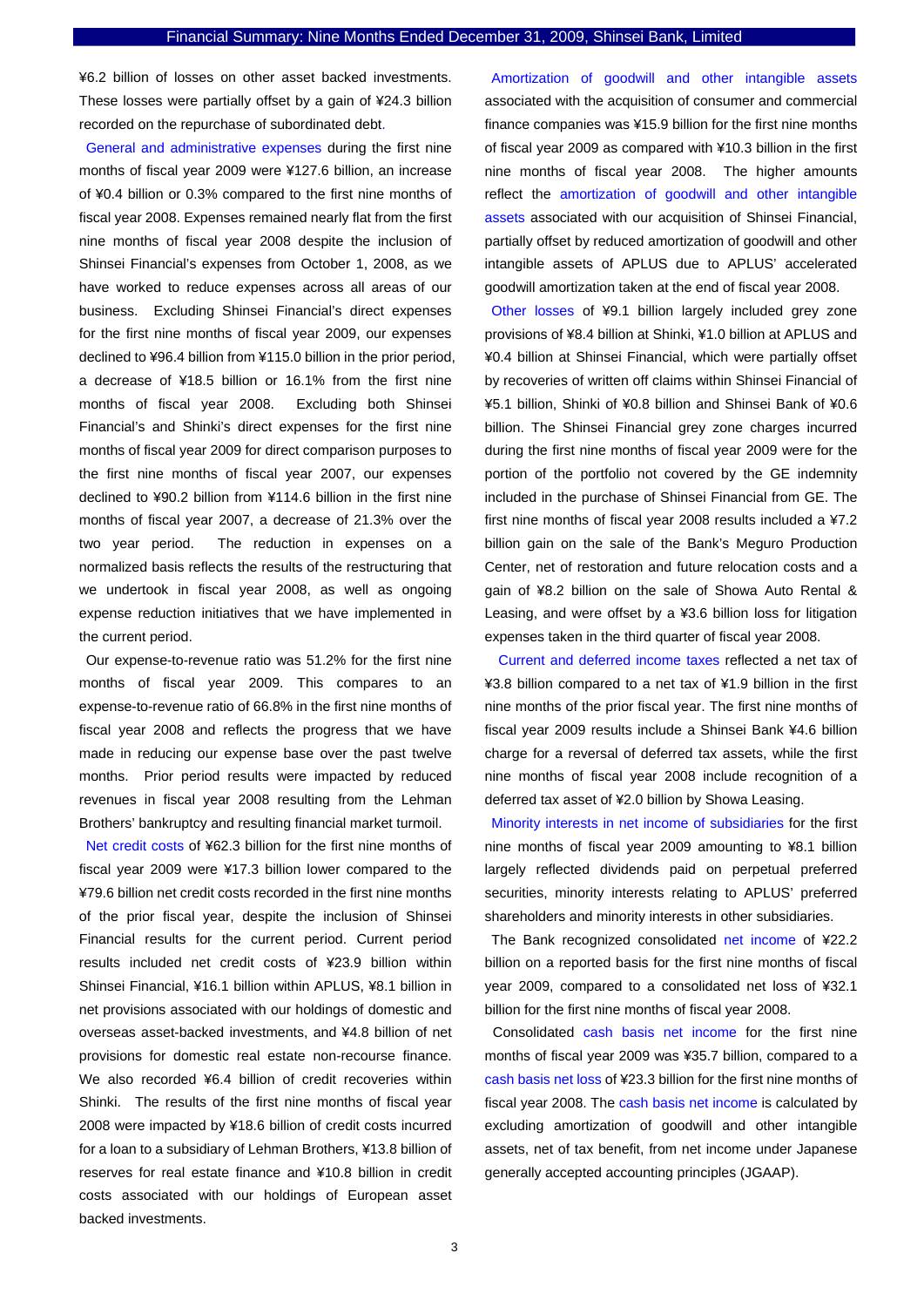# Items included in Results of Operations<sup>(1)</sup> Table 1-1- (Consolidated)

|                                                                            |                                       |                               | (Billions of yen)                            |
|----------------------------------------------------------------------------|---------------------------------------|-------------------------------|----------------------------------------------|
|                                                                            | 3QFY2009<br>(9 months)<br>$(a) + (b)$ | 3QFY2009<br>(3 months)<br>(a) | 1HFY2009 <sup>(2)</sup><br>(6 months)<br>(b) |
| Gains included in revenue                                                  |                                       |                               |                                              |
| Gain from the sale of collateralized loan obligations (CLOs)               | 15.6                                  | 3.9                           | 11.7                                         |
| Gain from buy back of preferred securities and subordinated debt           | 14.8                                  | 3.3                           | 11.5                                         |
| Gain from corporate bonds and equities                                     | 3.8                                   | 0.6                           | 3.1                                          |
| <b>Total</b>                                                               | 34.3                                  | 7.9                           | 26.4                                         |
| Mark-downs/impairments included in revenue                                 |                                       |                               |                                              |
| Japanese real estate principal investments                                 | (8.1)                                 | (2.3)                         | (5.8)                                        |
| Losses on our equity method affiliate Jih Sun Financial Holding Co., Ltd.  | (4.2)                                 | (0.4)                         | (3.8)                                        |
| Asset-backed securities, asset-backed investments and European investments | (3.3)                                 | (0.8)                         | (2.5)                                        |
| Subtotal (i)                                                               | (15.7)                                | (3.5)                         | (12.1)                                       |
| Items included in net credit costs                                         |                                       |                               |                                              |
| Asset-backed investments                                                   | (8.1)                                 | (4.9)                         | (3.1)                                        |
| Domestic real estate non-recourse finance                                  | (4.8)                                 | (3.1)                         | (1.6)                                        |
| Credit recovery at Shinki                                                  | 6.4                                   |                               | 6.4                                          |
| Subtotal (ii)                                                              | (6.5)                                 | (8.1)                         | 1.6                                          |
| <b>Other losses</b>                                                        |                                       |                               |                                              |
| Grey zone related provisions                                               | (9.9)                                 | (0.0)                         | (9.9)                                        |
| Losses related to Jih Sun Financial Holding Co., Ltd.                      | (0.8)                                 |                               | (0.8)                                        |
| <b>Others</b>                                                              | (6.0)                                 | (1.3)                         | (4.7)                                        |
| Subtotal (iii)                                                             | (16.8)                                | (1.3)                         | (15.4)                                       |
| Deferred income tax (Shinsei Bank non-consolidated basis) (iv)             | (4.6)                                 |                               | (4.6)                                        |
| Total (i) + (ii) + (iii) + (iv)                                            | (43.7)                                | (13.0)                        | (30.7)                                       |
| <b>Breakdown by Category</b>                                               |                                       |                               |                                              |
| Asset-backed securities, asset-backed investments and European investments | (11.4)                                | (5.7)                         | (5.6)                                        |
| Grey zone related provisions                                               | (9.9)                                 | (0.0)                         | (9.9)                                        |
| Japanese real estate principal investments                                 | (8.1)                                 | (2.3)                         | (5.8)                                        |
| Jih Sun Financial Holding Co., Ltd.                                        | (5.0)                                 | (0.4)                         | (4.6)                                        |
| Domestic real estate non-recourse finance                                  | (4.8)                                 | (3.1)                         | (1.6)                                        |
| Deferred income tax (Shinsei Bank non-consolidated basis)                  | (4.6)                                 |                               | (4.6)                                        |
| Credit recovery at Shinki                                                  | 6.4                                   |                               | 6.4                                          |
| Others                                                                     | (6.0)                                 | (1.3)                         | (4.7)                                        |
| Total                                                                      | (43.7)                                | (13.0)                        | (30.7)                                       |

(1) This table shows items which are considered to be largely non-recurring.

(2) Prior period has been adjusted to conform to current period presentation.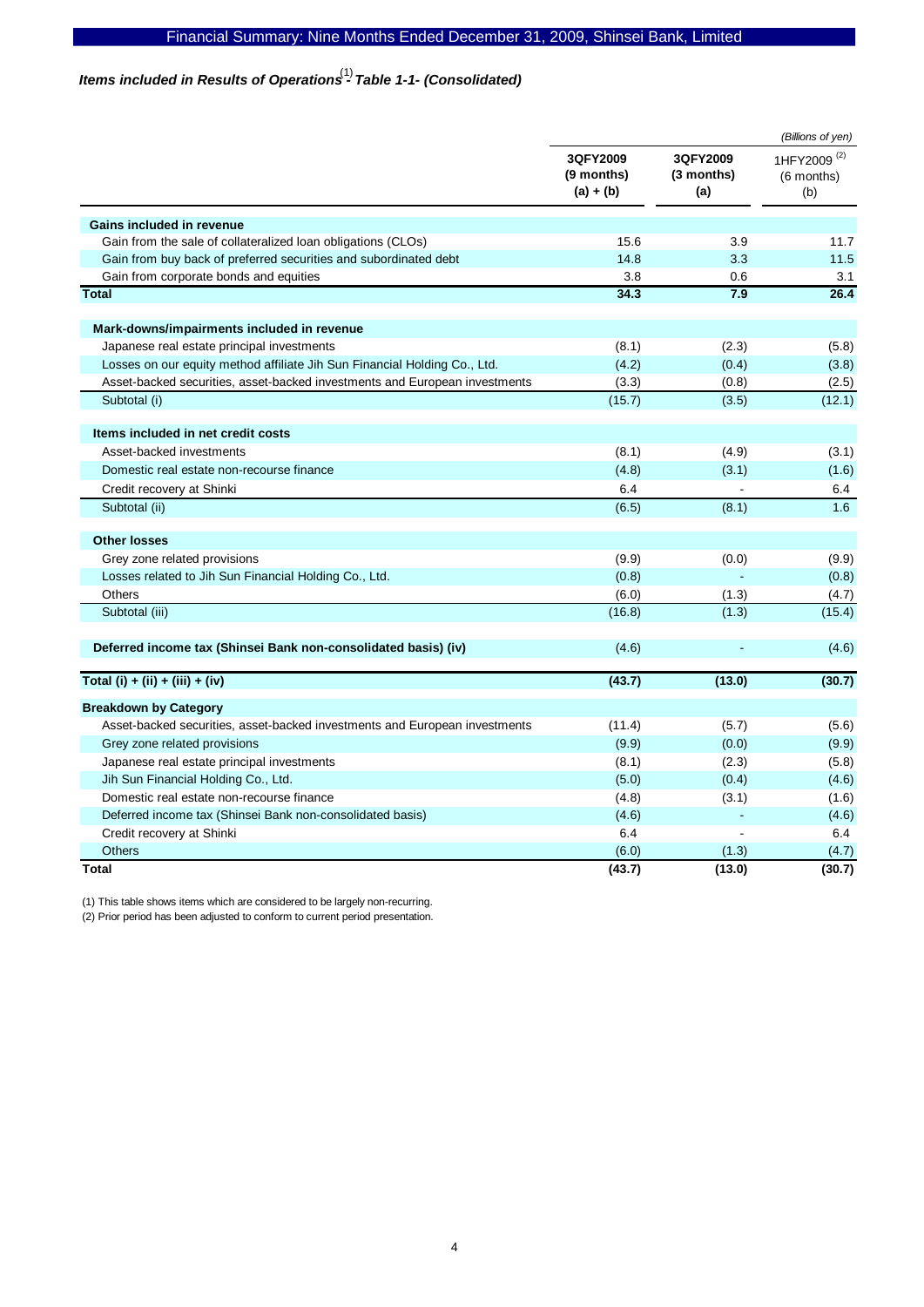#### *Interest-Earning Assets and Interest-Bearing Liabilities -Table 2- (Consolidated)*

|                                                                          |                        |                |                        |                                   |                          |                               | (Billions of yen, except percentages) |                |                             |
|--------------------------------------------------------------------------|------------------------|----------------|------------------------|-----------------------------------|--------------------------|-------------------------------|---------------------------------------|----------------|-----------------------------|
|                                                                          | 3QFY2009<br>(9 months) |                | 3QFY2008<br>(9 months) |                                   | FY2008<br>(12 months)    |                               |                                       |                |                             |
|                                                                          | Average<br>Balance     | Interest       | Yield/rate<br>$(\% )$  | Average <sup>(6)</sup><br>Balance | Interest                 | Yield/rate $^{(6)}$<br>$(\%)$ | Average <sup>(6)</sup><br>Balance     | Interest       | Yield/rate $^{(6)}$<br>(% ) |
| Interest-earning assets <sup>(1)</sup> :                                 |                        |                |                        |                                   |                          |                               |                                       |                |                             |
| Loans and bills discounted                                               | 5,509.0                | 190.7          | 4.60                   | 5,900.8                           | 179.5                    | 4.04                          | 5,910.3                               | 256.1          | 4.33                        |
| Leased assets and installment receivables <sup>(1)</sup>                 | 631.6                  | 32.9           | 6.92                   | 708.4                             | 36.2                     | 6.80                          | 689.0                                 | 49.2           | 7.15                        |
| <b>Securities</b>                                                        | 3,210.1                | 25.2           | 1.04                   | 2,366.6                           | 30.0                     | 1.69                          | 2,388.7                               | 37.9           | 1.59                        |
| Other interest-earning assets (2)(3)                                     | 714.8                  | 6.6            | $n.m.$ (5)             | 973.3                             | 7.9                      | $n.m.$ $(5)$                  | 963.0                                 | 9.2            | $n.m.$ (5)                  |
| Total revenue on interest-earning assets (1)                             | 10,065.7               | 255.5          | 3.37                   | 9,949.3                           | 253.8                    | 3.39                          | 9,951.2                               | 352.7          | 3.54                        |
| Interest-bearing liabilities:                                            |                        |                |                        |                                   |                          |                               |                                       |                |                             |
| Deposits, including negotiable certificates of deposit                   | 6,820.2                | 41.8           | 0.82                   | 6,140.6                           | 38.8                     | 0.84                          | 6,195.6                               | 52.2           | 0.84                        |
| <b>Debentures</b>                                                        | 584.1                  | 3.1            | 0.71                   | 705.7                             | 3.6                      | 0.69                          | 706.3                                 | 5.0            | 0.71                        |
| Borrowed money                                                           | 906.1                  | 8.2            | 1.21                   | 1,129.2                           | 12.8                     | 1.51                          | 1,135.9                               | 17.0           | 1.50                        |
| Subordinated debt                                                        | 102.0                  | 0.8            | 1.13                   | 108.0                             | 1.1                      | 1.42                          | 107.9                                 | 1.4            | 1.33                        |
| Other borrowed money                                                     | 804.1                  | 7.3            | 1.22                   | 1,021.2                           | 11.6                     | 1.52                          | 1,028.0                               | 15.5           | 1.51                        |
| Corporate bonds                                                          | 236.4                  | 5.2            | 2.93                   | 359.2                             | 9.5                      | 3.54                          | 351.6                                 | 11.5           | 3.27                        |
| Subordinated bonds                                                       | 169.4                  | 4.5            | 3.55                   | 279.5                             | 8.5                      | 4.08                          | 272.4                                 | 10.1           | 3.71                        |
| Other corporate bonds                                                    | 66.9                   | 0.6            | 1.35                   | 79.7                              | 0.9                      | 1.65                          | 79.2                                  | 1.3            | 1.76                        |
| Other interest-bearing liabilities <sup>(2)</sup>                        | 837.5                  | 1.6            | n.m. (5)               | 1,079.1                           | 15.1                     | $n.m.$ $(5)$                  | 914.0                                 | 14.5           | n.m. <sup>(5)</sup>         |
| Total expense on interest-bearing liabilities                            | 9,384.4                | 60.1           | 0.85                   | 9,414.0                           | 80.1                     | 1.13                          | 9,303.7                               | 100.4          | 1.08                        |
| Non interest-bearing sources of funds:                                   |                        |                |                        |                                   |                          |                               |                                       |                |                             |
| Non interest-bearing (assets) liabilities, net                           | 89.1                   |                |                        | (154.8)                           |                          | ٠                             | 8.3                                   |                |                             |
| Total equity excluding minority interests in subsidiaries <sup>(4)</sup> | 592.0                  |                |                        | 690.2                             |                          |                               | 639.1                                 |                |                             |
| Total interest-bearing liabilities and                                   |                        |                |                        |                                   |                          |                               |                                       |                |                             |
| non interest-bearing sources of funds                                    | 10,065.7               | $\blacksquare$ |                        | 9,949.3                           | $\overline{\phantom{a}}$ |                               | 9,951.2                               | $\blacksquare$ |                             |
| Net interest margin (1)                                                  |                        | $\blacksquare$ | 2.52                   |                                   | L,                       | 2.26                          |                                       |                | 2.46                        |
| Impact of non interest-bearing sources                                   |                        |                | 0.06                   |                                   | L,                       | 0.06                          |                                       | L,             | 0.07                        |
| Net revenue/yield on interest-earning assets (1)                         | ä,                     | 195.3          | 2.58                   |                                   | 173.7                    | 2.32                          |                                       | 252.2          | 2.54                        |
| Reconciliation of total revenue on interest-earning                      |                        |                |                        |                                   |                          |                               |                                       |                |                             |
| assets to total interest income:                                         |                        |                |                        |                                   |                          |                               |                                       |                |                             |
| Total revenue on interest-earning assets                                 | 10,065.7               | 255.5          | 3.37                   | 9,949.3                           | 253.8                    | 3.39                          | 9,951.2                               | 352.7          | 3.54                        |
| Less: Income on leased assets and installment receivables                | 631.6                  | 32.9           | 6.92                   | 708.4                             | 36.2                     | 6.80                          | 689.0                                 | 49.2           | 7.15                        |
| Total interest income                                                    | 9,434.0                | 222.5          | 3.13                   | 9,240.8                           | 217.5                    | 3.12                          | 9,262.1                               | 303.4          | 3.28                        |
| Total interest expense                                                   |                        | 60.1           |                        |                                   | 80.1                     |                               |                                       | 100.4          |                             |
| Net interest income                                                      |                        | 162.3          |                        | $\overline{\phantom{a}}$          | 137.4                    | $\overline{a}$                | $\overline{\phantom{a}}$              | 202.9          |                             |

(1) Includes leased assets and installment receivables and related yields.

(2) Other interest-earning assets and other interest-bearing liabilities include interest swaps and funding swaps.

(3) Excludes average balance of non interest-earning assets.

(4) Represents a simple average of the balance at the end of the current period and the balance at the end of the previous period.

(5) n.m. is not meaningful.

(6) Previous period figures for average balance and yield are adjusted to conform to recalculation of the average balance of securities.

Note 1: Quarterly information is available in the Quarterly Data Book

Net revenue on interest-earning assets includes net interest income as well as revenue earned on the average balance of leased assets and installment receivables. The Bank considers income on leased assets and installment receivables to be a component of interest income, but JGAAP does not include income on leased assets and installment receivables in net interest income. Under JGAAP, therefore, income on leased assets and installment receivables is reported in net other business income in our consolidated statements of operations.

Net revenue on interest-earning assets for the first nine months of fiscal year 2009 was ¥195.3 billion, an increase of ¥21.6 billion compared to the first nine months of the prior fiscal year. Total revenue on interest-earning assets increased by ¥1.6 billion and total expense on

interest-bearing liabilities decreased by ¥19.9 billion in the first nine months of fiscal year 2009 from the first nine months of the prior fiscal year. The net yield on interest-earning assets was 2.58% in the first nine months of fiscal year 2009, compared with 2.32% for the first nine months of fiscal year 2008, an increase of 0.26%. The higher net yield reflects the higher volume and rates on our consumer finance assets, as well as lower interest expense due to lower subordinated bond interest expense as well as lower expense for other borrowed money and other interest-bearing liabilities, despite lower yields on securities that have been invested for liquidity purposes.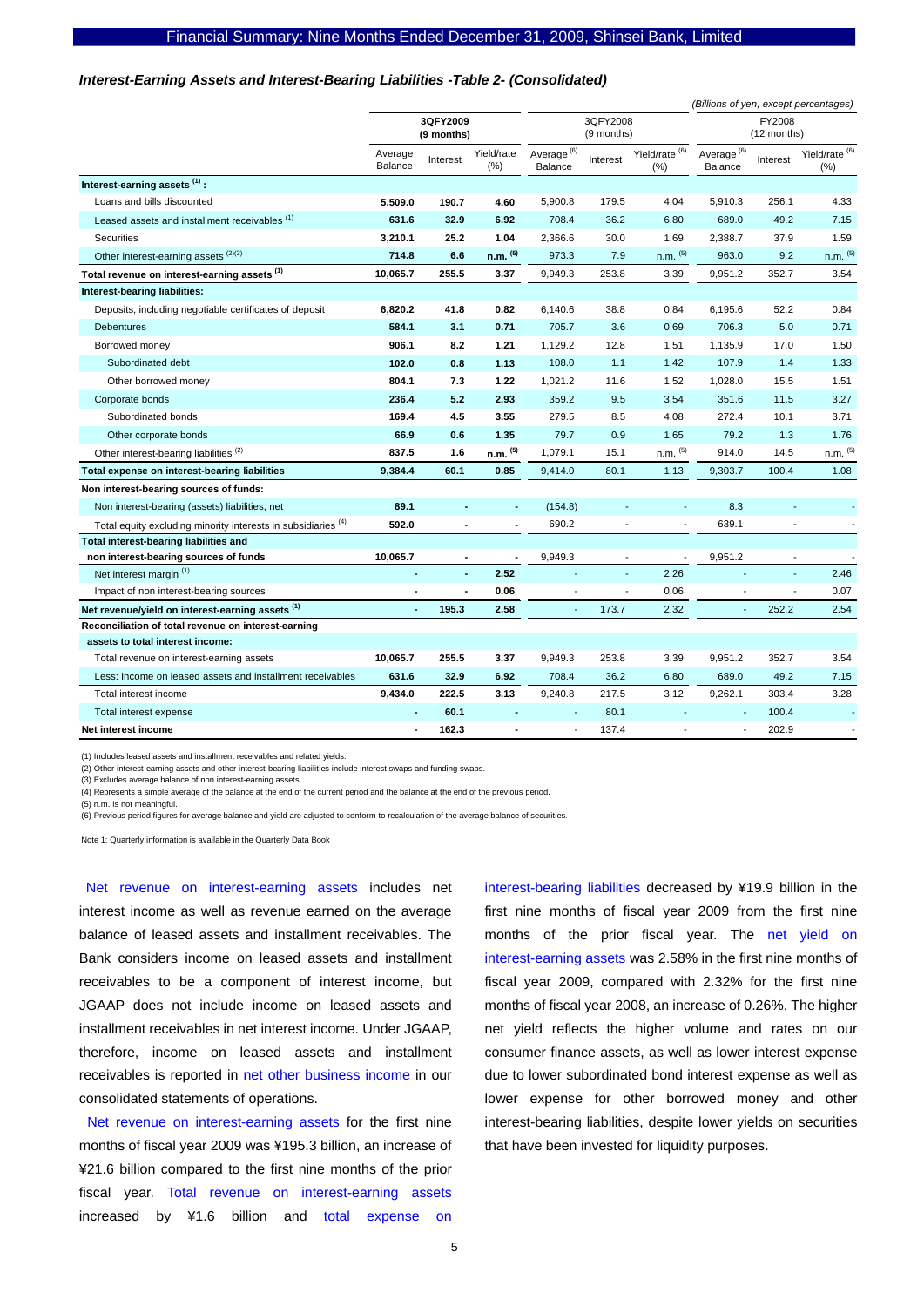### *Non-Interest Income -Table 3- (Consolidated)*

|                                                     |            |            | (Billions of yen, except percentages) |             |
|-----------------------------------------------------|------------|------------|---------------------------------------|-------------|
|                                                     | 3QFY2009   | 3QFY2008   | %                                     | FY2008      |
|                                                     | (9 months) | (9 months) | Change                                | (12 months) |
| Net fees and commissions                            | 17.2       | 21.9       | (21.2)                                | 26.5        |
| Net trading income (loss)                           | 5.4        | (2.2)      | 338.7                                 | (4.6)       |
| Net other business income                           | 64.1       | 33.2       | 92.9                                  | 33.3        |
| Income on leased assets and installment receivables | 32.9       | 36.2       | (9.2)                                 | 49.2        |
| <b>Total non-interest income</b>                    | 86.8       | 52.9       | 64.1                                  | 55.2        |

Note 1: Quarterly information is available in the Quarterly Data Book

Total non-interest income for the first nine months of fiscal year 2009 amounted to ¥86.8 billion, an increase of ¥33.9 billion or 64.1% compared to the first nine months of the prior fiscal year. This includes revenue from fees and commissions, trading and other non-interest sources, including revenue from leased assets and installment receivables, gains on the repurchase of our subordinated debt and gains on the sale of available for sale securities.

Net fees and commissions mainly includes fees on non-recourse real estate finance, consumer finance related guarantees and other financing products and commissions on sales of asset management products. Net fees and commissions of ¥17.2 billion were earned in the first nine months of fiscal year 2009, a decrease of ¥4.6 billion or 21.2% compared to the first nine months of the prior fiscal year. The decline in net fees and commissions occurred due to the inclusion of Shinsei Financial customer ATM usage and other customer related fees of ¥3.8 billion in the current nine months, as well as lower fees, commissions and guarantee revenues earned due to the lower level of overall economic activity.

Net trading income reflects revenues from customerdriven transactions, such as option trading income, as well as transactions undertaken for trading purposes. During the first nine months of fiscal year 2009, net trading income showed a gain of ¥5.4 billion, compared to a loss of ¥2.2 billion in the first nine months of the prior fiscal year. The prior period net trading loss includes ¥3.6 billion of losses on Lehman Brothers bonds and related swaps. In the current period, we booked a gain of ¥0.5 billion on the sale of the Lehman bonds.

Net other business income for the first nine months of fiscal year 2009 was ¥64.1 billion. This included income of ¥32.9 billion from the leased assets and installment receivables businesses of Showa Leasing, APLUS and Shinsei Financial. Excluding such income, net other business income for the first nine months of fiscal year 2009 showed a gain of ¥31.2 billion, an increase of ¥34.2 billion from the first nine months of the prior fiscal year. Major items included in net other business income are gains of ¥15.6 billion on the sale of collateralized loan obligations (CLOs), gains of ¥14.8 billion on the repurchase of our preferred securities and subordinated debt and gains of ¥3.8 billion on corporate bonds and equities. These gains were partially offset by mark-downs and impairments of ¥8.1 billion on our legacy Japanese real estate principal investments, ¥4.2 billion of losses on our equity method affiliate Jih Sun Financial Holding Co., Ltd. (Jih Sun) and mark-downs and impairments of ¥3.3 billion on asset-backed investments, asset-backed securities and European investments. The first nine months fiscal year 2008 net other business loss includes ¥24.5 billion of losses related to our holdings of European investments, asset-backed investments and asset-backed securities, ¥10.0 billion of impairments of Japanese equities, ¥7.1 billion of impairments within our capital markets area, ¥6.2 billion of losses on other asset backed investments and ¥4.9 billion in losses on bonds incurred upon the bankruptcy of Lehman Brothers. These losses were partially offset by a gain of ¥24.3 billion recorded on the repurchase of subordinated debt.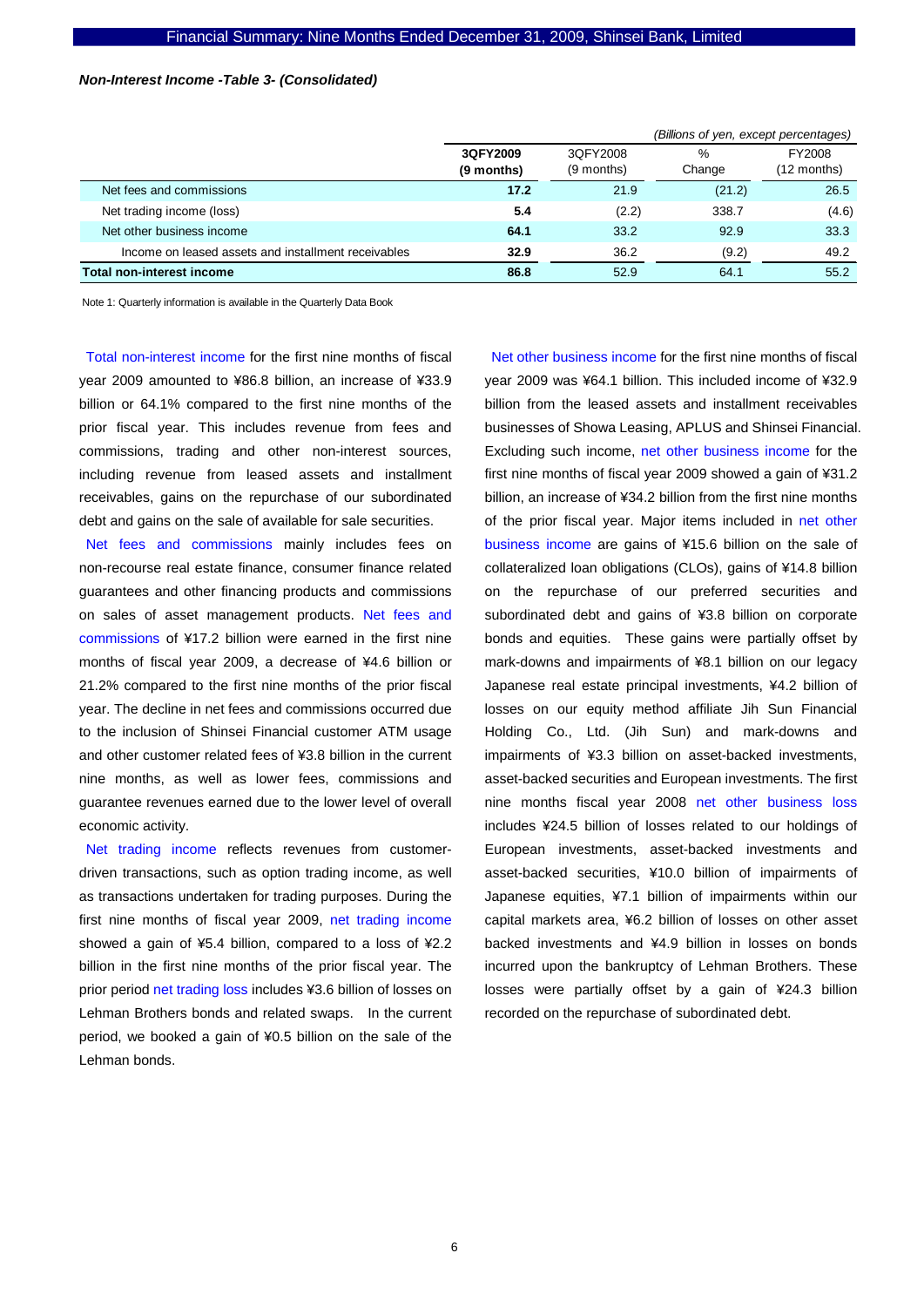### *General and Administrative Expenses -Table 4- (Consolidated)*

|                                           |                        | (Billions of yen, except percentages) |                |                       |  |
|-------------------------------------------|------------------------|---------------------------------------|----------------|-----------------------|--|
|                                           | 3QFY2009<br>(9 months) | 3QFY2008<br>(9 months)                | $\%$<br>Change | FY2008<br>(12 months) |  |
| Personnel expenses                        | 48.7                   | 50.3                                  | (3.2)          | 69.0                  |  |
| Non-personnel expenses                    | 78.8                   | 76.8                                  | 2.6            | 109.7                 |  |
| Premises expenses                         | 20.4                   | 19.0                                  | 7.5            | 27.4                  |  |
| Technology and data processing expenses   | 18.0                   | 17.9                                  | 0.3            | 24.4                  |  |
| Advertising expenses                      | 9.3                    | 7.9                                   | 16.4           | 12.5                  |  |
| Consumption and property taxes            | 6.7                    | 5.7                                   | 16.0           | 8.2                   |  |
| Deposit insurance premium                 | 3.3                    | 2.9                                   | 12.8           | 3.8                   |  |
| Other general and administrative expenses | 21.0                   | 23.1                                  | (9.1)          | 33.2                  |  |
| General and administrative expenses       | 127.6                  | 127.2                                 | 0.3            | 178.7                 |  |

Note 1: Quarterly information is available in the Quarterly Data Book

General and administrative expenses were ¥127.6 billion in the first nine months of fiscal year 2009, an increase of ¥0.4 billion or 0.3% compared to the first nine months of the prior fiscal year. Expenses remained nearly flat despite our acquisition of Shinsei Financial from GE Japan Holdings Corporation on September 22, 2008 and the inclusion of Shinsei Financial's expenses from October 1, 2008, as we have worked to reduce expenses across all of our business lines.

We continue to maintain strict expense discipline across our businesses. Excluding Shinsei Financial's direct expenses for the first nine months of fiscal year 2009, our expenses declined to ¥96.4 billion from ¥115.0 billion in the prior period, a decrease of ¥18.5 billion or 16.1% from the first nine months of fiscal year 2008. Excluding both Shinsei Financial's and Shinki's direct expenses for the first nine months of fiscal year 2009 for direct comparison purposes to the first nine months of fiscal year 2007, our expenses declined to ¥90.2 billion from ¥114.6 billion in the first nine months of fiscal year 2007, a decrease of 21.3% over the two year period.

Personnel expenses of ¥48.7 billion decreased by ¥1.5 billion or 3.2% from the first nine months of the prior fiscal year. Despite the inclusion of Shinsei Financial's personnel expenses of ¥10.7 billion for the current period versus ¥4.5 billion for the prior period, we were able to reduce our personnel expense through ongoing personnel expense reductions across our business, as group employees decreased from 7,209 at December 2008 to 6,118 at December 2009, a reduction of 1,091 employees.

Non-personnel expenses rose to ¥78.8 billion compared to ¥76.8 billion in the first nine months of the prior fiscal year mainly due to the inclusion of Shinsei Financial expenses. Premises expenses and technology and data processing expenses increased mainly due to Shinsei Financial premises expenses and technology and data processing expenses. Advertising expenses were ¥1.3 billion higher than the first nine months of the prior fiscal year reflecting the inclusion of Shinsei Financial's expenses offset by continued optimization of advertising activities in other Individual Group businesses. Consumption and property taxes were ¥0.9 billion higher mainly due to the inclusion of consumption and property taxes incurred by Shinsei Financial.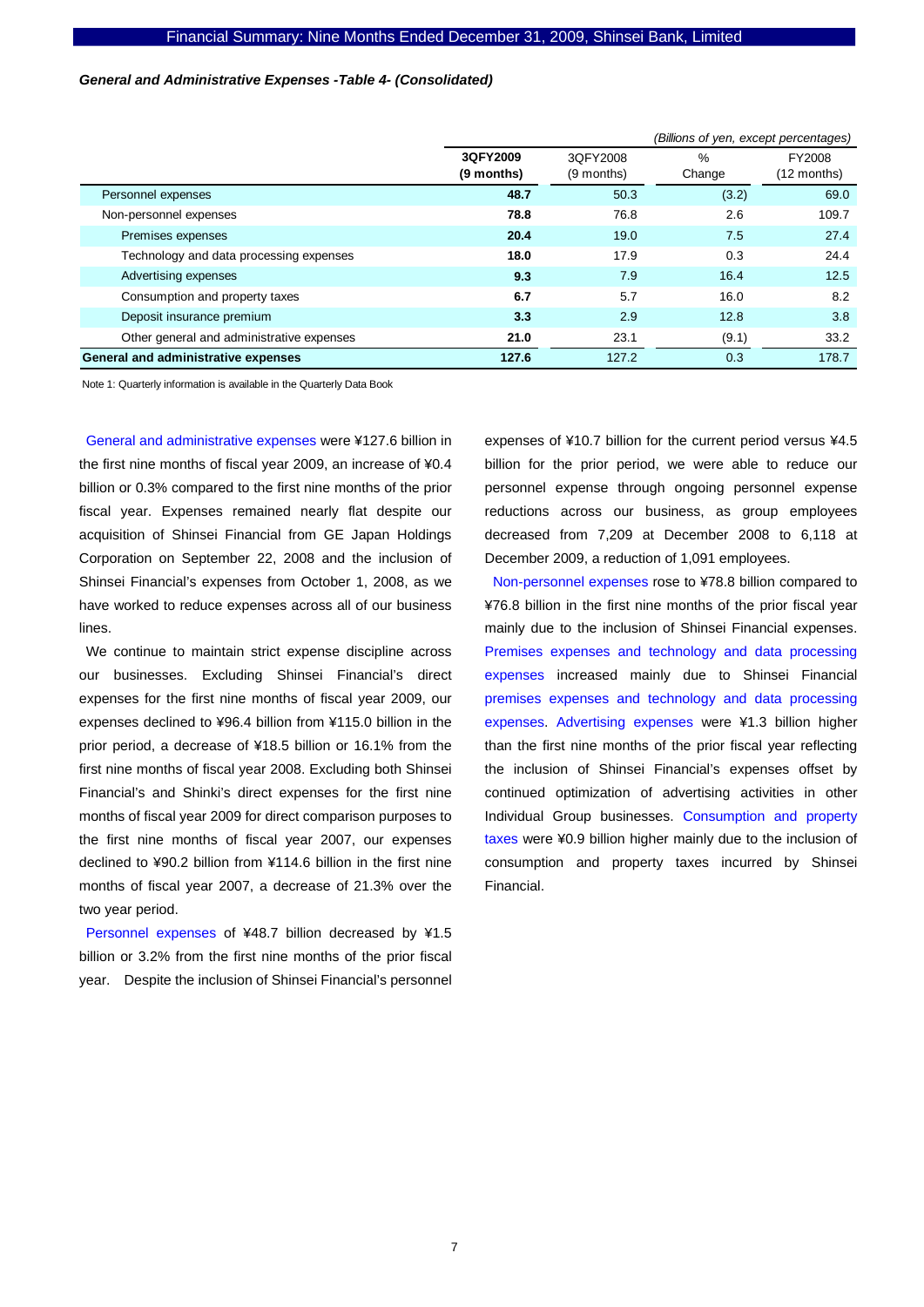### *Net Credit Costs -Table 5- (Consolidated)*

|                                                                                   |                        |                        | (Billions of yen, except percentages) |                       |
|-----------------------------------------------------------------------------------|------------------------|------------------------|---------------------------------------|-----------------------|
|                                                                                   | 3QFY2009<br>(9 months) | 3QFY2008<br>(9 months) | %<br>Change                           | FY2008<br>(12 months) |
| Losses on write-off of loans/Losses on sale of loans                              | 8.8                    | 2.8                    | 210.1                                 | 3.1                   |
| Net provision of reserve for loan losses:                                         | 54.8                   | 79.2                   | (30.8)                                | 129.7                 |
| Net provision of general reserve for loan losses                                  | 30.3                   | 30.4                   | (0.4)                                 | 56.1                  |
| Net provision of specific reserve for loan losses                                 | 24.4                   | 48.8                   | (49.8)                                | 73.6                  |
| Net provision (reversal) of reserve for loan losses to<br>restructuring countries | (0.0)                  | (0.0)                  | (14.7)                                | (0.0)                 |
| Net provision (reversal) of specific reserve for<br>other credit losses           | (0.1)                  | (2.2)                  | 95.0                                  | (4.7)                 |
| Other credit costs relating to leasing business                                   | (1.2)                  | (0.1)                  | (595.5)                               | 0.8                   |
| Net credit costs                                                                  | 62.3                   | 79.6                   | (21.8)                                | 129.0                 |

Note 1: Quarterly information is available in the Quarterly Data Book

Net credit costs of ¥62.3 billion for the first nine months of fiscal year 2009 were ¥17.3 billion lower compared to the first nine months of the prior fiscal year, despite the inclusion of Shinsei Financial results for the current period. The decrease resulted primarily from higher prior period credit costs driven by ¥18.6 billion of credit costs incurred for a loan to a subsidiary of Lehman Brothers, ¥13.8 billion of reserves for real estate finance and ¥10.8 billion in credit costs associated with our holdings of European asset

backed investments. In the current period, we incurred net credit costs of ¥23.9 billion within Shinsei Financial, ¥16.1 billion within APLUS, ¥8.1 billion in net provisions associated with our holdings of domestic and overseas asset-backed investments, and ¥4.8 billion of net provisions for domestic real estate non-recourse finance. We also recorded ¥6.4 billion of credit recoveries within Shinki due to better collections within that business.

#### *Amortization of Goodwill and Other Intangible Assets -Table 6- (Consolidated)*

|                                                      |                        |                        | (Billions of yen, except percentages) |                       |
|------------------------------------------------------|------------------------|------------------------|---------------------------------------|-----------------------|
|                                                      | 3QFY2009<br>(9 months) | 3QFY2008<br>(9 months) | %<br>Change                           | FY2008<br>(12 months) |
| Shinsei Financial                                    | 8.1                    | 1.5                    | 431.3                                 | 5.6                   |
| <b>APLUS</b>                                         | 4.9                    | 6.5                    | (24.5)                                | 8.6                   |
| Shinki                                               | 0.5                    | 0.6                    | (13.1)                                | 0.8                   |
| Showa Leasing                                        | 2.2                    | 2.1                    | 4.4                                   | 2.9                   |
| <b>Others</b>                                        | (0.0)                  | (0.4)                  | 99.9                                  | (0.4)                 |
| Amortization of goodwill and other intangible assets | 15.9                   | 10.3                   | 53.3                                  | 17.5                  |

Note 1: Quarterly information is available in the Quarterly Data Book

Amortization of Goodwill and Other Intangible Assets totaled ¥15.9 billion in the current period, compared to ¥10.3 billion in the first nine months of the prior fiscal year. The ¥5.5 billion net increase in amortization of goodwill and other intangible assets reflects our acquisition of Shinsei Financial on September 22, 2008 and associated amortization of

goodwill and other intangible assets resulting from the acquisition, partially offset by a reduction in APLUS' amortization of goodwill and other intangible assets resulting from accelerated amortization of APLUS' goodwill at the end of fiscal year 2008.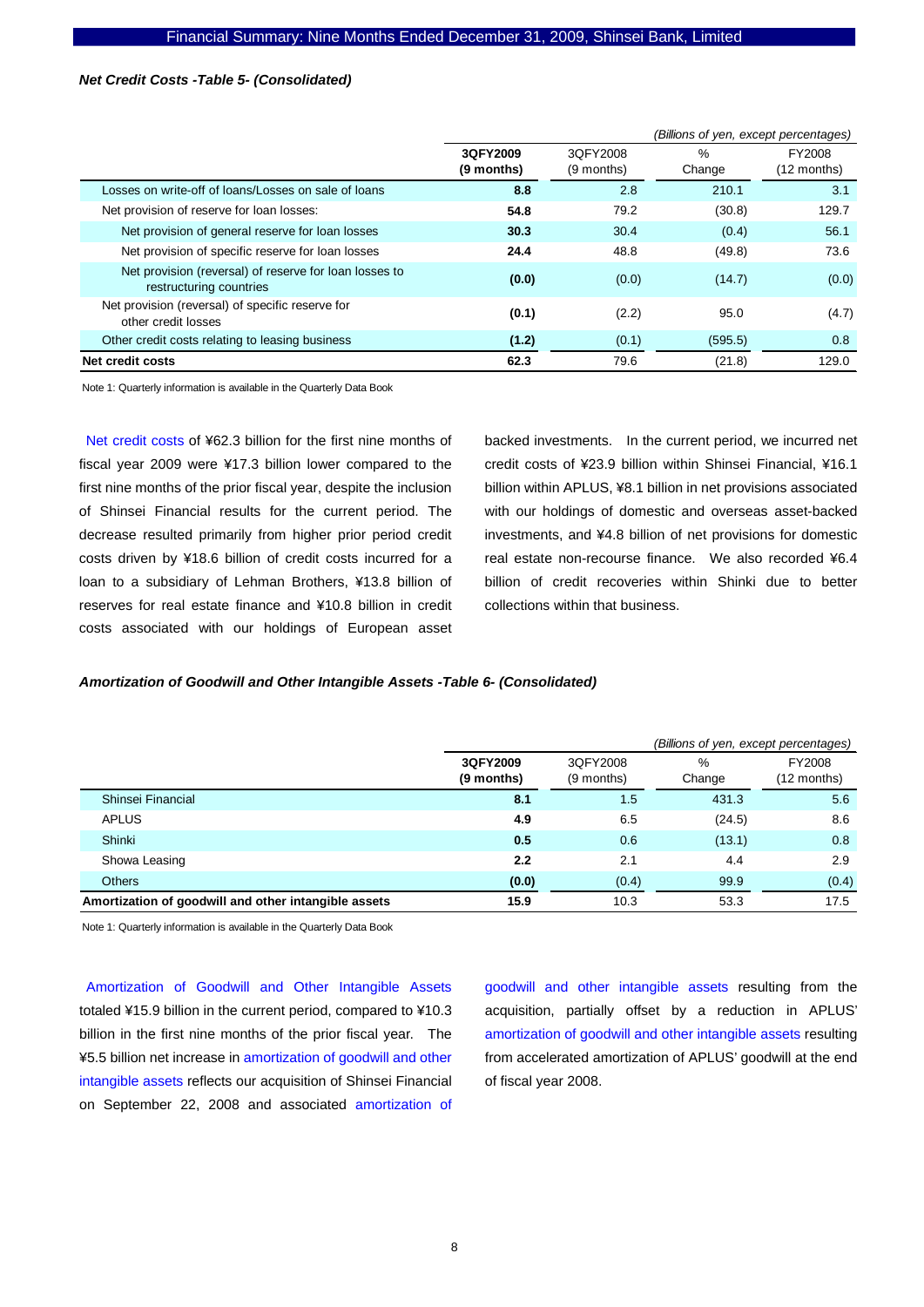#### Financial Summary: Nine Months Ended December 31, 2009, Shinsei Bank, Limited

### *Other Gains (Losses) -Table 7- (Consolidated)*

|                                                                |                        | (Billions of yen, except percentages) |             |                       |
|----------------------------------------------------------------|------------------------|---------------------------------------|-------------|-----------------------|
|                                                                | 3QFY2009<br>(9 months) | 3QFY2008<br>(9 months)                | %<br>Change | FY2008<br>(12 months) |
| Extraordinary income (loss)                                    | 3.3                    | 13.5                                  | (75.2)      | (30.8)                |
| Net gain on disposal of premises and equipment                 | (1.8)                  | 9.4                                   | (119.6)     | 8.7                   |
| Provision for loss on disposition of premises and<br>equipment | (0.0)                  | (3.9)                                 | 99.2        | (3.9)                 |
| Recoveries of written-off claims                               | 6.6                    | 3.9                                   | 68.2        | 5.7                   |
| Gain on sale of subsidiary's stock                             |                        | 8.2                                   | (100.0)     | 8.2                   |
| Other extraordinary income (loss)                              | (1.3)                  | (4.1)                                 | 66.9        | (49.7)                |
| Provisions of reserve for losses on interest repayment         | (9.9)                  | (5.5)                                 | (80.0)      | (15.0)                |
| Shinsei Financial                                              | (0.4)                  |                                       |             |                       |
| <b>APLUS</b>                                                   | (1.0)                  | (3.6)                                 | 71.7        | (8.7)                 |
| Shinki                                                         | (8.4)                  | (1.9)                                 | (344.3)     | (6.3)                 |
| Other                                                          | 0.0                    | 0.0                                   | 47.8        | 0.0                   |
| Other                                                          | (2.6)                  | (0.3)                                 | (682.5)     | (6.0)                 |
| <b>Other gains (Losses)</b>                                    | (9.1)                  | 7.7                                   | (219.0)     | (51.8)                |

Other losses of ¥9.1 billion largely included grey zone provisions of ¥8.4 billion at Shinki, ¥1.0 billion at APLUS and ¥0.4 billion at Shinsei Financial offset by recoveries of written off-claims of ¥5.1 billion at Shinsei Financial, ¥0.8 billion at Shinki and ¥0.6 billion at Shinsei Bank. The Shinsei Financial grey zone charges incurred during the first nine months of fiscal year 2009 were for the portion of the portfolio not covered by the GE indemnity included in the

purchase of Shinsei Financial from GE. The first nine months of fiscal year 2008 other gains include a ¥7.2 billion gain on the sale of the Bank's Meguro Production Center, net of restoration and future relocation costs and a gain of ¥8.2 billion on the sale of Showa Auto Rental & Leasing, offset by a ¥3.6 billion loss for litigation expenses taken in the third quarter of fiscal year 2008.

#### *Minority Interests in Net Income of Subsidiaries -Table 8- (Consolidated)*

|                                                                                               |                        |                        | (Billions of yen, except percentages) |                         |  |  |  |
|-----------------------------------------------------------------------------------------------|------------------------|------------------------|---------------------------------------|-------------------------|--|--|--|
|                                                                                               | 3QFY2009<br>(9 months) | 3QFY2008<br>(9 months) | %<br>Change                           | FY2008<br>$(12$ months) |  |  |  |
| Dividends on perpetual preferred securities (hybrid Tier I<br>capital) issued by foreign SPCs | 7.7                    | 6.7                    | 13.9                                  | 9.8                     |  |  |  |
| Dividends on APLUS' preferred stock                                                           | 0.3                    | 2.4                    | (86.5)                                | 3.2                     |  |  |  |
| <b>Others</b>                                                                                 | 0.0                    | 1.7                    | (96.0)                                | 0.5                     |  |  |  |
| Minority interests in net income of subsidiaries                                              | 8.1                    | 10.9                   | (25.9)                                | 13.5                    |  |  |  |

Note 1: Quarterly information is available in the Quarterly Data Book

Minority interests in net income of subsidiaries for the first nine months of fiscal year 2009 amounting to ¥8.1 billion largely reflected dividends paid on perpetual preferred securities and minority interests relating to APLUS' preferred shareholders as well as minority interests in other

subsidiaries. Lower APLUS preferred stock dividends were paid in the first nine months of fiscal year 2009 as a result of the redemption of APLUS' preferred securities which occurred during the fourth quarter of fiscal year 2008.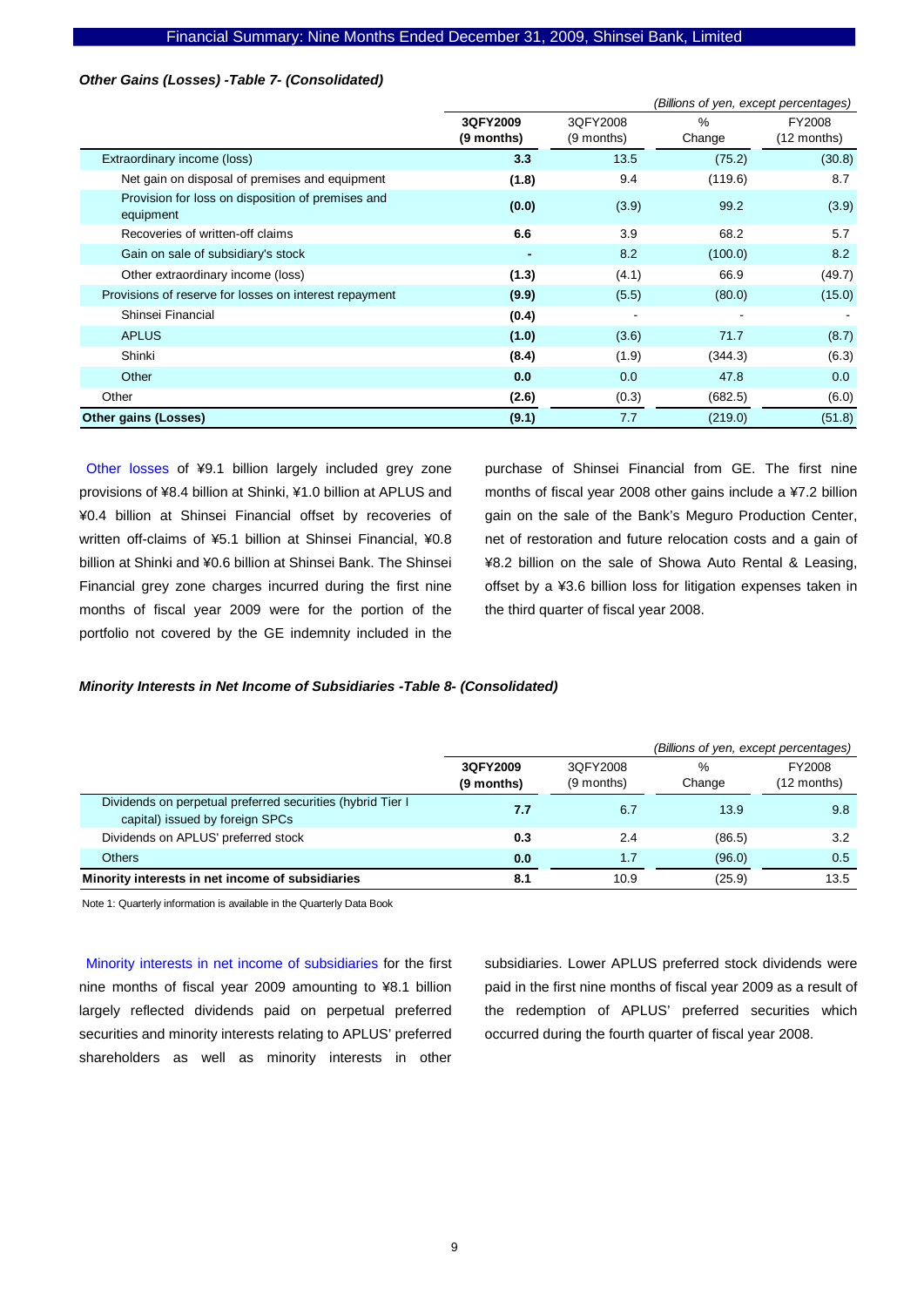### *Major Balance Sheet Data -Table 9- (Consolidated)*

|                                                       |                       |                |           |                | (Billions of yen) |
|-------------------------------------------------------|-----------------------|----------------|-----------|----------------|-------------------|
|                                                       | <b>Dec 31</b><br>2009 | Dec 31<br>2008 | Change    | Mar 31<br>2009 | Change            |
|                                                       | (a)                   | (b)            | $(a)-(b)$ | (c)            | $(a)-(c)$         |
| Other monetary claims purchased                       | 320.6                 | 439.7          | (119.1)   | 408.0          | (87.4)            |
| Monetary assets held in trust                         | 317.8                 | 360.4          | (42.6)    | 348.8          | (31.0)            |
| <b>Securities</b>                                     | 3,147.8               | 1,932.9        | 1,214.8   | 2,174.1        | 973.6             |
| Loans and bills discounted                            | 5,134.6               | 5,930.6        | (795.9)   | 5,876.9        | (742.2)           |
| Lease receivables and leased investment assets        | 217.2                 | 241.7          | (24.5)    | 232.5          | (15.3)            |
| Other assets                                          | 936.4                 | 1.417.2        | (480.8)   | 1,125.7        | (189.3)           |
| Installment receivables                               | 362.7                 | 420.3          | (57.5)    | 404.7          | (41.9)            |
| Premises and equipment                                | 53.9                  | 57.0           | (3.1)     | 50.9           | 2.9               |
| Tangible leased assets                                | 16.2                  | 11.8           | 4.4       | 10.8           | 5.4               |
| Intangible assets                                     | 186.8                 | 219.3          | (32.4)    | 209.1          | (22.2)            |
| Goodwill, net                                         | 117.0                 | 140.8          | (23.8)    | 132.9          | (15.9)            |
| Other intangible assets <sup>(1)</sup>                | 38.9                  | 46.7           | (7.8)     | 44.7           | (5.8)             |
| Customers' liabilities for acceptances and guarantees | 650.4                 | 685.0          | (34.5)    | 675.2          | (24.7)            |
| Reserve for credit losses                             | (194.8)               | (170.4)        | (24.3)    | (192.5)        | (2.3)             |
| <b>Total assets</b>                                   | 11,506.3              | 12,231.0       | (724.7)   | 11,949.1       | (442.8)           |
| Deposits and negotiable certificates of deposit       | 6,704.0               | 6.061.0        | 642.9     | 6,272.1        | 431.9             |
| <b>Debentures</b>                                     | 503.1                 | 721.4          | (218.2)   | 675.5          | (172.4)           |
| Borrowed money                                        | 783.0                 | 1,469.5        | (686.5)   | 1,012.3        | (229.2)           |
| Corporate bonds                                       | 194.8                 | 324.4          | (129.6)   | 266.4          | (71.6)            |
| <b>Other liabilities</b>                              | 707.4                 | 999.8          | (292.3)   | 819.9          | (112.4)           |
| Reserve for losses on interest repayments             | 81.7                  | 220.6          | (138.8)   | 193.8          | (112.0)           |
| Acceptances and guarantees                            | 650.4                 | 685.0          | (34.5)    | 675.2          | (24.7)            |
| <b>Total liabilities</b>                              | 10,695.3              | 11,329.9       | (634.6)   | 11,181.7       | (486.3)           |
| <b>Total equity</b>                                   | 811.0                 | 901.1          | (90.1)    | 767.4          | 43.5              |

(1) Intangible assets recorded through consolidation of Shinsei Financial, APLUS, Showa Leasing and Shinki.

Note 1: Quarterly information is available in the Quarterly Data Book

Shinsei Bank's loans and bills discounted balance was ¥5,134.6 billion as at December 31, 2009 as compared to ¥5,876.9 billion as at March 31, 2009. The decrease mainly occurred due to a decline of ¥563.3 billion in our Institutional Group loans outstanding as we worked to reduce our Institutional Group loan exposures and risk assets during the current period.

Corporate loans decreased 17.5% to ¥1,988.8 billion at December 31, 2009 compared to ¥2,409.8 billion at March 31, 2009, and the real estate finance balance decreased 7.1% to ¥767.1 billion at December 31, 2009 from ¥825.7 billion at March 31, 2009 as we have continued to work to optimize our loan exposures and risk assets. Excluding non-recourse real estate loans, other real estate finance loans decreased from ¥180.9 billion to ¥113.6 billion, or approximately 37.2% during the nine month period ended December 31, 2009.

Loans to individual customers, which include loans in retail

banking, loans at Shinsei Financial, APLUS and Shinki, decreased 9.4% to ¥1,728.9 billion at December 31, 2009 from ¥1,907.8 billion at March 31, 2009. Retail housing loans decreased by 7.8% to ¥813.4 billion at December 31, 2009 from ¥882.6 billion at March 31, 2009. Loans to Shinsei Financial customers decreased by 9.9% to ¥607.1 billion at December 31, 2009 from ¥673.6 billion at March 31, 2009. Loans to APLUS customers decreased by 12.0% to ¥174.2 billion at December 31, 2009 from ¥198.1 billion at March 31, 2009, and loans to Shinki customers decreased by 7.3% to ¥82.7 billion at December 31, 2009 from ¥89.3 billion at March 31, 2009.

Securities balance as of December 31, 2009 amounted to ¥3,147.8 billion as compared to ¥2,174.1 billion as of March 31, 2009. This increase occurred largely due to purchases of Japanese government bonds, the balance of which increased to ¥2,195.4 billion at December 31, 2009 from ¥1,204.2 billion at March 31, 2009, for liquidity purposes.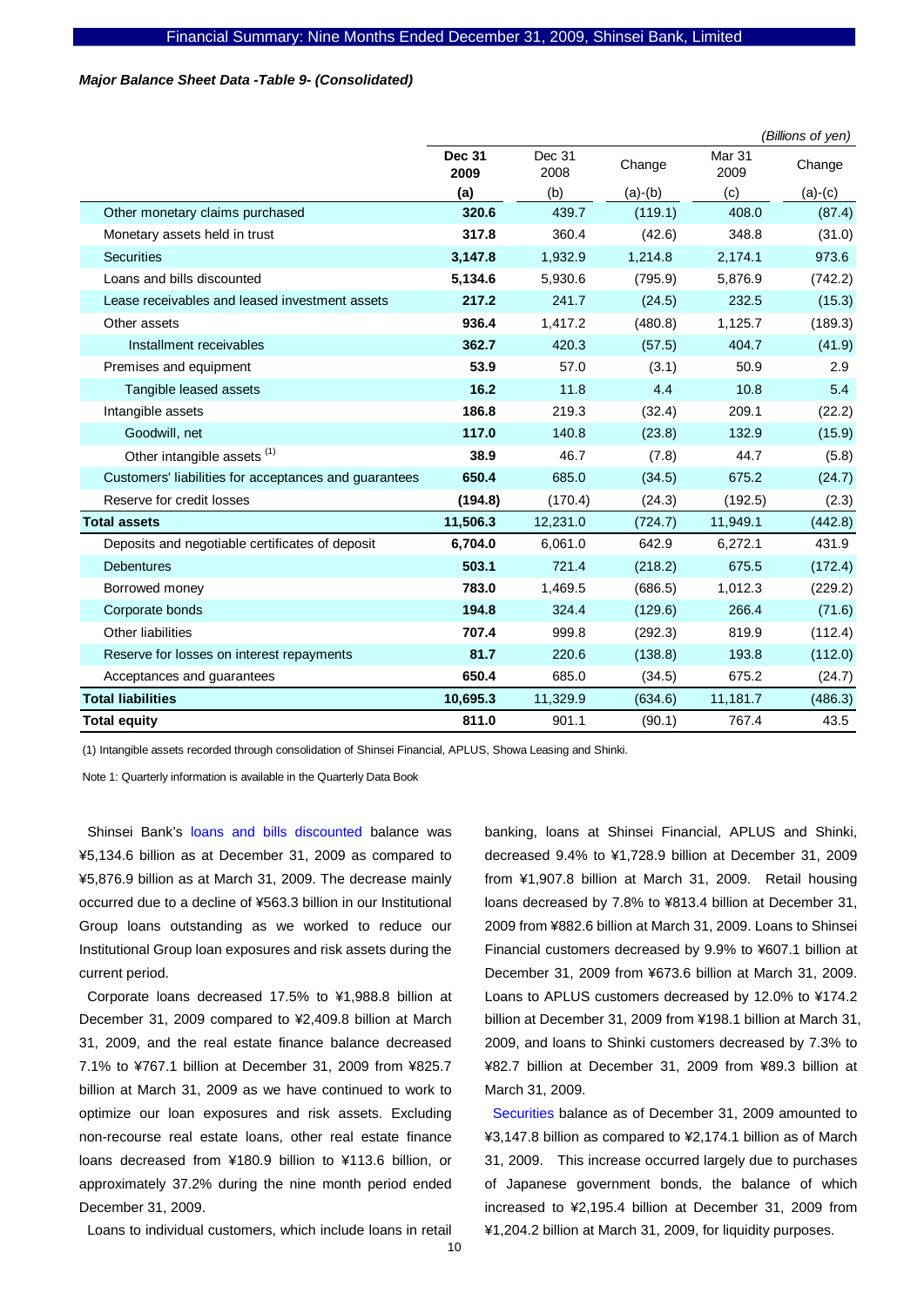### Financial Summary: Nine Months Ended December 31, 2009, Shinsei Bank, Limited

Shinsei Bank continues to optimize its funding base through deposits from retail customers. Total deposits and negotiable certificates of deposit increased from ¥6,272.1 billion at March 31, 2009 to ¥6,704.0 billion at December 31, 2009. The retail deposits balance totaled ¥5,506.2 billion at December 31, 2009, an increase of ¥483.2 billion compared to March 31, 2009. Retail Banking represents 80.5% of the Bank's total funding through customer deposits and debentures.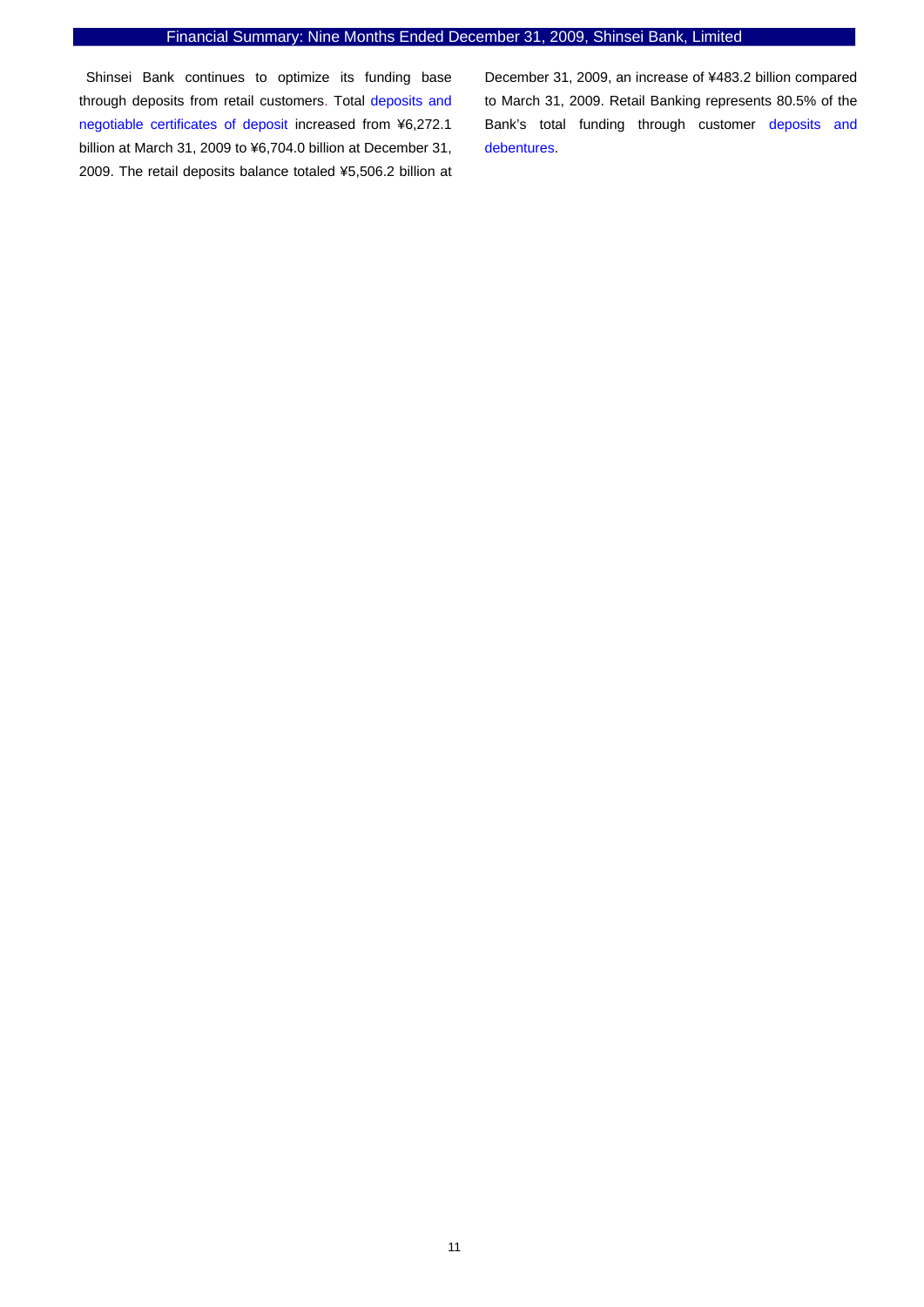### *Risk-Monitored Loans -Table 10- (Consolidated)*

|                                                         |                       |                | (Billions of yen, except percentages) |                |           |  |  |  |
|---------------------------------------------------------|-----------------------|----------------|---------------------------------------|----------------|-----------|--|--|--|
|                                                         | <b>Dec 31</b><br>2009 | Dec 31<br>2008 | Change                                | Mar 31<br>2009 | Change    |  |  |  |
|                                                         | (a)                   | (b)            | $(a)-(b)$                             | (c)            | $(a)-(c)$ |  |  |  |
| Loans to bankrupt obligors                              | 32.1                  | 35.1           | (2.9)                                 | 39.5           | (7.3)     |  |  |  |
| Non-accrual delinguent loans                            | 196.2                 | 115.3          | 80.9                                  | 178.5          | 17.6      |  |  |  |
| Loans past due for three months or more                 | 15.6                  | 12.3           | 3.2                                   | 5.9            | 9.7       |  |  |  |
| <b>Restructured loans</b>                               | 61.9                  | 61.2           | 0.7                                   | 59.6           | 2.3       |  |  |  |
| Total (A)                                               | 306.0                 | 223.9          | 82.0                                  | 283.6          | 22.3      |  |  |  |
| Loans and bills discounted (B)                          | 5,134.6               | 5,930.6        | (795.9)                               | 5,876.9        | (742.2)   |  |  |  |
| Ratio to total loans and bills discounted $(A / B)$ (%) | 5.96%                 | 3.78%          | 2.18%                                 | 4.83%          | 1.13%     |  |  |  |
| Reserve for credit losses (C)                           | 194.8                 | 170.4          | 24.3                                  | 192.5          | 2.3       |  |  |  |
| Reserve ratio $(C / A)$                                 | 63.7%                 | 76.1%          | $(12.4)\%$                            | 67.9%          | $(4.2)\%$ |  |  |  |

Note 1: Quarterly information is available in the Quarterly Data Book

As at December 31, 2009, risk monitored loans totaled ¥306.0 billion, and the ratio of risk monitored loans to total loans and bills discounted was 5.96%. For the period from September 30, 2009 to December 31, 2009, although risk monitored loans decreased by ¥9.0 billion, the ratio of risk monitored loans to total loans and bills discounted increased by 0.20%, as total loans and bills discounted decreased by ¥335.3 billion.

Compared to March 31, 2009, risk monitored loans and the ratio of risk monitored loans to total loans and bills discounted increased by ¥22.3 billion, and 1.13%, respectively. This increase was primarily due to an

#### *Reserve for Credit Losses -Table 11- (Consolidated)*

increase of ¥ 31.3 billion of risk monitored loans within Shinsei Bank.

For the period from December 31, 2008 to December 31, 2009, risk monitored loans increased by ¥82.0 billion, and the ratio of risk monitored loans to total loans and bills discounted increased by 2.18%. This increase occurred mainly due to an increase of ¥74.9 billion of risk monitored loans within Shinsei Bank. The ratio of risk monitored loans to total loans and bills discounted also increased in part due to the ¥795.9 billion decrease in total loans and bills discounted compared to December 31, 2008.

|                                              |                       |                |           |                | (Billions of yen) |
|----------------------------------------------|-----------------------|----------------|-----------|----------------|-------------------|
|                                              | <b>Dec 31</b><br>2009 | Dec 31<br>2008 | Change    | Mar 31<br>2009 | Change            |
|                                              | (a)                   | (b)            | $(a)-(b)$ | (c)            | $(a)-(c)$         |
| General reserve for loan losses              | 127.2                 | 95.2           | 31.9      | 105.6          | 21.5              |
| Specific reserve for loan losses             | 67.6                  | 75.2           | (7.6)     | 86.8           | (19.2)            |
| Reserve for loans to restructuring countries | 0.0                   | 0.0            | 0.0       | 0.0            | 0.0               |
| Total reserve for credit losses              | 194.8                 | 170.4          | 24.3      | 192.5          | 2.3               |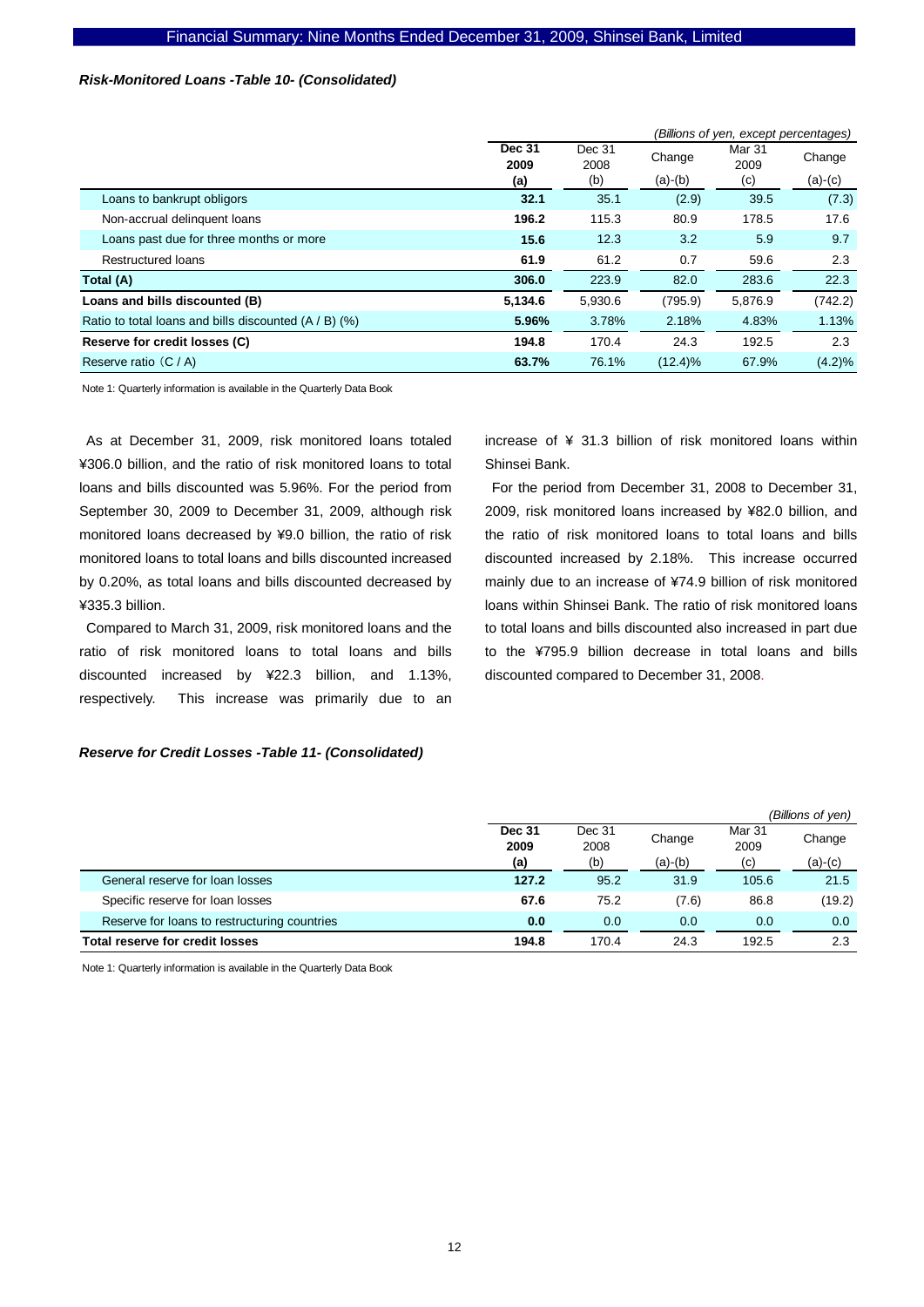### *Loans by Borrower Industry -Table 12- (Consolidated)*

|                                                                                        |                       |                |           |                | (Billions of yen) |
|----------------------------------------------------------------------------------------|-----------------------|----------------|-----------|----------------|-------------------|
|                                                                                        | <b>Dec 31</b><br>2009 | Dec 31<br>2008 | Change    | Mar 31<br>2009 | Change            |
|                                                                                        | (a)                   | (b)            | $(a)-(b)$ | (c)            | $(a)-(c)$         |
| Domestic offices (excluding Japan offshore market account):                            |                       |                |           |                |                   |
| Manufacturing                                                                          | 262.7                 | 247.2          | 15.5      | 243.1          | 19.5              |
| Agriculture, forestry                                                                  | 0.0                   | 0.0            | (0.0)     | 0.0            | (0.0)             |
| Fishery                                                                                | 2.5                   | 2.7            | (0.2)     | 2.7            | (0.2)             |
| Mining, quarrying, gravel extraction                                                   | 2.9                   | 4.6            | (1.7)     | 3.6            | (0.6)             |
| Construction                                                                           | 9.8                   | 19.9           | (10.1)    | 13.0           | (3.2)             |
| Electric power, gas, heat supply and water supply                                      | 39.2                  | 53.2           | (13.9)    | 45.4           | (6.2)             |
| Information and communications                                                         | 19.1                  | 49.0           | (29.9)    | 48.1           | (29.0)            |
| Transportation, postal service                                                         | 298.5                 | 352.8          | (54.3)    | 336.9          | (38.3)            |
| Wholesale and retail                                                                   | 115.9                 | 134.2          | (18.2)    | 132.1          | (16.2)            |
| Finance and insurance                                                                  | 836.4                 | 946.9          | (110.5)   | 1,152.7        | (316.3)           |
| Real estate                                                                            | 946.0                 | 1,103.5        | (157.5)   | 1,011.3        | (65.2)            |
| <b>Services</b>                                                                        | 273.9                 | 362.9          | (89.0)    | 332.7          | (58.8)            |
| Local government                                                                       | 170.8                 | 182.7          | (11.8)    | 156.5          | 14.2              |
| <b>Others</b>                                                                          | 2,063.5               | 2,354.4        | (290.8)   | 2,280.8        | (217.3)           |
| Loans to individual customers (retail banking,<br>Shinsei Financial, APLUS and Shinki) | 1,707.7               | 1,972.4        | (264.7)   | 1,887.6        | (179.8)           |
| Total domestic (A)                                                                     | 5,041.7               | 5,814.6        | (772.9)   | 5,759.5        | (717.8)           |
| Overseas offices (including Japan offshore market accounts):                           |                       |                |           |                |                   |
| Governments                                                                            | 1.7                   | 1.3            | 0.4       | 1.4            | 0.2               |
| <b>Financial institutions</b>                                                          |                       |                |           |                |                   |
| <b>Others</b>                                                                          | 91.2                  | 114.6          | (23.4)    | 115.8          | (24.6)            |
| Total overseas (B)                                                                     | 92.9                  | 115.9          | (23.0)    | 117.3          | (24.4)            |
| Total (A+B)                                                                            | 5,134.6               | 5,930.6        | (795.9)   | 5,876.9        | (742.2)           |

Note: Presentation of some industries has changed with the revision of Japan Standard Industry Classification (November 2007).

### The figures on or before March 31, 2009 were not adjusted as the impact from this change is negligible.

### *Securities Being Held to Maturity with Readily Determinable Fair Value -Table 13- (Consolidated)*

|                                    |                      |               |                   |                      |               |                   |                      |               | (Billions of yen) |  |
|------------------------------------|----------------------|---------------|-------------------|----------------------|---------------|-------------------|----------------------|---------------|-------------------|--|
|                                    | Dec 31, 2009         |               |                   | Dec 31, 2008         |               |                   | Mar 31, 2009         |               |                   |  |
|                                    | <b>Book</b><br>Value | Fair<br>Value | <b>Difference</b> | <b>Book</b><br>Value | Fair<br>Value | <b>Difference</b> | <b>Book</b><br>Value | Fair<br>Value | Difference        |  |
| Japanese national government bonds | 373.3                | 378.7         | 5.4               | 244.2                | 246.4         | 2.2               | 229.1                | 231.0         | 1.8               |  |
| Japanese corporate bonds           | 70.4                 | 71.9          | 1.5               | 75.2                 | 76.7          | 1.4               | 75.2                 | 76.6          | 1.3               |  |
| Other                              | 55.7                 | 56.4          | 0.7               | 99.0                 | 102.6         | 3.6               | 58.2                 | 51.5          | (6.6)             |  |
| Total                              | 499.4                | 507.1         | 7.7               | 418.4                | 425.9         | 7.4               | 362.6                | 359.2         | (3.4)             |  |

Note: "Other" includes the foreign bonds with high credit ratings that were reclassified from available-for-sale to held-to-maturity on October 1, 2008, due to the extremely illiquid market condition.

Above securities reclassified from available-for-sale to held-to-maturity are as follows:

|                                 |                      |               |                                                                  |            |               |                                                                  |                             |                                                                  | (Billions of yen) |
|---------------------------------|----------------------|---------------|------------------------------------------------------------------|------------|---------------|------------------------------------------------------------------|-----------------------------|------------------------------------------------------------------|-------------------|
|                                 | Dec 31, 2009         |               | Dec 31, 2008                                                     |            |               | Mar 31, 2009                                                     |                             |                                                                  |                   |
|                                 | <b>Book</b><br>Value | Fair<br>Value | Unrealized gain<br>(loss) on<br>available-for-sale<br>securities | Book Value | Fair<br>Value | Unrealized gain<br>(loss) on<br>available-for-sale<br>securities | Fair<br>Book Value<br>Value | Unrealized gain<br>(loss) on<br>available-for-sale<br>securities |                   |
| Other (foreign debt securities) | 45.5                 | 45.2          | (7.4)                                                            | 89.0       | 90.5          | (28.4)                                                           | 47.3                        | 38.7                                                             | (8.4)             |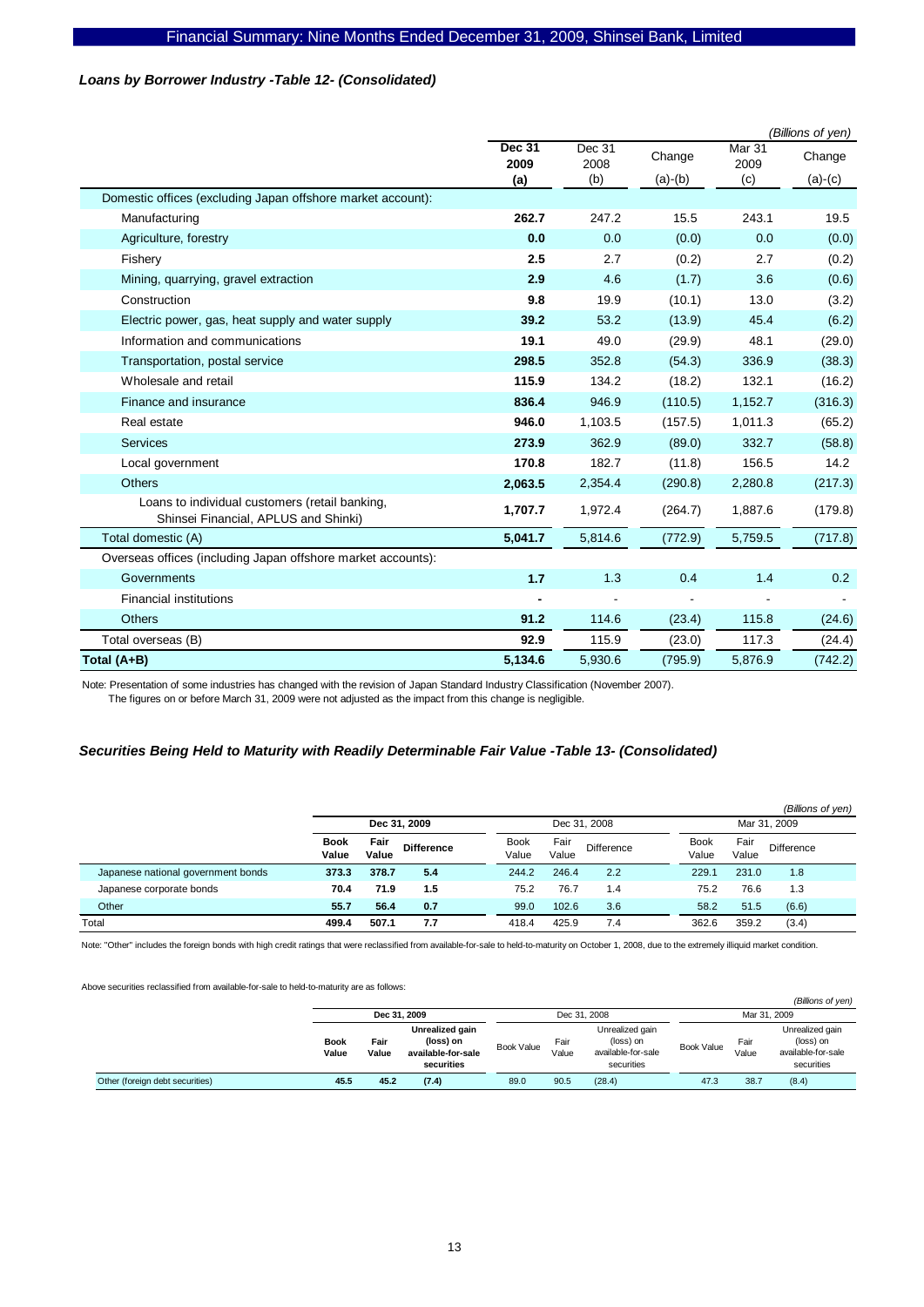### *Marketable Securities, at Fair Value -Table 14- (Consolidated)*

|                                                                        |               |              |                                  |                                      |               |        |                          |                                              |               |        |                                  | (Billions of yen)                    |
|------------------------------------------------------------------------|---------------|--------------|----------------------------------|--------------------------------------|---------------|--------|--------------------------|----------------------------------------------|---------------|--------|----------------------------------|--------------------------------------|
|                                                                        |               | Dec 31, 2009 |                                  |                                      |               |        | Dec. 31, 2008            |                                              |               |        | Mar 31, 2009                     |                                      |
|                                                                        |               |              |                                  | Net unrealized gain (loss) (a) - (b) |               |        |                          | Net unrealized gain (loss) (a) - (b)         |               |        |                                  | Net unrealized gain (loss) (a) - (b) |
|                                                                        | Fair<br>value | Net          | Gross<br>unrealized<br>gains (a) | Gross<br>unrealized<br>losses (b)    | Fair<br>value | Net    | Gross<br>gains (a)       | Gross<br>unrealized unrealized<br>losses (b) | Fair<br>value | Net    | Gross<br>unrealized<br>gains (a) | Gross<br>unrealized<br>losses (b)    |
| <b>Equity securities</b>                                               | 16.0          | (2.7)        | 1.0                              | 3.8                                  | 13.8          | (3.8)  | 0.7                      | 4.6                                          | 15.0          | (3.4)  | 0.4                              | 3.9                                  |
| <b>Bonds</b>                                                           | 1,841.5       | 8.3          | 9.0                              | 0.7                                  | 702.2         | 1.0    | 2.8                      | 1.8                                          | 1,011.9       | (0.7)  | 1.2                              | 1.9                                  |
| Japanese national government bonds                                     | 1,822.1       | 8.8          | 8.8                              | $\blacksquare$                       | 648.8         | 1.9    | 2.6                      | 0.6                                          | 975.0         | 0.3    | 1.0                              | 0.7                                  |
| Japanese local government bonds                                        | 1.7           | 0.0          | 0.0                              | $\blacksquare$                       | 1.7           | 0.0    | 0.0                      | ٠                                            | 1.7           | 0.0    | 0.0                              |                                      |
| Japanese corporate bonds                                               | 17.6          | (0.6)        | 0.1                              | 0.7                                  | 51.6          | (0.9)  | 0.1                      | 1.1                                          | 35.0          | (1.1)  | 0.1                              | 1.2                                  |
| Other                                                                  | 320.6         | 7.9          | 14.6                             | 6.7                                  | 264.1         | (20.4) | 1.6                      | 22.0                                         | 273.1         | (25.9) | 1.9                              | 27.8                                 |
| Foreign securities                                                     | 319.4         | 7.6          | 14.4                             | 6.7                                  | 261.9         | (20.1) | 1.6                      | 21.8                                         | 272.2         | (25.9) | 1.9                              | 27.8                                 |
| Foreign currency denominated foreign<br>corporate and government bonds | 187.5         | 8.4          | 11.5                             | 3.0                                  | 119.8         | (11.4) | 0.4                      | 11.8                                         | 136.3         | (12.5) | 0.3                              | 12.9                                 |
| Yen-denominated foreign corporate<br>and government bonds              | 121.8         | (3.0)        | 0.1                              | 3.1                                  | 130.6         | (9.8)  | 0.0                      | 9.8                                          | 123.7         | (14.6) | $\blacksquare$                   | 14.6                                 |
| Foreign equity securities                                              | 7.4           | 2.1          | 2.1                              | 0.0                                  | 6.3           | 1.0    | 1.0                      | ٠                                            | 6.6           | 0.9    | 1.2                              | 0.3                                  |
| Other securities                                                       | 1.1           | 0.2          | 0.2                              |                                      | 2.2           | (0.2)  | $\overline{\phantom{a}}$ | 0.2                                          | 0.9           |        |                                  |                                      |
| Total                                                                  | 2.178.2       | 13.5         | 24.8                             | 11.3                                 | 980.2         | (23.2) | 5.2                      | 28.5                                         | .300.0        | (30.1) | 3.6                              | 33.7                                 |

Note: Certain foreign bonds with high credit ratings included in "Foreign currency denominated foreign corporate and government bonds" in "Foreign securities" under "Other", as of

September 30, 2008, were reclassified from available-for-sale to held-to-maturity on October 1, 2008 at their fair values of ¥102.6 billion.

On March 31, 2009, an impairment of ¥50.7 billion was recognized for some of these reclassified securities, and the value of such securities after impairment (¥19.6 billion) was reclassified from held-to-maturity back to available-for-sale.

### *Deposits, Including Negotiable Certificates of Deposit (NCDs) -Table 15- (Consolidated)*

|                                            |                       |                |           |                | (Billions of yen) |
|--------------------------------------------|-----------------------|----------------|-----------|----------------|-------------------|
|                                            | <b>Dec 31</b><br>2009 | Dec 31<br>2008 | Change    | Mar 31<br>2009 | Change            |
|                                            | (a)                   | (b)            | $(a)-(b)$ | (c)            | $(a)-(c)$         |
| <b>Deposits</b>                            | 6,463.5               | 5,599.6        | 863.8     | 6,012.4        | 451.1             |
| Liquid (current, ordinary, note) deposits  | 1,446.9               | 1,374.4        | 72.5      | 1,315.0        | 131.9             |
| Time deposits                              | 4,747.2               | 3.977.4        | 769.7     | 4,435.7        | 311.4             |
| Other                                      | 269.3                 | 247.7          | 21.6      | 261.6          | 7.7               |
| Negotiable certificates of deposits (NCDs) | 240.4                 | 461.3          | (220.9)   | 259.6          | (19.2)            |
| Total                                      | 6,704.0               | 6,061.0        | 642.9     | 6,272.1        | 431.9             |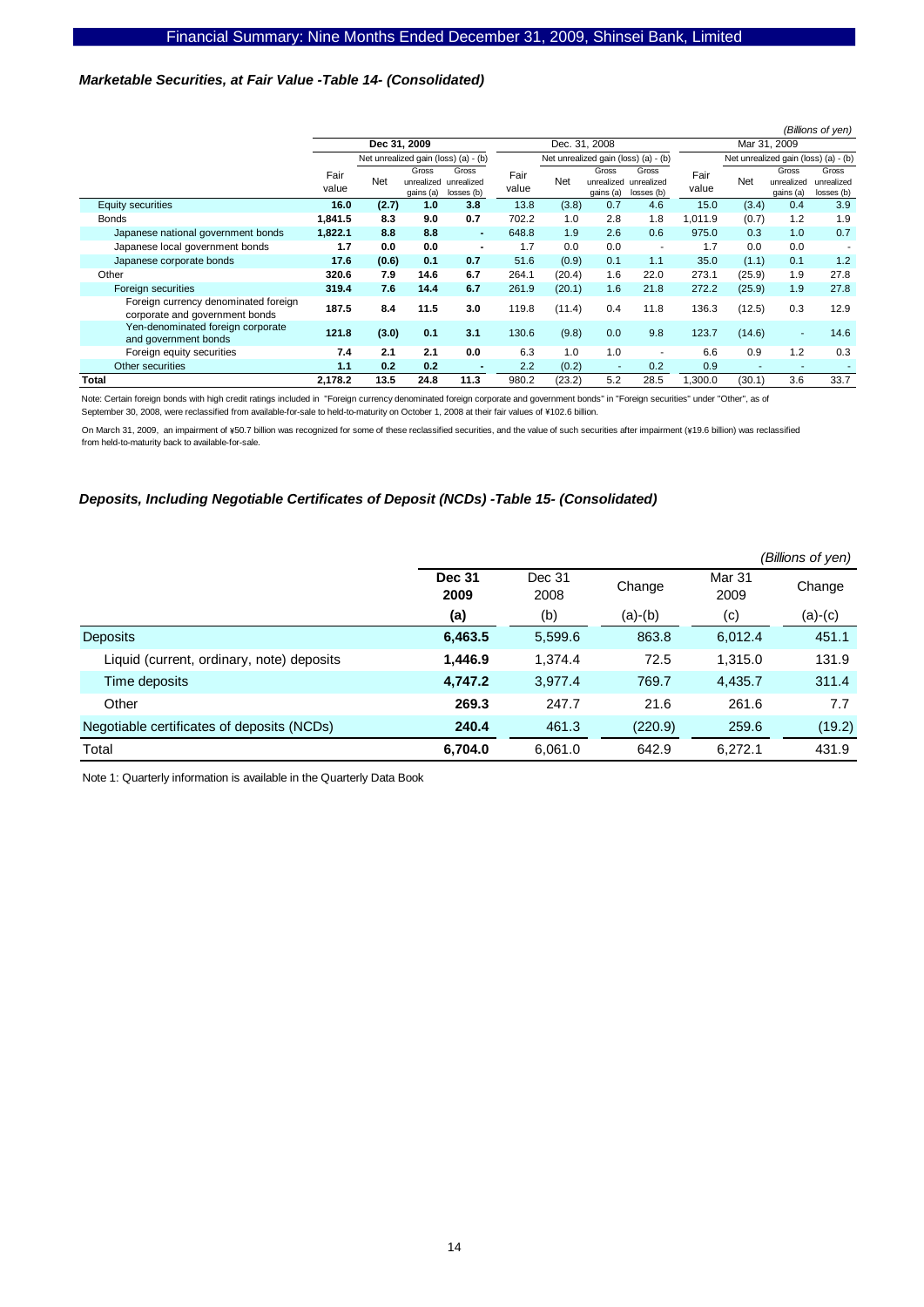### *Financial Ratios -Table 16- (Consolidated)*

|                                                            | 3QFY2009<br>(9 months) | 3QFY2008<br>(9 months)    | FY2008<br>$(12$ months) |
|------------------------------------------------------------|------------------------|---------------------------|-------------------------|
| Return on assets <sup>(1)</sup>                            | $0.3\%$ <sup>(4)</sup> | $(0.4) \%$ <sup>(4)</sup> | (1.2)%                  |
| Return on equity <sup>(2)</sup>                            | $5.0\%$ <sup>(4)</sup> | $(6.2)$ % $(4)$           | $(22.4)\%$              |
| Return on equity (fully diluted) <sup>(3)</sup>            | $5.0\%$ <sup>(4)</sup> | $(6.2)$ % $(4)$           | $(22.4)\%$              |
|                                                            |                        |                           |                         |
| Cash basis return on assets (1)                            | $0.4\%$ <sup>(4)</sup> | $(0.3)$ % $(4)$           | (0.8)%                  |
| Cash basis return on equity <sup>(2)</sup>                 | $8.0\%$ <sup>(4)</sup> | $(4.5)\%$ <sup>(4)</sup>  | $(15.2)\%$              |
| Cash basis return on equity (fully diluted) <sup>(3)</sup> | $8.0\%$ <sup>(4)</sup> | $(4.5)$ % (4)             | $(15.2)\%$              |
| Expense-to-revenue ratio <sup>(5)(6)</sup>                 | 51.2%                  | 66.8%                     | 69.2%                   |
| $(4)$ Dotum on googton                                     |                        |                           |                         |

(1) Return on assets:

Net income (Total assets at the BOP + Total assets at the EOP) / 2  BOP: beginning of period EOP: end of period

For the calculation of cash basis return on assets, goodwill and other intangibles are excluded from the amount of total assets.

(2) Return on equity:

Net income - dividends on preferred shares

(Total equity eligible for common shareholders at the BOP + Total equity eligible for common shareholders at the EOP) / 2

(3) Return on equity (fully diluted):

Net income

((Total equity at the BOP - Share warrants at the BOP - Minority interests at the BOP) +

(Total equity at the EOP - Share warrants at the EOP - Minority interests at the EOP)) / 2

(4) Annualized basis.

(5) Management accounting basis.

(6) Expense denotes general and administrative expenses.

# *Capital Adequacy Data -Table 17- (Consolidated)*  (1)

|                                                                                                     |                                         | (Billions of yen, except percentages) |           |                       |           |  |  |  |
|-----------------------------------------------------------------------------------------------------|-----------------------------------------|---------------------------------------|-----------|-----------------------|-----------|--|--|--|
|                                                                                                     | <b>Dec 31</b><br>Dec 31<br>2008<br>2009 |                                       | Change    | <b>Mar 31</b><br>2009 | Change    |  |  |  |
|                                                                                                     | (a)                                     | (b)                                   | $(a)-(b)$ | (c)                   | $(a)-(c)$ |  |  |  |
| Basic items (Tier I)                                                                                | 619.4                                   | 642.1                                 | (22.6)    | 580.0                 | 39.4      |  |  |  |
| Amount eligible for inclusion in capital (Tier II)                                                  | 291.3                                   | 441.3                                 | (150.0)   | 327.3                 | (35.9)    |  |  |  |
| General reserve for loan losses                                                                     | 11.5                                    | 13.8                                  | (2.2)     | 13.0                  | (1.4)     |  |  |  |
| Perpetual/non-perpetual preferred stocks and<br>Perpetual/non-perpetual subordinated debt and bonds | 279.7                                   | 427.5                                 | (147.7)   | 314.2                 | (34.4)    |  |  |  |
| <b>Deductions</b>                                                                                   | $\overline{a}$                          | ٠                                     |           | ٠                     |           |  |  |  |
| <b>Deduction</b>                                                                                    | (82.9)                                  | (115.4)                               | 32.5      | (103.9)               | 20.9      |  |  |  |
| Total capital <sup>(2)</sup>                                                                        | 827.8                                   | 968.0                                 | (140.1)   | 803.4                 | 24.4      |  |  |  |
| Risk assets                                                                                         | 7,911.5                                 | 9,670.0                               | (1,758.5) | 9,621.0               | (1,709.5) |  |  |  |
| Capital adequacy ratio                                                                              | 10.46%                                  | 10.01%                                |           | 8.35%                 |           |  |  |  |
| Tier I capital ratio                                                                                | 7.83%                                   | 6.64%                                 | ٠         | 6.02%                 |           |  |  |  |

(1) Calculated according to Basel II, F-IRB. Figures are calculated in accordance with FSA Notification Number 79 issued in December 2008 (special treatment of FSA Notification Number 19 issued in 2006). As a result, ¥51.7 billion of net unrealized losses on securities available-for-sale, net of taxes, as of December 31, 2008 and ¥38.8 billion as of March 31, 2009 are not included in BIS capital. Net unrealized gain on securities available-for-sale, net of taxes, is recorded as of December 31, 2009.

(2) Consolidated total required capital is ¥563.5 billion as at December 31, 2009, ¥682.6 billion as at March 31, 2009 and ¥712.6 billion yen as at December 31, 2008.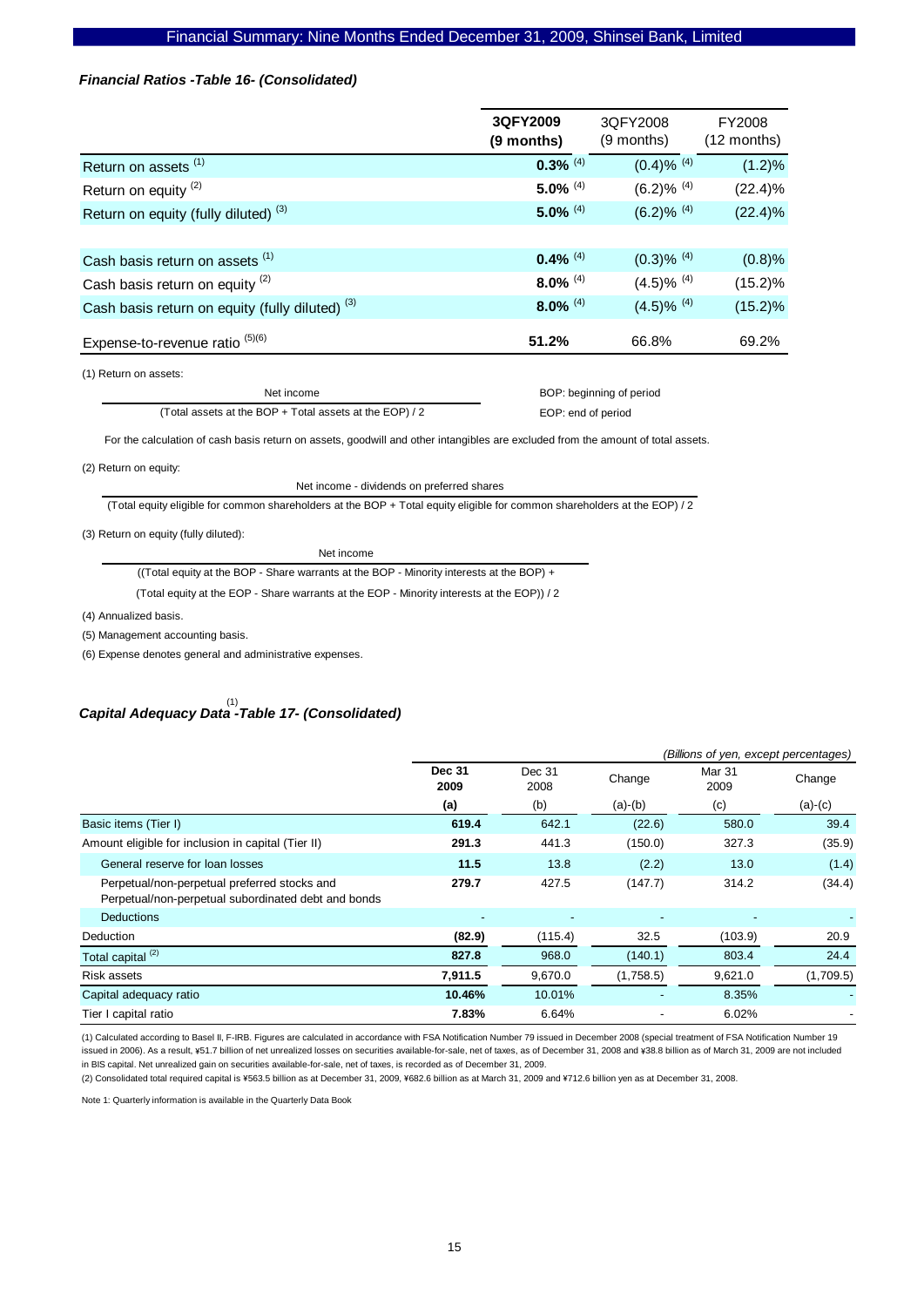### *Per Share Data -Table 18- (Consolidated)*

|                           |                                                     |                        | (Yen, except percentages) |             |                       |                |  |  |
|---------------------------|-----------------------------------------------------|------------------------|---------------------------|-------------|-----------------------|----------------|--|--|
|                           |                                                     | 3QFY2009<br>(9 months) | 3QFY2008<br>(9 months)    | %<br>Change | FY2008<br>(12 months) | $\%$<br>Change |  |  |
| Common equity             |                                                     | 316.20                 | 337.02                    | (6.2)       | 284.95                | 11.0           |  |  |
| Fully diluted equity      |                                                     | 316.20                 | 337.02                    | (6.2)       | 284.95                | 11.0           |  |  |
| Basic net income (loss)   |                                                     | 11.32                  | (16.36)                   | 169.2       | (72.85)               |                |  |  |
| Diluted net income (loss) |                                                     | 11.32                  | (16.36)                   | 169.2       | (72.85)               |                |  |  |
| Cash basis:               |                                                     |                        |                           |             |                       |                |  |  |
| Basic net income (loss)   |                                                     | 18.21                  | (11.88)                   | 253.3       | (49.39)               |                |  |  |
| Diluted net income (loss) |                                                     | 18.21                  | (11.88)                   | 253.3       | (49.39)               |                |  |  |
|                           | For calculation of per share data:                  |                        |                           |             |                       |                |  |  |
| Equity:                   | Number of common shares $(1)$                       | 1,963,919,247          | 1,963,920,673             |             | 1,963,919,853         |                |  |  |
|                           | Fully diluted number of shares <sup>(1)</sup>       | 1,963,919,247          | 1,963,920,673             |             | 1,963,919,853         |                |  |  |
| Net income:               | Number of common shares <sup><math>(2)</math></sup> | 1,963,919,535          | 1,963,914,775             |             | 1,963,916,133         |                |  |  |
|                           | Fully diluted number of shares <sup>(2)</sup>       | 1,963,919,535          | 1,963,914,775             |             | 1,963,916,133         |                |  |  |

(1) Outstanding shares at the end of the respective periods.

(2) Weighted average number of outstanding shares during the respective period.

Note 1: Quarterly information is available in the Quarterly Data Book

Diluted net income per share for the first nine months of fiscal year 2009 was ¥11.32. Cash basis diluted net income per share for the first nine months of fiscal year 2009 was

¥18.21, as compared to a cash basis diluted net loss per share of ¥11.88 for the first nine months of fiscal year 2008.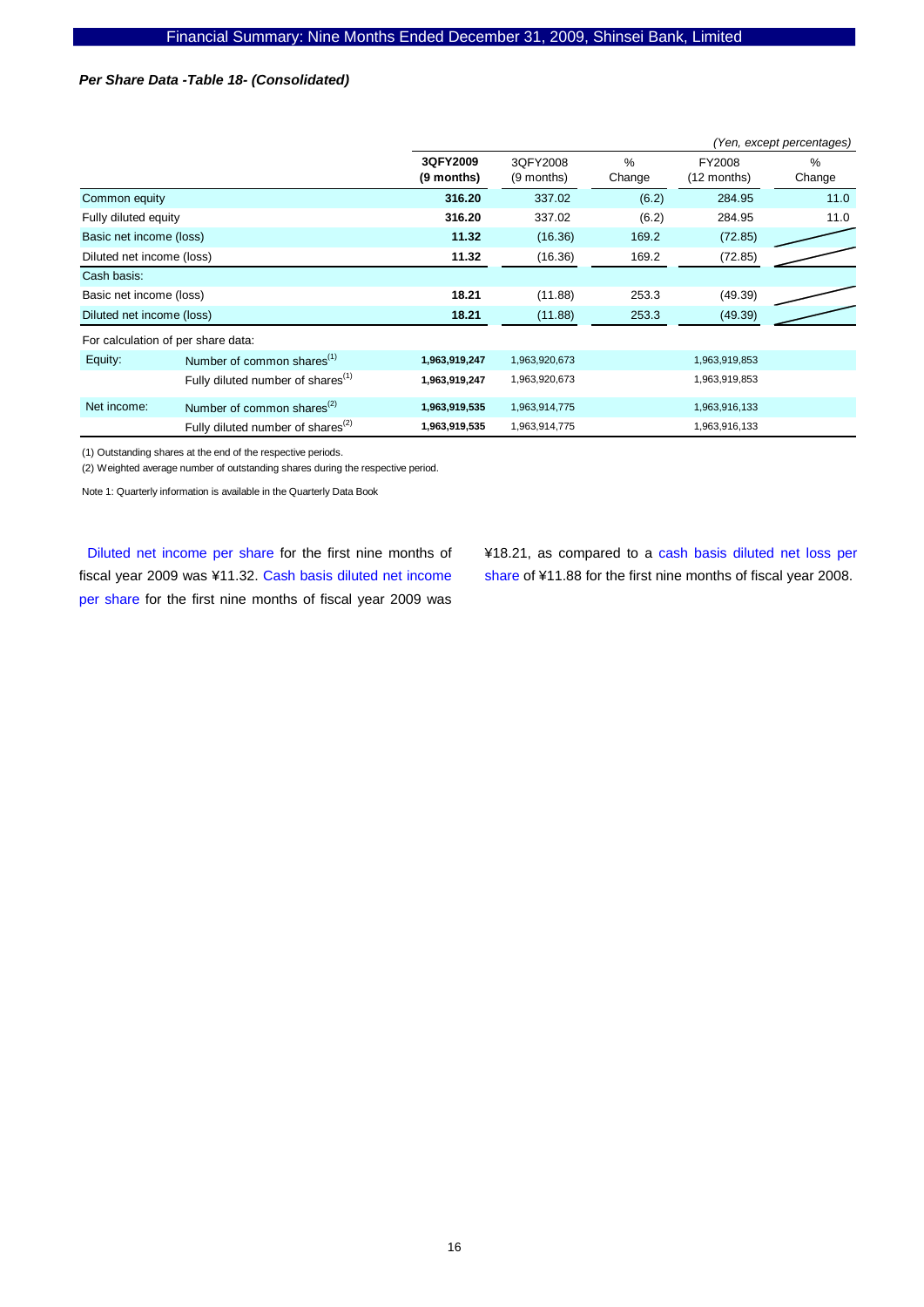### *Business Lines Results -Table 19- (Consolidated)*

|                                                              |                        | (Billions of yen, except percentages) |             |                                      |  |  |
|--------------------------------------------------------------|------------------------|---------------------------------------|-------------|--------------------------------------|--|--|
|                                                              | 3QFY2009<br>(9 months) | 3QFY2008 <sup>(2)</sup><br>(9 months) | %<br>Change | FY2008 <sup>(2)</sup><br>(12 months) |  |  |
| <b>Institutional Group:</b>                                  |                        |                                       |             |                                      |  |  |
| Net interest income                                          | 34.5                   | 33.0                                  | 4.5         | 44.6                                 |  |  |
| Non-interest income                                          | 41.2                   | (13.6)                                | 401.6       | (74.0)                               |  |  |
| <b>Total revenue</b>                                         | 75.7                   | 19.3                                  | 291.6       | (29.3)                               |  |  |
| General and administrative expenses                          | 33.3                   | 44.5                                  | (25.2)      | 57.8                                 |  |  |
| Ordinary business profit (loss)                              | 42.3                   | (25.2)                                | 268.0       | (87.2)                               |  |  |
| Net credit costs                                             | 23.6                   | 46.8                                  | (49.5)      | 80.8                                 |  |  |
| Ordinary business profit (loss) after net credit costs       | 18.6                   | (72.1)                                | 125.9       | (168.0)                              |  |  |
| <b>Individual Group:</b>                                     |                        |                                       |             |                                      |  |  |
| Net interest income                                          | 130.1                  | 100.5                                 | 29.4        | 152.8                                |  |  |
| Non-interest income                                          | 32.1                   | 39.1                                  | (17.7)      | 50.7                                 |  |  |
| <b>Total revenue</b>                                         | 162.3                  | 139.6                                 | 16.2        | 203.5                                |  |  |
| General and administrative expenses                          | 93.8                   | 82.4                                  | 13.9        | 120.1                                |  |  |
| <b>Ordinary business profit</b>                              | 68.4                   | 57.2                                  | 19.7        | 83.3                                 |  |  |
| <b>Net credit costs</b>                                      | 38.1                   | 34.5                                  | 10.5        | 49.5                                 |  |  |
| Ordinary business profit after net credit costs              | 30.3                   | 22.6                                  | 33.7        | 33.8                                 |  |  |
| Corporate/Other <sup>(1)</sup> :                             |                        |                                       |             |                                      |  |  |
| Net interest income                                          | (2.2)                  | 3.8                                   | (158.5)     | 5.5                                  |  |  |
| Non-interest income                                          | 13.4                   | 27.4                                  | (51.1)      | 78.5                                 |  |  |
| <b>Total revenue</b>                                         | 11.1                   | 31.3                                  | (64.3)      | 84.0                                 |  |  |
| General and administrative expenses                          | 0.3                    | 0.2                                   | 91.0        | 0.7                                  |  |  |
| <b>Ordinary business profit</b>                              | 10.8                   | 31.1                                  | (65.3)      | 83.2                                 |  |  |
| Net credit costs (recoveries)                                | 0.4                    | (1.7)                                 | 127.4       | (1.3)                                |  |  |
| Ordinary business profit after net credit costs (recoveries) | 10.3                   | 32.9                                  | (68.6)      | 84.6                                 |  |  |
| Total:                                                       |                        |                                       |             |                                      |  |  |
| Net interest income                                          | 162.3                  | 137.4                                 | 18.2        | 202.9                                |  |  |
| Non-interest income                                          | 86.8                   | 52.9                                  | 64.1        | 55.2                                 |  |  |
| <b>Total revenue</b>                                         | 249.2                  | 190.3                                 | 31.0        | 258.2                                |  |  |
| General and administrative expenses                          | 127.6                  | 127.2                                 | 0.3         | 178.7                                |  |  |
| <b>Ordinary business profit</b>                              | 121.6                  | 63.1                                  | 92.7        | 79.4                                 |  |  |
| <b>Net credit costs</b>                                      | 62.3                   | 79.6                                  | (21.8)      | 129.0                                |  |  |
| Ordinary business profit (loss) after net credit costs       | 59.3                   | (16.5)                                | 459.0       | (49.6)                               |  |  |

(1) Corporate/Other largely includes results of equity and subordinated debt finance activities, corporate level expenses and credit costs.

(2) Prior period has been adjusted to conform to current period presentation.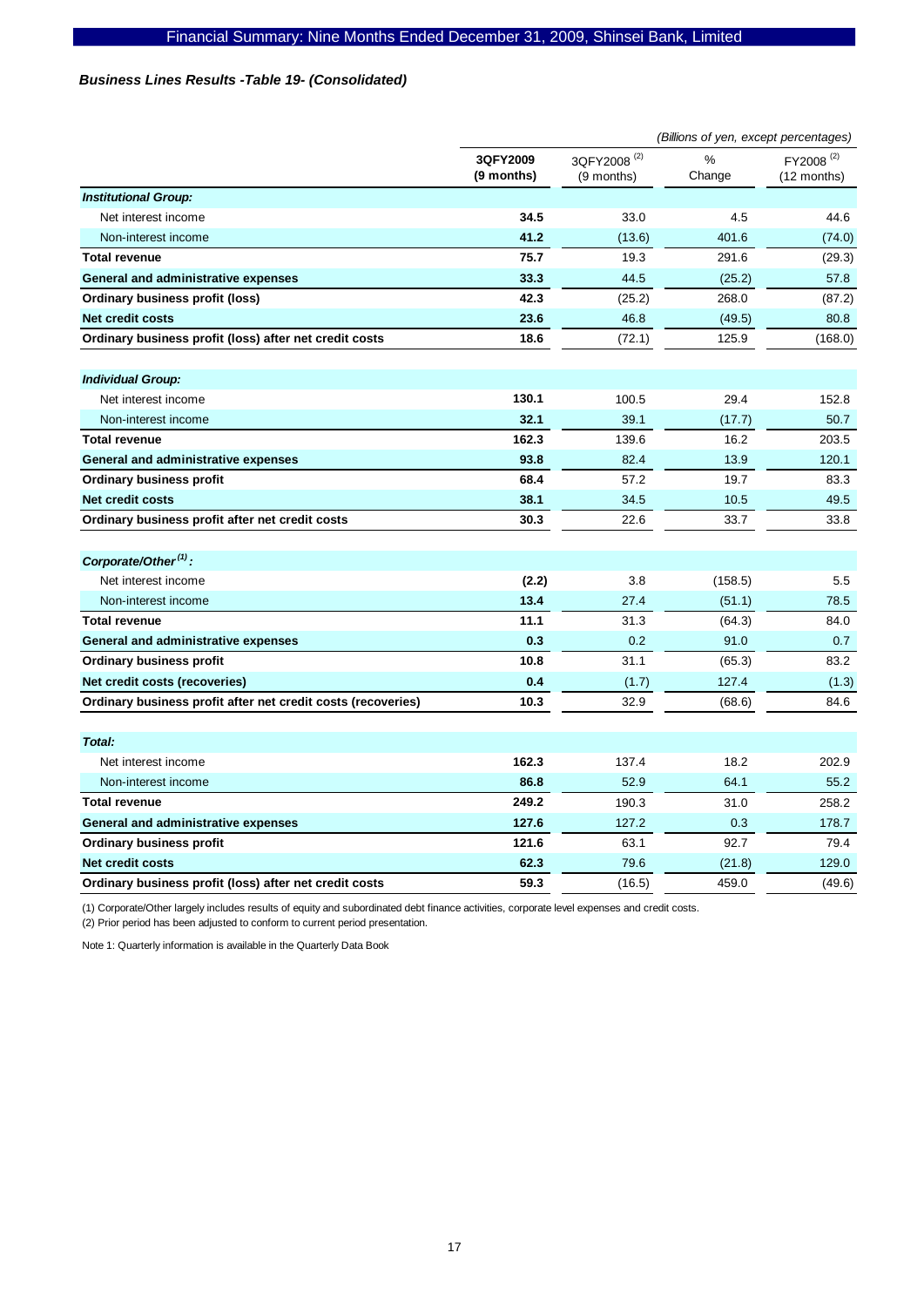# *Institutional Group -Table 20- (Consolidated)*  (1)

|                                                        |            |                         | (Billions of yen, except percentages) |                       |
|--------------------------------------------------------|------------|-------------------------|---------------------------------------|-----------------------|
|                                                        | 3QFY2009   | 3QFY2008 <sup>(3)</sup> | $\frac{1}{2}$                         | FY2008 <sup>(3)</sup> |
|                                                        | (9 months) | (9 months)              | Change                                | (12 months)           |
| Institutional Banking <sup>(2)</sup> :                 |            |                         |                                       |                       |
| Net interest income                                    | 37.8       | 36.8                    | 2.9                                   | 49.7                  |
| Non-interest income                                    | 26.0       | (32.8)                  | 179.4                                 | (100.1)               |
| <b>Total revenue</b>                                   | 63.9       | 3.9                     | 1,508.0                               | (50.4)                |
| General and administrative expenses                    | 27.2       | 35.9                    | (24.1)                                | 46.9                  |
| <b>Ordinary business profit (loss)</b>                 | 36.6       | (31.9)                  | 214.7                                 | (97.4)                |
| Net credit costs                                       | 20.6       | 43.9                    | (53.0)                                | 72.7                  |
| Ordinary business profit (loss) after net credit costs | 16.0       | (75.9)                  | 121.1                                 | (170.1)               |
|                                                        |            |                         |                                       |                       |
| <b>Showa Leasing:</b>                                  |            |                         |                                       |                       |
| Net interest income                                    | (3.3)      | (3.8)                   | 11.4                                  | (5.0)                 |
| Non-interest income                                    | 15.1       | 19.1                    | (20.8)                                | 26.1                  |
| <b>Total revenue</b>                                   | 11.7       | 15.3                    | (23.2)                                | 21.0                  |
| General and administrative expenses                    | 6.0        | 8.6                     | (29.5)                                | 10.8                  |
| <b>Ordinary business profit</b>                        | 5.7        | 6.7                     | (15.0)                                | 10.1                  |
| <b>Net credit costs</b>                                | 3.0        | 2.9                     | 4.7                                   | 8.1                   |
| Ordinary business profit after net credit costs        | 2.6        | 3.8                     | (30.0)                                | 2.0                   |
|                                                        |            |                         |                                       |                       |
| <b>Institutional Group:</b>                            |            |                         |                                       |                       |
| Net interest income                                    | 34.5       | 33.0                    | 4.5                                   | 44.6                  |
| Non-interest income                                    | 41.2       | (13.6)                  | 401.6                                 | (74.0)                |
| <b>Total revenue</b>                                   | 75.7       | 19.3                    | 291.6                                 | (29.3)                |
| General and administrative expenses                    | 33.3       | 44.5                    | (25.2)                                | 57.8                  |
| <b>Ordinary business profit (loss)</b>                 | 42.3       | (25.2)                  | 268.0                                 | (87.2)                |
| Net credit costs                                       | 23.6       | 46.8                    | (49.5)                                | 80.8                  |
| Ordinary business profit (loss) after net credit costs | 18.6       | (72.1)                  | 125.9                                 | (168.0)               |

(1) Net of consolidation adjustments, if applicable.

(2) Represents "Institutional Group excluding Showa Leasing."

(3) Prior period has been adjusted to conform to current period presentation.

Note 1: Quarterly information is available in the Quarterly Data Book

### *Institutional Group Revenue by Product -Table 21- (Consolidated)*

|                                               |                        | (Billions of yen, except percentages) |                         |                                      |  |  |
|-----------------------------------------------|------------------------|---------------------------------------|-------------------------|--------------------------------------|--|--|
|                                               | 3QFY2009<br>(9 months) | 3QFY2008 <sup>(1)</sup><br>(9 months) | $\frac{9}{6}$<br>Change | FY2008 <sup>(1)</sup><br>(12 months) |  |  |
| Basic banking                                 | 9.3                    | 8.2                                   | 13.0                    | 11.3                                 |  |  |
| Real estate finance                           | 18.8                   | 17.8                                  | 5.8                     | 24.1                                 |  |  |
| Credit trading                                | 3.4                    | 14.6                                  | (76.3)                  | 11.5                                 |  |  |
| Principal investments                         | (2.5)                  | (6.8)                                 | 63.0                    | (13.6)                               |  |  |
| Foreign exchange, derivatives, equity-related | 9.5                    | (13.9)                                | 168.4                   | (19.4)                               |  |  |
| Securitization                                | 3.2                    | (13.7)                                | 123.8                   | (11.9)                               |  |  |
| Other capital markets                         | 17.5                   | (8.7)                                 | 301.3                   | (61.1)                               |  |  |
| <b>ALM</b> activities                         | 1.2                    | 4.8                                   | (73.7)                  | 5.1                                  |  |  |
| Leasing (Showa Leasing)                       | 11.7                   | 15.3                                  | (23.2)                  | 21.0                                 |  |  |
| Others                                        | 3.0                    | 1.6                                   | 90.5                    | 3.4                                  |  |  |
| Total revenue (loss)                          | 75.7                   | 19.3                                  | 291.6                   | (29.3)                               |  |  |

(1) Prior period has been adjusted to conform to current period presentation.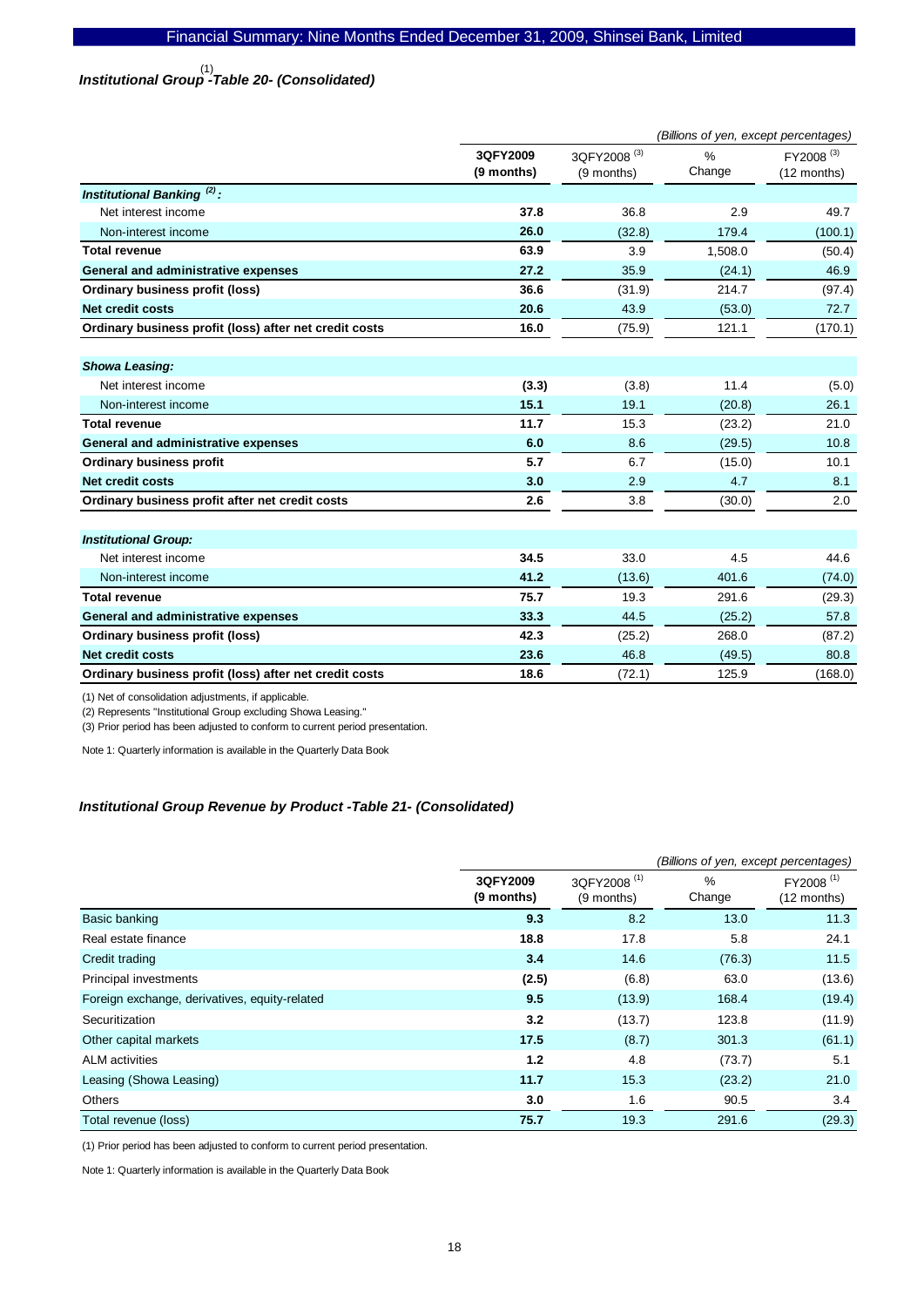The Institutional Group consists of the Institutional Banking business and Showa Leasing.

The Institutional Group business recorded total revenue of ¥75.7 billion in the first nine months of fiscal year 2009, compared to total revenue of ¥19.3 billion in the first nine months of fiscal year 2008.

Basic Banking generated total revenue of ¥9.3 billion in the first nine months of fiscal year 2009, an increase of ¥1.0 billion compared to the ¥8.2 billion generated in the first nine months of fiscal year 2008. Our real estate finance business generated revenue of ¥18.8 billion, an increase of ¥1.0 billion or 5.8% compared to the first nine months of fiscal year 2008. Credit Trading generated ¥3.4 billion in total revenue in the first nine months of fiscal year 2009, a decrease of ¥11.1 billion from the first nine months of the prior fiscal year due to mark-downs of certain international credit trading positions, mainly in Europe. Principal Investments recorded a loss of ¥2.5 billion compared to a loss of ¥6.8 billion in the first nine months of fiscal year 2008, as we took mark-downs and impairments of ¥8.1 billion on our legacy Japanese real estate principal investments. In addition, Principal Investments recorded ¥4.2 billion of losses on our investment in Jih Sun. Foreign Exchange, Derivatives and Equity-Related Transactions recorded a gain of ¥9.5 billion in the current nine months, up from a ¥13.9 billion loss recorded in the first nine months of the prior fiscal year. Positive foreign exchange, derivatives and equity-related transactions revenues reflect our efforts to de-emphasize proprietary trading starting in fiscal year 2008 as well as a return of client driven business that has coincided with the recovery in the credit markets during the current period. Securitization recognized a gain of ¥3.2 billion during the first nine months of fiscal year 2009 as compared to a loss of ¥13.7 billion during the first nine months of fiscal year 2008. Our Other Capital Markets

businesses generated revenue of ¥17.5 billion for the current period including ¥15.6 billion of gains from the sale of CLOs, compared to a loss of ¥8.7 billion in the first nine months of the prior fiscal year.

In the first nine months of fiscal year 2009, Institutional Banking general and administrative expenses were ¥27.2 billion, a ¥8.6 billion or 24.1% decrease from the first nine months of the prior fiscal year. The decrease was largely due to the restructuring that we carried out during fiscal year 2008, as well as stricter cost controls and cost reduction measures enacted during the current period.

Net credit costs were ¥20.6 billion in the current period as compared to ¥43.9 billion in the prior period. Current period net credit costs included ¥8.1 billion of net credit costs related to our asset backed investments portfolio and ¥4.8 billion of net credit costs related to our domestic real estate non-recourse finance portfolio. During the first nine months of fiscal year 2008, we recorded net credit costs of ¥18.6 billion incurred for a loan to a subsidiary of Lehman Brothers, ¥13.8 billion of reserves for real estate finance and ¥10.8 billion in net credit costs associated with our holdings of European asset backed investments.

As a result, Institutional Banking showed an ordinary business profit after net credit costs of ¥16.0 billion for the first nine months of fiscal year 2009, compared to an ordinary business loss after net credit costs of ¥75.9 billion in the first nine months of fiscal year 2008.

Showa Leasing's ordinary business profit after net credit costs was ¥2.6 billion for the first nine months of fiscal year 2009 compared to ¥3.8 billion in the first nine months of the prior fiscal year. While revenues have declined, in part due to our sale of Showa Auto Rental & Leasing at the end of the second quarter of fiscal year 2008, we have largely reduced our expenses for the period in line with the reduced revenue in this business.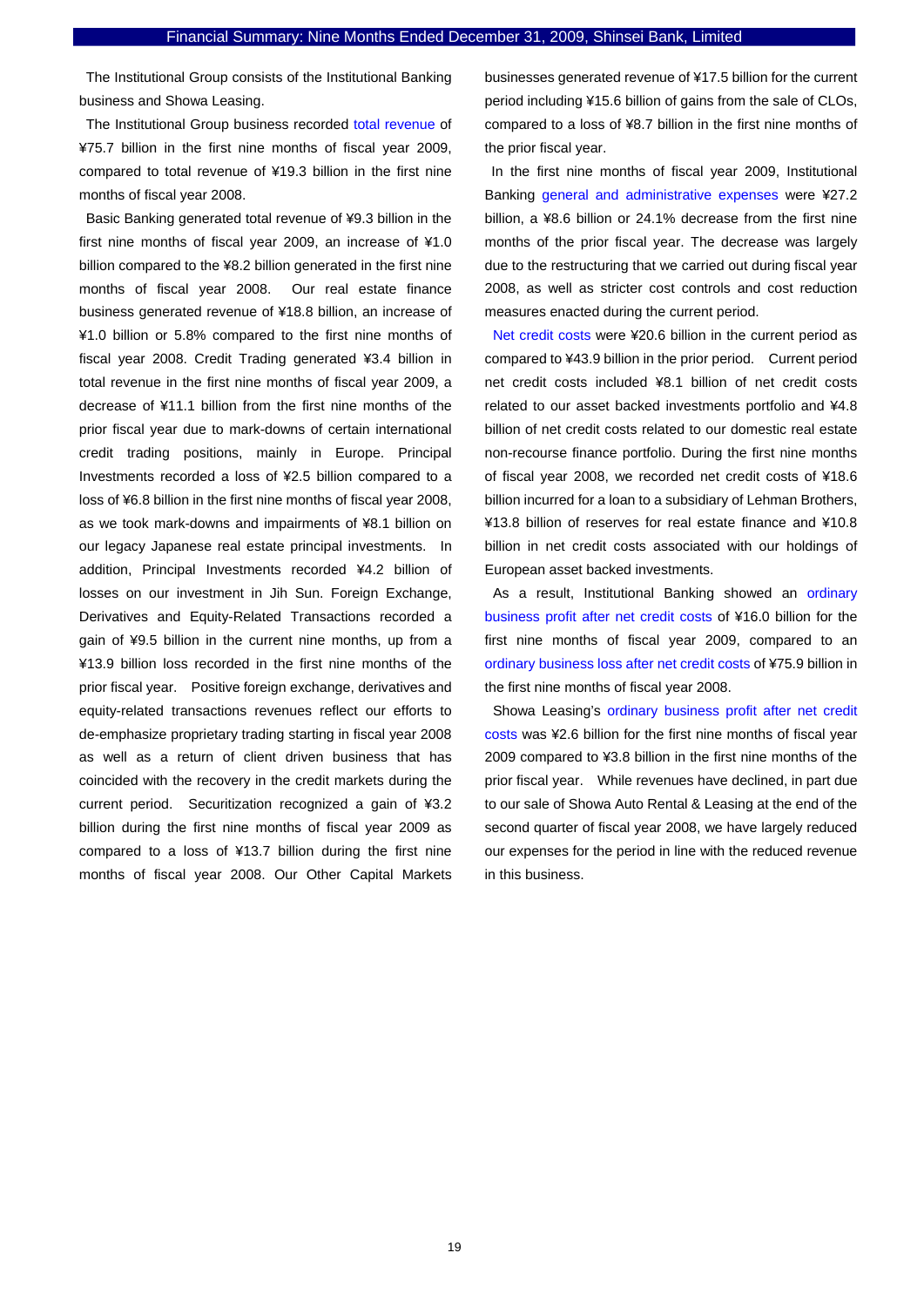# Financial Summary: Nine Months Ended December 31, 2009, Shinsei Bank, Limited

# *Individual Group -Table 22- (Consolidated)*  (1)

|                                                              |                        | (Billions of yen, except percentages) |             |                                      |  |
|--------------------------------------------------------------|------------------------|---------------------------------------|-------------|--------------------------------------|--|
|                                                              | 3QFY2009<br>(9 months) | 3QFY2008 <sup>(3)</sup><br>(9 months) | %<br>Change | FY2008 <sup>(4)</sup><br>(12 months) |  |
| <b>Retail Banking:</b>                                       |                        |                                       |             |                                      |  |
| Net interest income                                          | 24.1                   | 20.4                                  | 18.4        | 28.4                                 |  |
| Non-interest income                                          | 7.8                    | 8.7                                   | (10.5)      | 11.1                                 |  |
| <b>Total revenue</b>                                         | 32.0                   | 29.1                                  | 9.7         | 39.6                                 |  |
| General and administrative expenses                          | 26.5                   | 28.1                                  | (5.5)       | 37.3                                 |  |
| <b>Ordinary business profit</b>                              | 5.4                    | 1.0                                   | 416.7       | 2.3                                  |  |
| Net credit costs (recoveries)                                | (0.0)                  | 0.1                                   | (133.2)     | 0.0                                  |  |
| Ordinary business profit after net credit costs (recoveries) | 5.4                    | 0.9                                   | 492.5       | 2.2                                  |  |
| (Reference) Revenue from structured deposits                 | 5.2                    | 4.9                                   | 5.8         | 7.0                                  |  |
| <b>Shinsei Financial:</b>                                    |                        |                                       |             |                                      |  |
| Net interest income                                          | 72.4                   | 34.0                                  | 112.5       | 65.3                                 |  |
| Non-interest income                                          | (2.7)                  | 0.5                                   | (579.9)     | (0.3)                                |  |
| <b>Total revenue</b>                                         | 69.6                   | 34.6                                  | 101.1       | 64.9                                 |  |
| General and administrative expenses                          | 32.1                   | 12.1                                  | 164.3       | 26.6                                 |  |
| <b>Ordinary business profit</b>                              | 37.4                   | 22.4                                  | 66.9        | 38.3                                 |  |
| <b>Net credit costs</b>                                      | 23.9                   | 10.6                                  | 124.7       |                                      |  |
|                                                              |                        |                                       |             | 14.9                                 |  |
| Ordinary business profit after net credit costs              | 13.5                   | 11.8                                  | 14.7        | 23.3                                 |  |
| <b>APLUS:</b>                                                |                        |                                       |             |                                      |  |
| Net interest income                                          | 20.6                   | 26.6                                  | (22.3)      | 34.2                                 |  |
| Non-interest income                                          | 27.7                   | 30.4                                  | (8.8)       | 40.6                                 |  |
| <b>Total revenue</b>                                         | 48.4                   | 57.0                                  | (15.1)      | 74.9                                 |  |
| General and administrative expenses                          | 28.3                   | 32.3                                  | (12.3)      | 43.3                                 |  |
| <b>Ordinary business profit</b>                              | 20.0                   | 24.7                                  | (18.8)      | 31.6                                 |  |
| <b>Net credit costs</b>                                      | 16.1                   | 18.2                                  | (11.3)      | 24.3                                 |  |
| Ordinary business profit after net credit costs              | 3.9                    | 6.4                                   | (39.9)      | 7.2                                  |  |
| Shinki:                                                      |                        |                                       |             |                                      |  |
| Net interest income                                          | 11.9                   | 16.4                                  | (27.6)      | 21.0                                 |  |
| Non-interest income                                          | (0.8)                  | (0.9)                                 | 18.3        | (1.2)                                |  |
| <b>Total revenue</b>                                         | 11.1                   | 15.4                                  | (28.2)      | 19.7                                 |  |
| General and administrative expenses                          | 6.4                    | 8.2                                   | (21.7)      | 10.8                                 |  |
| <b>Ordinary business profit</b>                              | 4.7                    | 7.2                                   | (35.5)      | 8.9                                  |  |
| Net credit costs (recoveries)                                | (2.1)                  | 2.4                                   | (185.6)     | 3.9                                  |  |
| Ordinary business profit after net credit costs (recoveries) | 6.8                    | 4.8                                   | 41.6        | 4.9                                  |  |
| Other Subsidiaries <sup>(2)</sup> :                          |                        |                                       |             |                                      |  |
| Net interest income                                          | 0.9                    | 2.9                                   | (67.8)      | 3.6                                  |  |
| Non-interest income                                          | 0.1                    | 0.3                                   | (57.6)      | 0.5                                  |  |
| <b>Total revenue</b>                                         | 1.0                    | 3.2                                   | (66.8)      | 4.1                                  |  |
| General and administrative expenses                          | 0.3                    | 1.6                                   | (79.5)      | 1.9                                  |  |
| <b>Ordinary business profit</b>                              | 0.7                    | 1.6                                   | (54.4)      | 2.1                                  |  |
| <b>Net credit costs</b>                                      | 0.1                    | 3.0                                   | (93.6)      | 6.1                                  |  |
| Ordinary business profit (loss) after net credit costs       | 0.5                    | (1.3)                                 | 140.9       | (3.9)                                |  |
| <b>Total Individual Group:</b>                               |                        |                                       |             |                                      |  |
| Net interest income                                          | 130.1                  | 100.5                                 | 29.4        | 152.8                                |  |
| Non-interest income                                          | 32.1                   | 39.1                                  | (17.7)      | 50.7                                 |  |
| <b>Total revenue</b>                                         | 162.3                  | 139.6                                 | 16.2        | 203.5                                |  |
| General and administrative expenses                          | 93.8                   | 82.4                                  | 13.9        | 120.1                                |  |
| <b>Ordinary business profit</b>                              | 68.4                   | 57.2                                  | 19.7        | 83.3                                 |  |
| <b>Net credit costs</b>                                      | 38.1                   | 34.5                                  | 10.5        | 49.5                                 |  |
| Ordinary business profit after net credit costs              | 30.3                   | 22.6                                  | 33.7        | 33.8                                 |  |

(1) Net of consolidation adjustments, if applicable.

(2) Includes Shinsei Property Finance and unallocated Consumer Finance Sub-Group financials.

(3) Shinsei Financial is only for three months from October 2008 to December 2008.

(4) Shinsei Financial is only for six months from October 2008 to March 2009.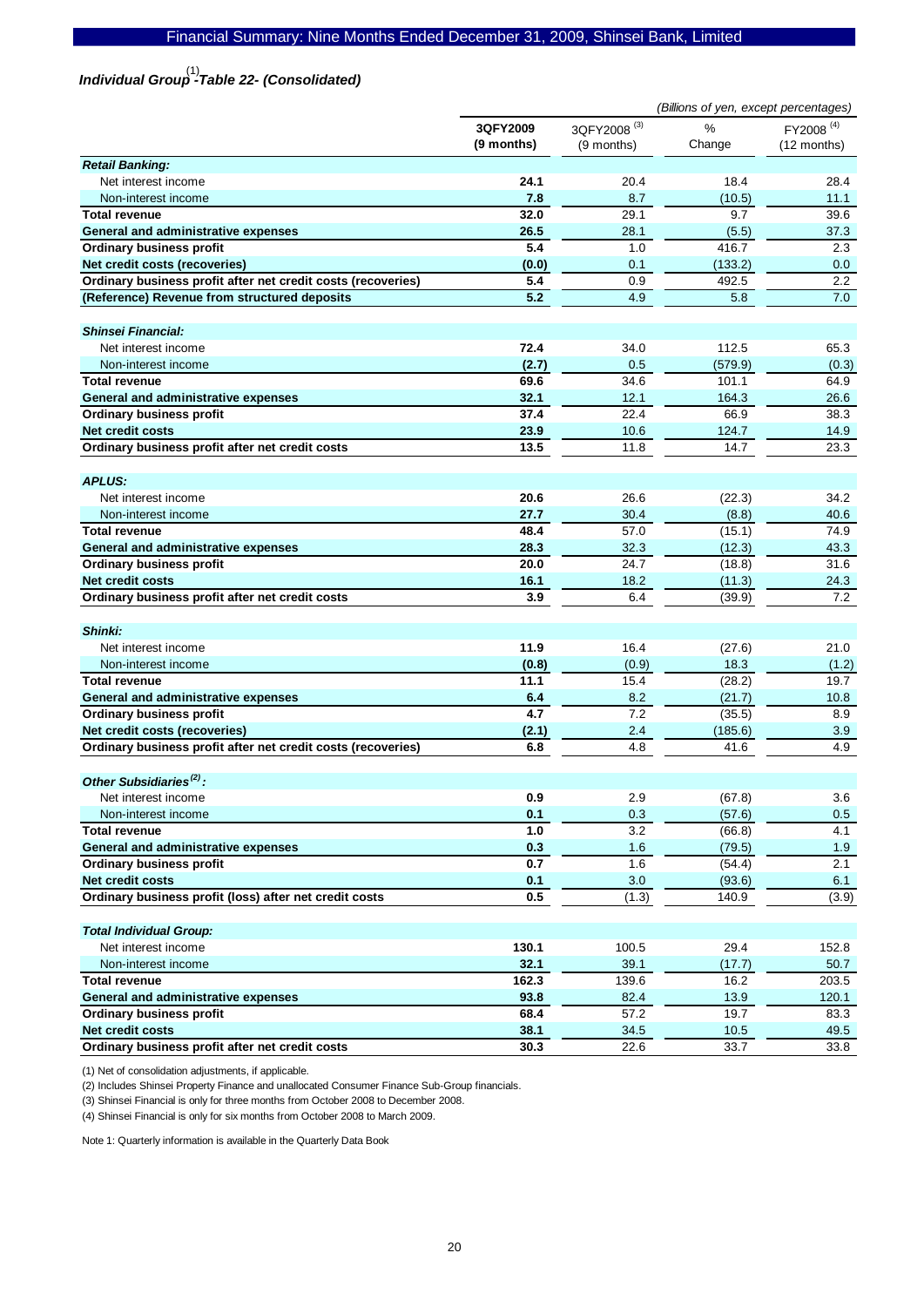### *Individual Group Revenue by Product/Entity -Table 23- (Consolidated)*

|                                              |                        | (Billions of yen, except percentages) |                         |                                      |  |  |  |
|----------------------------------------------|------------------------|---------------------------------------|-------------------------|--------------------------------------|--|--|--|
|                                              | 3QFY2009<br>(9 months) | 3QFY2008 <sup>(1)</sup><br>(9 months) | $\frac{0}{0}$<br>Change | FY2008 <sup>(2)</sup><br>(12 months) |  |  |  |
| Retail Banking:                              | 32.0                   | 29.1                                  | 9.7                     | 39.6                                 |  |  |  |
| Deposits and debentures net interest income  | 19.1                   | 16.1                                  | 19.1                    | 22.4                                 |  |  |  |
| Deposits and debentures non-interest income  | 4.5                    | 4.3                                   | 3.6                     | 6.1                                  |  |  |  |
| Asset management                             | 3.8                    | 3.8                                   | 0.1                     | 4.7                                  |  |  |  |
| Loans                                        | 4.4                    | 4.8                                   | (8.4)                   | 6.3                                  |  |  |  |
| (Reference) Revenue from structured deposits | 5.2                    | 4.9                                   | 5.8                     | 7.0                                  |  |  |  |
| Shinsei Financial                            | 69.6                   | 34.6                                  | 101.1                   | 64.9                                 |  |  |  |
| <b>APLUS</b>                                 | 48.4                   | 57.0                                  | (15.1)                  | 74.9                                 |  |  |  |
| Shinki                                       | 11.1                   | 15.4                                  | (28.2)                  | 19.7                                 |  |  |  |
| Other subsidiaries                           | 1.0                    | 3.2                                   | (66.8)                  | 4.1                                  |  |  |  |
| Total revenue                                | 162.3                  | 139.6                                 | 16.2                    | 203.5                                |  |  |  |

(1) Shinsei Financial is only for three months from October 2008 to December 2008.

(2) Shinsei Financial is only for six months from October 2008 to March 2009.

Note 1: Quarterly information is available in the Quarterly Data Book

The Individual Group consists of the Retail Banking business as well as the subsidiaries Shinsei Financial, APLUS, Shinki and Shinsei Property Finance. Shinsei Financial was acquired on September 22, 2008 from GE Japan Holdings Corporation and Shinsei Financial's results have been incorporated in our Results of Operations from the third quarter of fiscal year 2008.

During the first nine months of fiscal year 2009, the Individual Group generated ordinary business profit after net credit costs of ¥30.3 billion compared to an ordinary business profit after net credit costs of ¥22.6 billion during the first nine months of the prior fiscal year. The improved ordinary business profit after net credit costs for the current nine months reflects the incorporation of Shinsei Financial within our Individual Group as well as higher ordinary business profit after net credit costs within our Retail Banking and Shinki businesses, offset by lower ordinary business profit after net credit costs within APLUS.

During the first nine months of fiscal year 2009, total Retail Banking revenue was ¥32.0 billion as compared to ¥29.1 billion during the first nine months of the prior fiscal year. The main sources of revenue were interest income from retail deposits, income from structured deposits, net interest income from loan products, and fees from asset management products. During the current period, we generated net interest income of ¥24.1 billion compared to ¥20.4 billion during the first nine months of the prior fiscal year. The increase in net interest income comes primarily from increases in deposits and debentures net interest income. Non-interest income declined slightly to ¥7.8 billion in the current period from ¥8.7 billion in the first nine months of the prior fiscal year as fees from asset

management products decreased slightly with the lower level of investment activity in the marketplace.

Retail Banking incurred general and administrative expenses of ¥26.5 billion during the first nine months of fiscal year 2009, a decrease of 5.5% as compared to the first nine months of the prior fiscal year. The business generated ordinary business profit after net credit costs of ¥5.4 billion for the first nine months of fiscal year 2009, as compared to an ordinary business profit after net credit costs of ¥0.9 billion during the first nine months of the prior fiscal year. The current period ordinary business profit after net credit costs within Retail Banking reflects the steps that we have made to restructure our business and focus upon providing profitable products and services to our customer base.

For the first nine months of fiscal year 2009, Shinsei Financial generated total revenue of ¥69.6 billion, incurred general and administrative expenses of ¥32.1 billion and incurred net credit costs of ¥23.9 billion. As a result, Shinsei Financial's ordinary business profit after net credit costs was ¥13.5 billion for the current nine month period.

For the first nine months of fiscal year 2009, APLUS generated total revenue of ¥48.4 billion, compared to ¥57.0 billion in the first nine months of the prior fiscal year. The decline in revenue was largely due to the slowdown in economic activity. The revenue shortfall was partially offset by lower general and administrative expenses and net credit costs. General and administrative expenses declined to ¥28.3 billion from ¥32.3 billion in the first nine months of the prior fiscal year, while net credit costs declined to ¥16.1 billion from ¥18.2 billion in the previous period. As a result, the business generated ordinary business profit after net credit costs of ¥3.9 billion in the first nine months of fiscal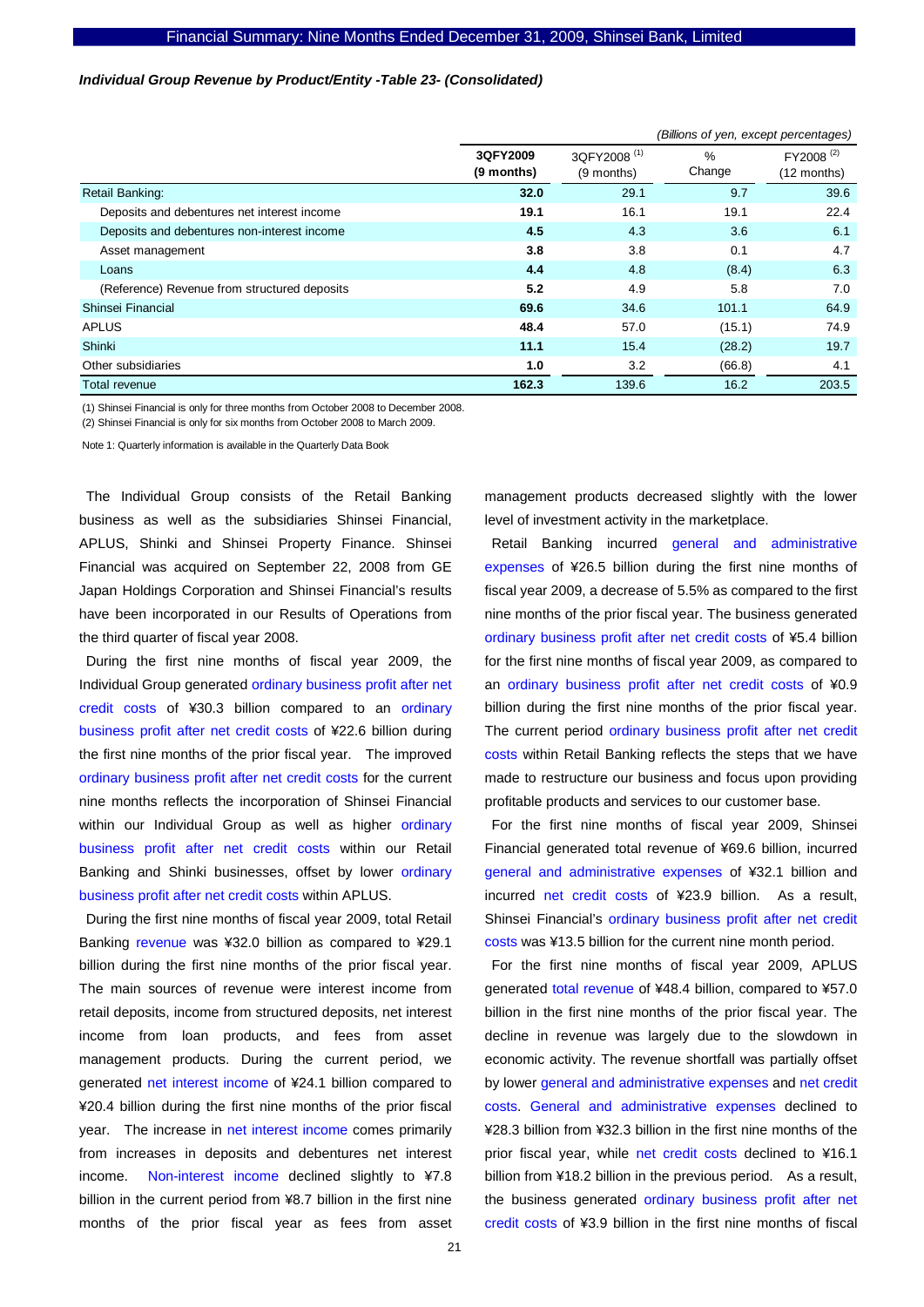year 2009, compared to ¥6.4 billion in the first nine months of the prior fiscal year.

For the first nine months of fiscal year 2009, Shinki recorded total revenue of ¥11.1 billion and general and administrative expenses of ¥6.4 billion. Shinki recorded net credit recoveries of ¥2.1 billion, including ¥6.4 billion of credit recoveries due to better than forecast collections within that business. As a result, Shinki recorded an ordinary business profit after net credit costs of ¥6.8 billion. This compares to an ordinary business profit after net credit costs of ¥4.8 billion in the first nine months of fiscal year 2008.

Shinsei Financial's usage of reserve for grey zone payments and write-offs amounted to ¥104.1 billion in the first nine months of fiscal year 2009. The Shinsei Financial purchase agreement from GE includes an indemnity from GE that provides protection for potential losses beyond ¥203.9 billion from the majority of the legacy accounts with grey zone interest exposure. The business made new grey zone related provisions of ¥0.4 billion for the non-indemnified portion, and as a result, the total balance of Shinsei Financial's grey zone reserves was ¥57.3 billion as of December 31, 2009, as compared to ¥161.0 billion as of March 31, 2009.

APLUS' usage of reserve for grey zone payments and write-offs amounted to ¥5.1 billion in the first nine months of fiscal year 2009. The business made ¥1.0 billion in grey zone related provisions and the total balance of the grey zone reserve was ¥6.8 billion as of December 31, 2009, as compared to ¥11.0 billion as of March 31, 2009. APLUS made ¥3.6 billion of grey zone related provisions and made ¥5.1 billion in usage of reserve for grey zone payments and write-offs in the first nine months of fiscal year 2008.

Shinki's usage of reserve for grey zone payments and write-offs amounted to ¥12.6 billion in the first nine months of fiscal year 2009. The business made new grey zone related provisions of ¥8.4 billion. The total balance of the grey zone reserve was ¥17.5 billion as of December 31, 2009, as compared to ¥21.7 billion as of March 31, 2009. Shinki made ¥1.9 billion of grey zone related provisions and made ¥11.2 billion in usage of reserve for grey zone payments and write-offs in the first nine months of fiscal year 2008.

Other subsidiaries' financials mainly include the financial results of Shinsei Property Finance Co., Ltd.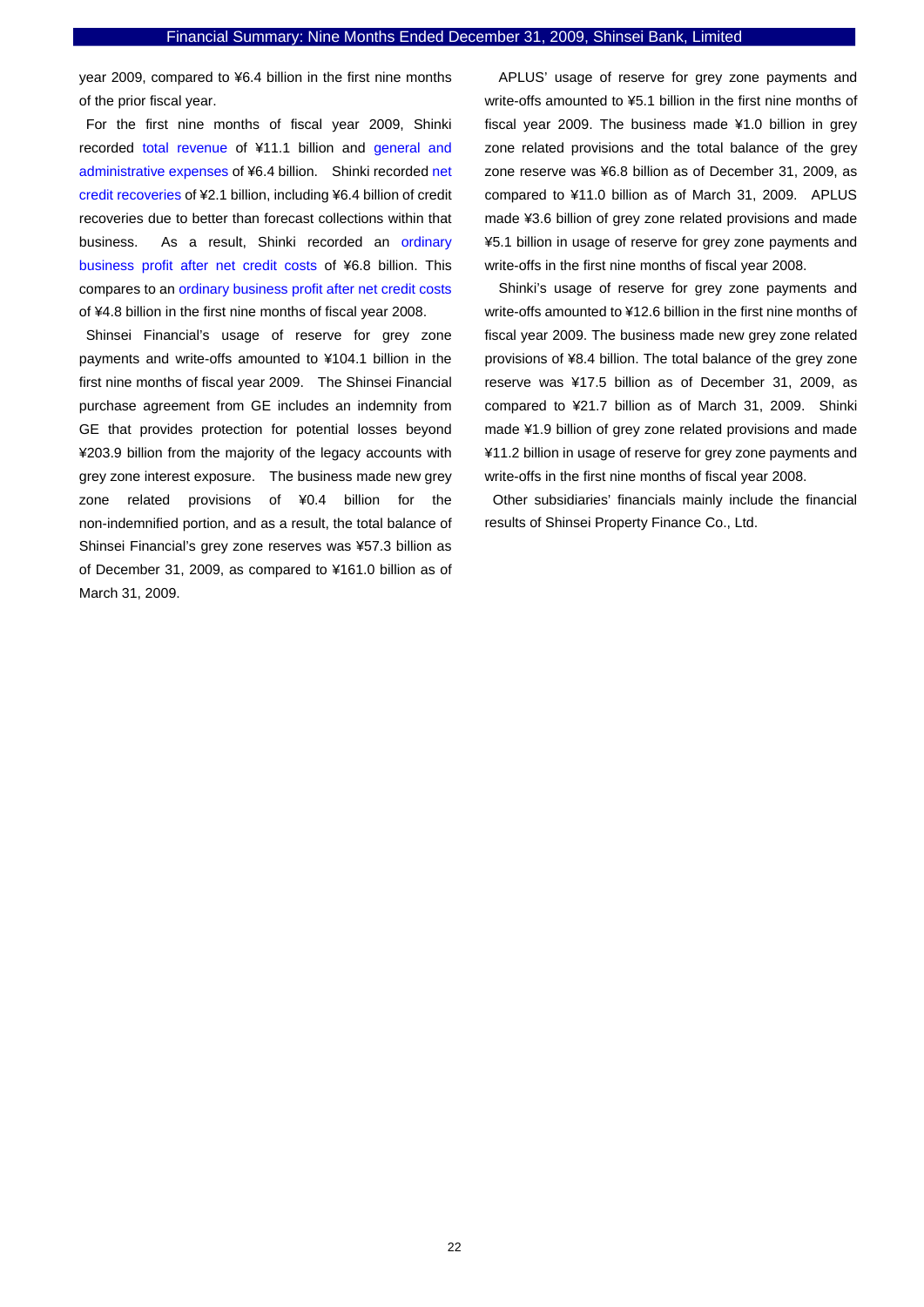# *Consolidated Balance Sheets (Unaudited) (Consolidated)*

### **Assets**

|                                                         |               |            |            |                          | (millions of yen) |
|---------------------------------------------------------|---------------|------------|------------|--------------------------|-------------------|
|                                                         | <b>Dec 31</b> | Dec 31     | Change     | Mar <sub>31</sub>        | Change            |
|                                                         | 2009          | 2008       | a-b        | 2009                     | a-c               |
|                                                         | a             | b          | Amount     | с                        | Amount            |
| < <assets>&gt;</assets>                                 |               |            |            |                          |                   |
| Cash and due from banks                                 | 430,458       | 397,777    | 32,681     | 605,089                  | (174, 631)        |
| Call Ioans                                              | 25,966        | 49,041     | (23,075)   | $\overline{\phantom{a}}$ | 25,966            |
| Collateral related to securities borrowing transactions | 4,935         | 240,616    | (235, 681) | 280                      | 4,655             |
| Other monetary claims purchased                         | 320,624       | 439,794    | (119, 170) | 408,035                  | (87, 411)         |
| <b>Trading assets</b>                                   | 239,291       | 385,357    | (146,066)  | 375,107                  | (135, 816)        |
| Monetary assets held in trust                           | 317,829       | 360,483    | (42, 654)  | 348,840                  | (31, 011)         |
| <b>Securities</b>                                       | 3,147,851     | 1,932,979  | 1,214,872  | 2,174,198                | 973,653           |
| Loans and bills discounted                              | 5,134,653     | 5,930,607  | (795, 954) | 5,876,910                | (742, 257)        |
| Foreign exchanges                                       | 13,109        | 22,293     | (9, 184)   | 37,138                   | (24, 029)         |
| Lease receivables and leased investment assets          | 217,236       | 241,775    | (24, 539)  | 232,554                  | (15, 318)         |
| Other assets                                            | 936,431       | 1,417,282  | (480, 851) | 1,125,768                | (189, 337)        |
| Premises and equipment                                  | 53,938        | 57,063     | (3, 125)   | 50,964                   | 2,974             |
| Intangible assets                                       | 186,885       | 219,333    | (32, 448)  | 209,175                  | (22, 290)         |
| Goodwill, net                                           | 117,005       | 140,870    | (23, 865)  | 132,952                  | (15, 947)         |
| Deferred issuance expenses for debentures               | 172           | 156        | 16         | 161                      | 11                |
| Deferred tax assets                                     | 21,357        | 22,003     | (646)      | 22,254                   | (897)             |
| Customers' liabilities for acceptances and guarantees   | 650,462       | 685,009    | (34, 547)  | 675,225                  | (24, 763)         |
| Reserve for credit losses                               | (194, 863)    | (170, 485) | (24, 378)  | (192, 511)               | (2, 352)          |
| <b>Total assets</b>                                     | 11,506,341    | 12,231,090 | (724,749)  | 11,949,196               | (442, 855)        |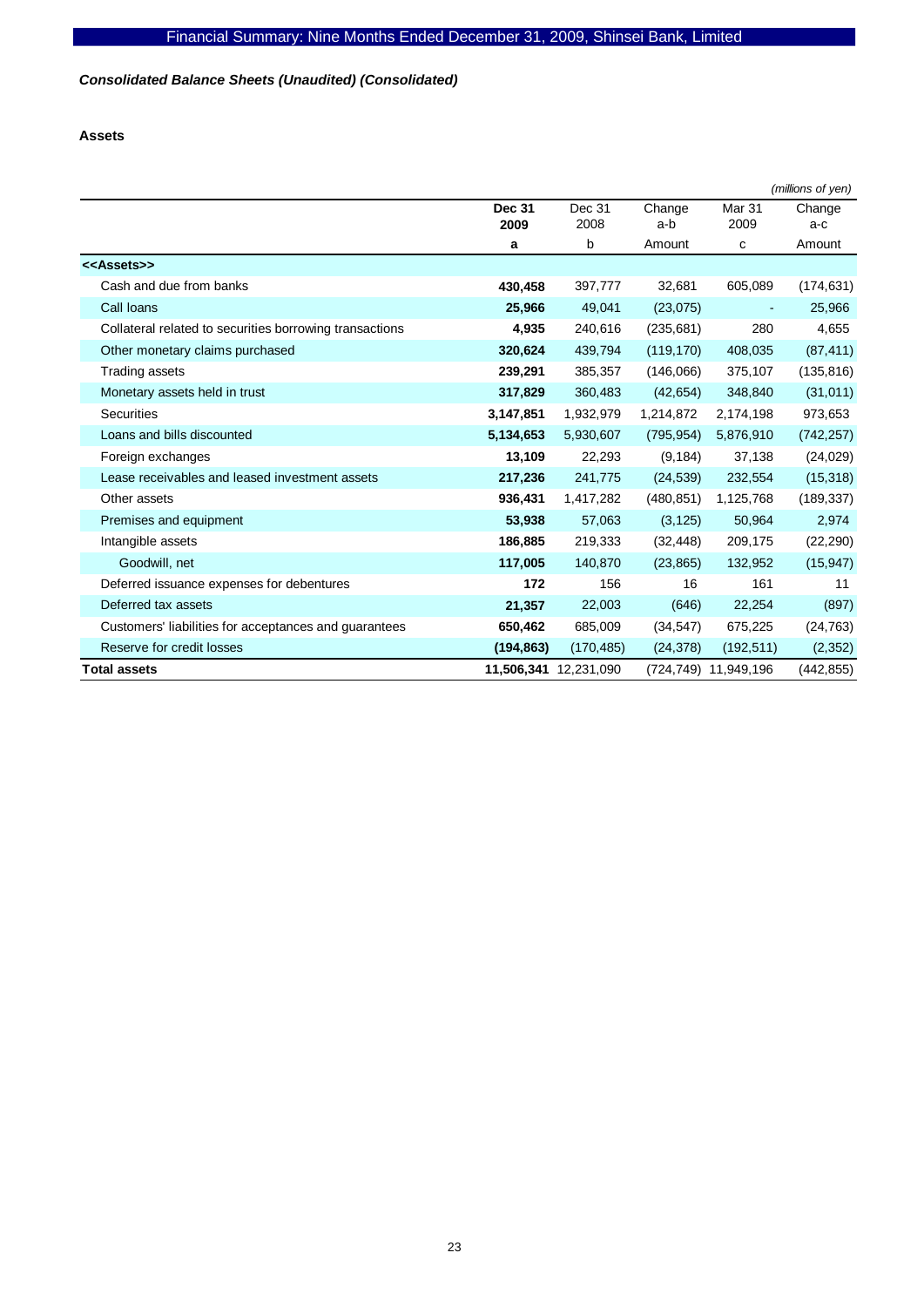**Liabilities and Equity** 

|                                                              |                       |                |                          |                         | (millions of yen) |
|--------------------------------------------------------------|-----------------------|----------------|--------------------------|-------------------------|-------------------|
|                                                              | <b>Dec 31</b><br>2009 | Dec 31<br>2008 | Change<br>a-b            | Mar 31<br>2009          | Change<br>a-c     |
|                                                              | a                     | b              | Amount                   | с                       | Amount            |
| < <liabilities>&gt;</liabilities>                            |                       |                |                          |                         |                   |
| Deposits                                                     | 6,463,565             | 5,599,666      | 863,899                  | 6,012,455               | 451,110           |
| Negotiable certificates of deposit                           | 240,457               | 461,387        | (220, 930)               | 259,659                 | (19,202)          |
| Debentures                                                   | 503,142               | 721,400        | (218, 258)               | 675,567                 | (172, 425)        |
| Call money                                                   | 310,481               | 159,170        | 151,311                  | 281,513                 | 28,968            |
| Payables under repurchase agreements                         |                       |                | $\overline{\phantom{a}}$ | 53,805                  | (53, 805)         |
| Collateral related to securities lending transactions        | 504,897               | 303,132        | 201,765                  | 569,566                 | (64, 669)         |
| Commercial paper                                             | 99                    | 99             | 0                        | 198                     | (99)              |
| <b>Trading liabilities</b>                                   | 195,384               | 315,153        | (119, 769)               | 307,562                 | (112, 178)        |
| Borrowed money                                               | 783,074               | 1,469,580      | (686, 506)               | 1,012,324               | (229, 250)        |
| Foreign exchanges                                            | 27                    | $\overline{7}$ | 20                       | 4                       | 23                |
| Short-term corporate bonds                                   | 30,500                | 26,600         | 3,900                    | 11,500                  | 19,000            |
| Corporate bonds                                              | 194,814               | 324,485        | (129, 671)               | 266,489                 | (71, 675)         |
| Other liabilities                                            | 707,487               | 999,837        | (292, 350)               | 819,900                 | (112, 413)        |
| Accrued employees' bonuses                                   | 7,491                 | 10,202         | (2,711)                  | 10,425                  | (2,934)           |
| Accrued directors' bonuses                                   | 139                   | 262            | (123)                    | 318                     | (179)             |
| Reserve for employees' retirement benefits                   | 7,692                 | 9,295          | (1,603)                  | 18,219                  | (10, 527)         |
| Reserve for directors' retirement benefits                   | 196                   | 247            | (51)                     | 234                     | (38)              |
| Reserve for losses on interest repayments                    | 81,789                | 220,631        | (138, 842)               | 193,850                 | (112,061)         |
| Reserve for losses on disposal of premises and equipment     | 6,948                 | 7,820          | (872)                    | 7,559                   | (611)             |
| Reserve for losses on litigation                             | 5,409                 | 3,662          | 1,747                    | 3,662                   | 1,747             |
| Reserve under special law                                    | 4                     | 4              | 0                        | 4                       |                   |
| Deferred tax liabilities                                     | 1,265                 | 12,306         | (11, 041)                | 1,665                   | (400)             |
| Acceptances and guarantees                                   | 650,462               | 685,009        | (34, 547)                | 675,225                 | (24, 763)         |
| <b>Total liabilities</b>                                     | 10,695,332            | 11,329,966     |                          | (634, 634) 11, 181, 714 | (486, 382)        |
| < <equity>&gt;</equity>                                      |                       |                |                          |                         |                   |
| Shareholders' equity:                                        |                       |                |                          |                         |                   |
| Capital stock                                                | 476,296               | 476,296        | $\overline{\phantom{a}}$ | 476,296                 |                   |
| Capital surplus                                              | 43,554                | 43,554         | $\blacksquare$           | 43,554                  |                   |
| Retained earnings                                            | 174,839               | 264,463        | (89, 624)                | 152,855                 | 21,984            |
| Treasury stock, at cost                                      | (72, 558)             | (72, 558)      | (0)                      | (72, 558)               | (0)               |
| Total shareholders' equity                                   | 622,132               | 711,756        | (89, 624)                | 600,147                 | 21,985            |
| Net unrealized gain (loss) and translation adjustments:      |                       |                |                          |                         |                   |
| Unrealized gain (loss) on available-for-sale securities      | 4,934                 | (51, 762)      | 56,696                   | (38, 813)               | 43,747            |
| Deferred gain (loss) on derivatives under hedge accounting   | (4,965)               | 1,532          | (6, 497)                 | (2,996)                 | (1,969)           |
| Foreign currency translation adjustments                     | (1,091)               | 354            | (1, 445)                 | 1,297                   | (2,388)           |
| Total net unrealized gain (loss) and translation adjustments | (1, 121)              | (49, 875)      | 48,754                   | (40, 511)               | 39,390            |
| Stock acquisition rights                                     | 1,631                 | 1,730          | (99)                     | 1,808                   | (177)             |
| Minority interests in subsidiaries                           | 188,366               | 237,511        | (49, 145)                | 206,037                 | (17, 671)         |
| <b>Total equity</b>                                          | 811,008               | 901,123        | (90, 115)                | 767,481                 | 43,527            |
| <b>Total liabilities and equity</b>                          | 11,506,341            | 12,231,090     |                          | (724,749) 11,949,196    | (442, 855)        |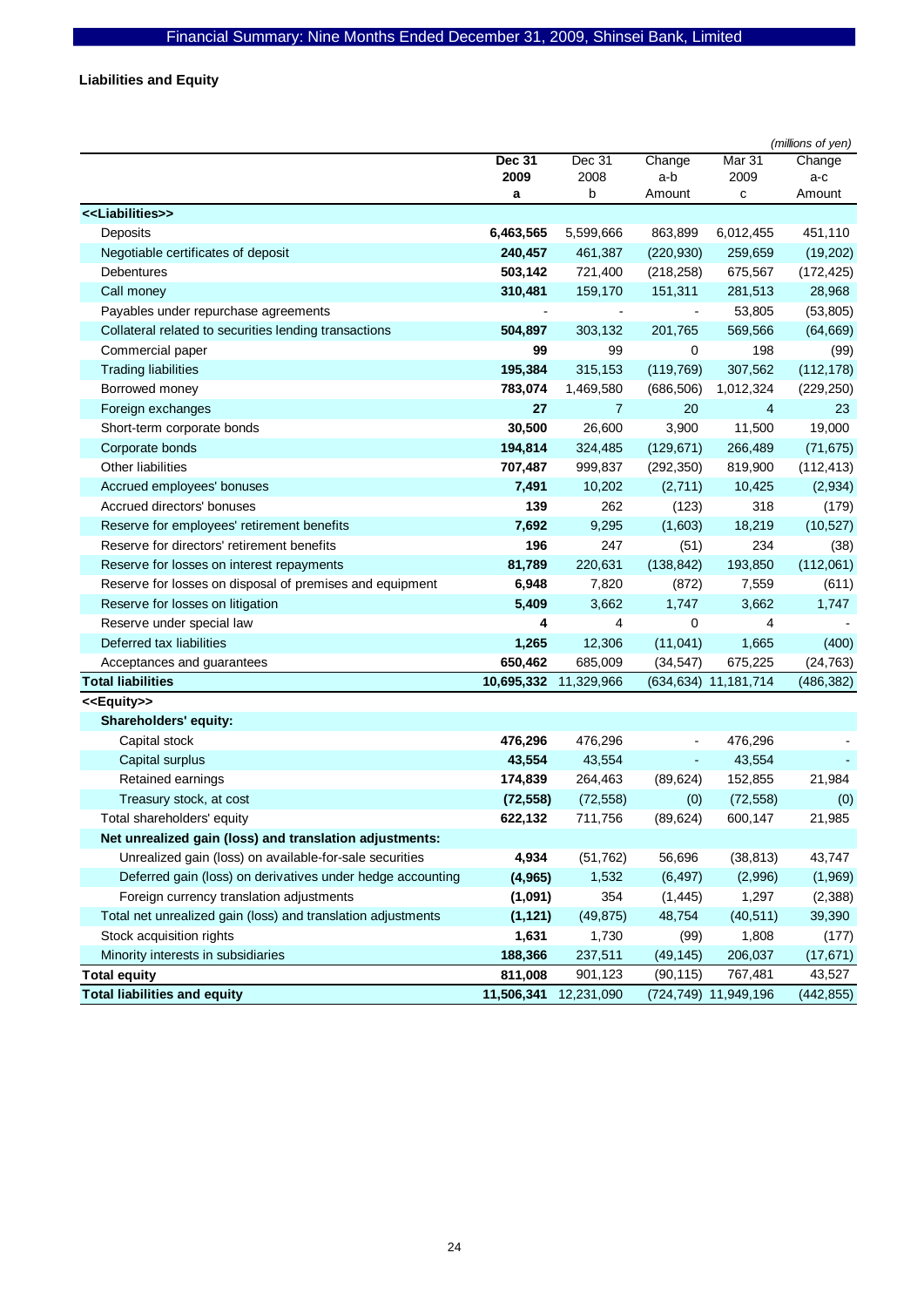# *Consolidated Statements of Operations (Unaudited) (Consolidated)*

|                                                           | (millions of yen, except percentages) |           |           |        |             |  |
|-----------------------------------------------------------|---------------------------------------|-----------|-----------|--------|-------------|--|
|                                                           | 3QFY2009                              | 3QFY2008  |           | Change |             |  |
|                                                           | (9 months)                            | (9months) | Amount    | $\%$   | (12 months) |  |
| Total interest income                                     | 222,565                               | 217,568   | 4,997     | 2.3    | 303,421     |  |
| Interest on loans and bills discounted                    | 190,752                               | 179,509   | 11,243    | 6.3    | 256,180     |  |
| Interest and dividends on securities                      | 25,205                                | 30,059    | (4, 854)  | (16.1) | 37,997      |  |
| Other interest income                                     | 6,607                                 | 7,999     | (1, 392)  | (17.4) | 9,243       |  |
| Fees and commissions income                               | 37,283                                | 40,586    | (3, 303)  | (8.1)  | 52,676      |  |
| <b>Trading profits</b>                                    | 7,986                                 | 15,743    | (7, 757)  | (49.3) | 11,918      |  |
| Other business income                                     | 160,891                               | 164,756   | (3,865)   | (2.3)  | 211,588     |  |
| Other ordinary income                                     | 12,902                                | 44,548    | (31, 646) | (71.0) | 22,071      |  |
| <b>Ordinary income</b>                                    | 441,629                               | 483,204   | (41, 575) | (8.6)  | 601,677     |  |
| Total interest expenses                                   | 60,177                                | 80,147    | (19, 970) | (24.9) | 100,425     |  |
| Interest on deposits                                      | 40,801                                | 34,727    | 6,074     | 17.5   | 47,426      |  |
| Interest on borrowings                                    | 8,258                                 | 12,848    | (4,590)   | (35.7) | 17,001      |  |
| Interest on corporate bonds                               | 5,219                                 | 9,580     | (4, 361)  | (45.5) | 11,509      |  |
| Other interest expenses                                   | 5,897                                 | 22,990    | (17,093)  | (74.3) | 24,488      |  |
| Fees and commissions expenses                             | 20,039                                | 18,683    | 1,356     | 7.3    | 26,162      |  |
| <b>Trading losses</b>                                     | 2,560                                 | 18,016    | (15, 456) | (85.8) | 16,582      |  |
| Other business expenses                                   | 107,522                               | 152,065   | (44, 543) | (29.3) | 244,914     |  |
| Total general and administrative expenses                 | 145,660                               | 139,012   | 6,648     | 4.8    | 199,597     |  |
| General and administrative expenses                       | 129,753                               | 128,634   | 1,119     | 0.9    | 182,043     |  |
| Amortization of goodwill                                  | 10,033                                | 6,486     | 3,547     | 54.7   | 11,673      |  |
| Amortization of intangible assets                         | 5,873                                 | 3,892     | 1,981     | 50.9   | 5,880       |  |
| Other ordinary expenses                                   | 90,019                                | 108,032   | (18, 013) | (16.7) | 177,311     |  |
| Provision of reserve for loan losses                      | 54,702                                | 76,981    | (22, 279) | (28.9) | 124,973     |  |
| Others                                                    | 35,317                                | 31,051    | 4,266     | 13.7   | 52,338      |  |
| <b>Ordinary expenses</b>                                  | 425,980                               | 515,958   | (89, 978) | (17.4) | 764,993     |  |
| Net ordinary income (loss)                                | 15,648                                | (32, 754) | 48,402    | 147.8  | (163, 316)  |  |
| Special gains                                             | 24,124                                | 23,349    | 775       | 3.3    | 100,947     |  |
| Special losses                                            | 5,549                                 | 9,779     | (4,230)   | (43.3) | 56,684      |  |
| Income (loss) before income taxes and minority interests: | 34,223                                | (19, 184) | 53,407    | 278.4  | (119, 054)  |  |
| Income taxes (benefit)                                    |                                       |           |           |        |             |  |
| Current                                                   | 981                                   | 2,812     | (1,831)   | (65.1) | 3,466       |  |
| Deferred                                                  | 2,881                                 | (815)     | 3,696     | 453.5  | 7,004       |  |
| Total income taxes (benefit)                              | 3,862                                 | 1,996     | 1,866     | 93.5   | 10,471      |  |
| Minority interests in net income of subsidiaries          | 8,110                                 | 10,951    | (2,841)   | (25.9) | 13,558      |  |
| Net income (loss)                                         | 22,250                                | (32, 132) | 54,382    | 169.2  | (143, 084)  |  |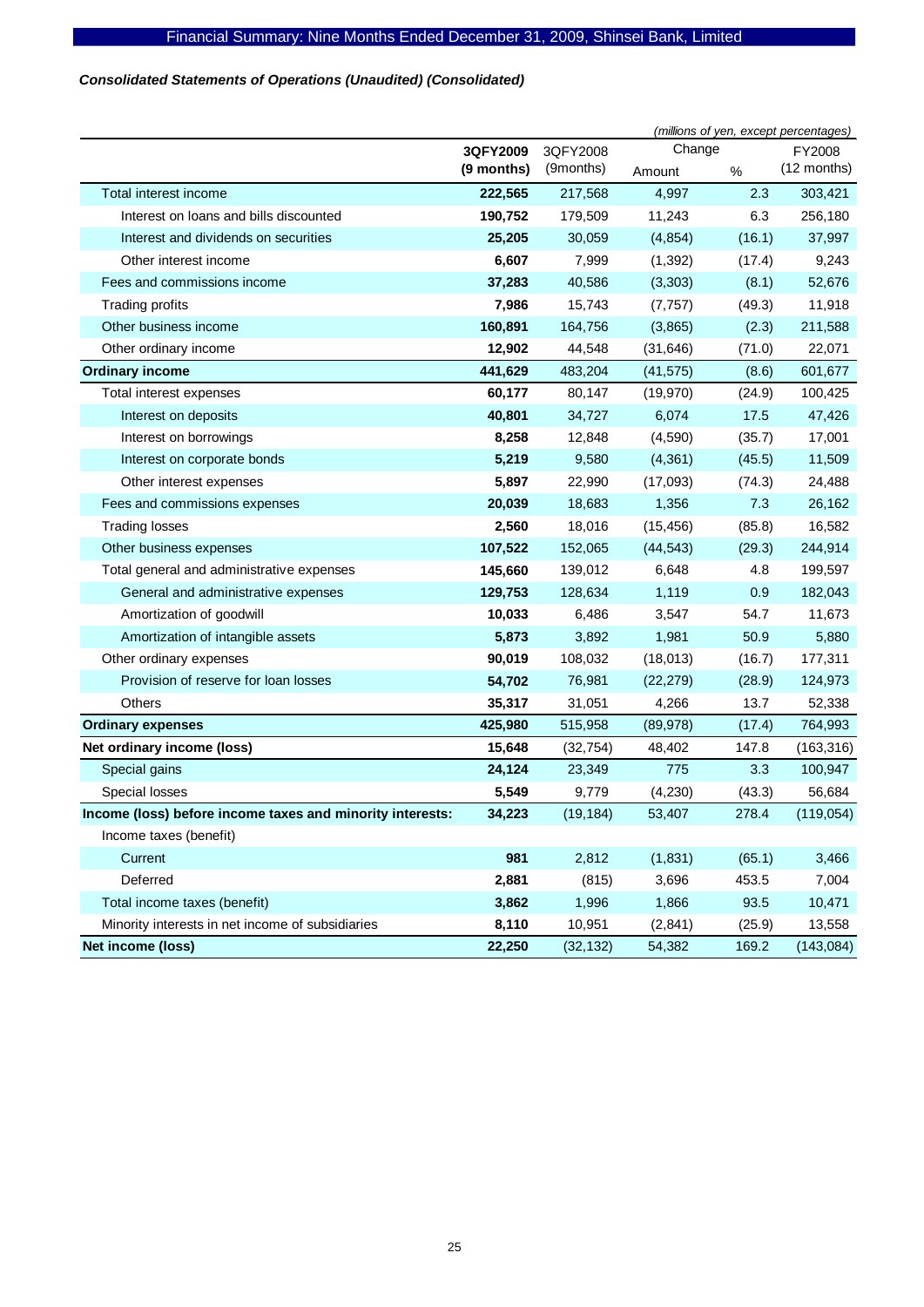### **Section 2. Non-Consolidated Information**

### *Results of Operations -Table 24- (Non-Consolidated)*

|                                             |                        | (Billions of yen, except percentages) |             |                       |  |  |
|---------------------------------------------|------------------------|---------------------------------------|-------------|-----------------------|--|--|
|                                             | 3QFY2009<br>(9 months) | 3QFY2008<br>(9 months)                | %<br>Change | FY2008<br>(12 months) |  |  |
| Net interest income                         | 47.3                   | 57.1                                  | (17.1)      | 93.9                  |  |  |
| Non-interest income                         | 34.9                   | (21.9)                                | 259.1       | (80.8)                |  |  |
| Net fees and commissions <sup>(1)</sup>     | 8.9                    | 13.7                                  | (34.6)      | 11.3                  |  |  |
| Net trading income                          | 4.7                    | (2.2)                                 | 314.2       | (5.6)                 |  |  |
| Net other business income                   | 21.2                   | (33.5)                                | 163.4       | (86.5)                |  |  |
| Total revenue <sup>(1)</sup>                | 82.2                   | 35.1                                  | 134.2       | 13.0                  |  |  |
| Personnel expenses                          | 18.7                   | 23.5                                  | (20.7)      | 29.8                  |  |  |
| Non-personnel expenses                      | 30.5                   | 33.7                                  | (9.5)       | 45.1                  |  |  |
| <b>Taxes</b>                                | 2.5                    | 2.5                                   | 1.0         | 3.4                   |  |  |
| General and administrative expenses         | 51.8                   | 59.8                                  | (13.5)      | 78.4                  |  |  |
| Net business profit <sup>(1)</sup>          | 30.4                   | (24.7)                                | 223.2       | (65.3)                |  |  |
| Other gains (losses)                        |                        |                                       |             |                       |  |  |
| Gains (losses) on the sales of equities     | (0.8)                  | (6.0)                                 | (85.4)      | (7.6)                 |  |  |
| Provision of reserve for loan losses        | 12.0                   | 46.0                                  | (73.9)      | 75.8                  |  |  |
| Losses on write-off of loans                | 7.3                    | 1.8                                   | 302.2       | 1.8                   |  |  |
| Expenses for employees' retirement benefits | 2.4                    | 0.9                                   | 153.6       | 5.2                   |  |  |
| Other losses, expenses                      | 6.2                    | (18.5)                                | 133.5       | 8.8                   |  |  |
| Net ordinary income (loss)                  | 1.5                    | (61.0)                                | 102.6       | (164.8)               |  |  |
| Special gains (losses)                      |                        |                                       |             |                       |  |  |
| Gains (losses) from sales of fixed assets   | (0.3)                  | (0.6)                                 | (49.9)      | (1.0)                 |  |  |
| Gains on bad debt recovered                 | 0.6                    | 1.2                                   | (51.5)      | 1.1                   |  |  |
| Reversal of reserve for loan losses         |                        |                                       |             |                       |  |  |
| Other special gains (losses)                | 8.9                    | (28.9)                                | 131.1       | 13.3                  |  |  |
| Income (loss) before income taxes           | 10.8                   | (89.3)                                | 112.1       | (151.3)               |  |  |
| Income taxes (benefit)                      |                        |                                       |             |                       |  |  |
| Current                                     | (0.0)                  | (3.0)                                 | (97.5)      | (4.1)                 |  |  |
| Deferred                                    | 4.6                    | 0.8                                   | 424.7       | 9.8                   |  |  |
| Net income (loss)                           | 6.2                    | (87.2)                                | 107.1       | (157.0)               |  |  |

(1) Includes income from monetary assets held in trust of \4.6 billion in 3QFY2009, \8.6 billion in 3QFY2008, \5.7 billion in FY2008.

Note 1: Quarterly information is available in the Quarterly Data Book

Shinsei Bank recorded net income for the first nine months of fiscal year 2009 of ¥6.2 billion on a non-consolidated basis. Current results on a non-consolidated basis differ from our consolidated results primarily because our non-consolidated results do not include the net income or loss from our consolidated subsidiaries, including Showa Leasing, Shinsei Financial, APLUS and Shinki, nor do they include the loss from our share in the net loss of our equity

method affiliate, Jih Sun Financial Holding Co., Ltd. During the current period, we recorded gains of ¥14.7 billion on the repurchase of our subordinated debt on a non-consolidated basis. As a recipient of public funds, Shinsei Bank is required to update and report its achievement of non-consolidated performance targets set forth in its revitalization plan on a quarterly basis.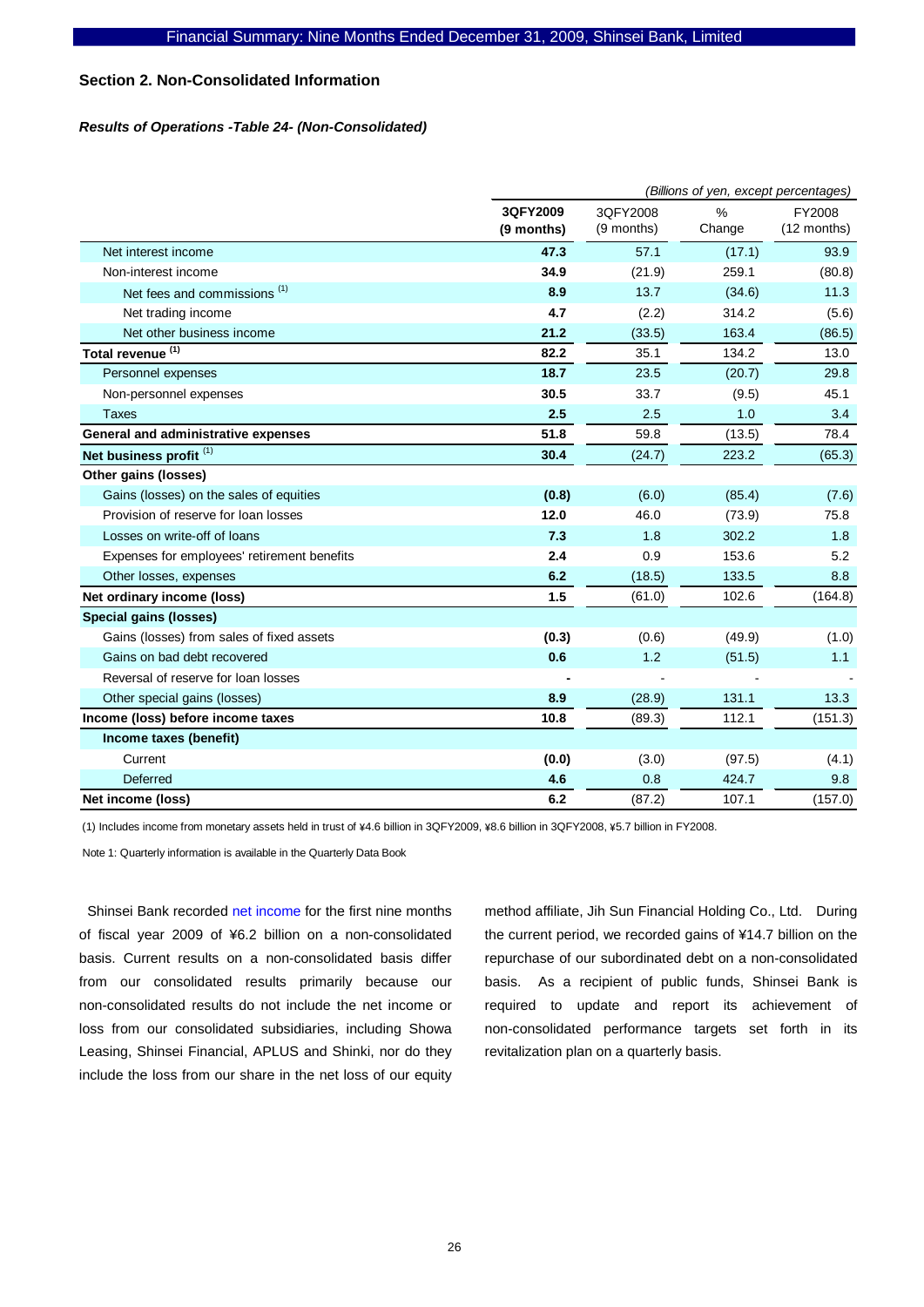### *Net Credit Costs -Table 25- (Non-Consolidated)*

|                                                              |            | (Billions of yen, except percentages) |        |             |  |  |
|--------------------------------------------------------------|------------|---------------------------------------|--------|-------------|--|--|
|                                                              | 3QFY2009   | 3QFY2008                              | $\%$   | FY2008      |  |  |
|                                                              | (9 months) | (9 months)                            | Change | (12 months) |  |  |
| Losses on write-off of loans                                 | 7.3        | 2.0                                   | 252.3  | 2.1         |  |  |
| Net provision of reserve for loan losses                     | 12.0       | 46.0                                  | (73.9) | 75.8        |  |  |
| Net provision (reversal) of general reserve for loan losses  | 11.1       | 36.2                                  | (69.1) | 53.6        |  |  |
| Net provision (reversal) of specific reserve for loan losses | 0.8        | 9.8                                   | (91.4) | 22.2        |  |  |
| Net provision (reversal) of reserve for loan losses to       | (0.0)      | (0.0)                                 | 14.7   | (0.0)       |  |  |
| restructuring countries                                      |            |                                       |        |             |  |  |
| <b>Net credit costs</b>                                      | 19.3       | 48.1                                  | (59.8) | 77.9        |  |  |

Note 1: Quarterly information is available in the Quarterly Data Book

# *Interest-Earning Assets and Interest-Bearing Liabilities -Table 26- (Non-Consolidated)*

|                                                         |                    |                        |                   |                    |                        |                   | (Billions of yen, except percentages) |          |                   |
|---------------------------------------------------------|--------------------|------------------------|-------------------|--------------------|------------------------|-------------------|---------------------------------------|----------|-------------------|
|                                                         |                    | 3QFY2009<br>(9 months) |                   |                    | 3QFY2008<br>(9 months) |                   | FY2008<br>(12 months)                 |          |                   |
|                                                         | Average<br>balance | Interest               | Yield/rate<br>(%) | Average<br>balance | Interest               | Yield/rate<br>(%) | Average<br>balance                    | Interest | Yield/rate<br>(%) |
| Interest-earning assets:                                |                    |                        |                   |                    |                        |                   |                                       |          |                   |
| Cash and due from banks                                 | 7.7                | 0.0                    | 0.66              | 72.9               | 1.4                    | 2.62              | 57.7                                  | 1.4      | 2.57              |
| Call loans                                              | 88.0               | 0.0                    | 0.14              | 162.3              | 0.8                    | 0.69              | 135.6                                 | 0.8      | 0.65              |
| Receivables under resale agreements                     | $\blacksquare$     |                        | $\blacksquare$    | 0.5                | 0.0                    | 1.67              | 0.4                                   | 0.0      | 1.67              |
| Collateral related to securities borrowing transactions | 55.6               | 0.0                    | 0.13              | 156.9              | 0.6                    | 0.57              | 142.3                                 | 0.7      | 0.51              |
| Securities                                              | 3.662.4            | 25.4                   | 0.92              | 2,687.6            | 32.7                   | 1.61              | 2,665.9                               | 59.4     | 2.23              |
| Loans and bills discounted                              | 4,774.8            | 66.5                   | 1.84              | 5,434.4            | 84.3                   | 2.06              | 5,345.5                               | 109.8    | 2.05              |
| Other interest-earning assets                           | 615.9              | 8.4                    | 1.81              | 324.4              | 7.0                    | 2.88              | 398.8                                 | 10.2     | 2.57              |
| Interest rate and funding swaps                         |                    | 3.7                    |                   |                    |                        |                   |                                       |          |                   |
| Total interest-earning assets                           | 9,204.7            | 104.3                  | 1.50              | 8,839.3            | 127.1                  | 1.90              | 8,746.6                               | 182.7    | 2.08              |
| Interest-bearing liabilities:                           |                    |                        |                   |                    |                        |                   |                                       |          |                   |
| <b>Deposits</b>                                         | 6,961.5            | 40.8                   | 0.77              | 5,564.0            | 34.8                   | 0.83              | 5,731.9                               | 47.5     | 0.82              |
| Negotiable certificates of deposit                      | 392.5              | 1.0                    | 0.37              | 686.5              | 4.1                    | 0.80              | 616.5                                 | 4.8      | 0.79              |
| <b>Debentures</b>                                       | 583.6              | 3.1                    | 0.70              | 704.2              | 3.6                    | 0.68              | 705.9                                 | 5.0      | 0.71              |
| Call money                                              | 254.8              | 0.2                    | 0.12              | 610.8              | 4.7                    | 1.04              | 496.3                                 | 4.8      | 0.98              |
| Payable under repurchase agreements                     | 53.1               | 0.0                    | 0.12              | 0.2                | 0.0                    | 2.11              | 0.9                                   | 0.0      | 0.58              |
| Collateral related to securities lending transactions   | 501.2              | 0.5                    | 0.13              | 401.5              | 2.9                    | 0.98              | 354.9                                 | 2.6      | 0.74              |
| Borrowed money                                          | 342.2              | 2.5                    | 0.97              | 355.0              | 3.9                    | 1.47              | 403.6                                 | 5.2      | 1.30              |
| Corporate bonds                                         | 371.7              | 12.4                   | 4.45              | 513.0              | 15.6                   | 4.04              | 484.4                                 | 20.2     | 4.18              |
| Other interest-bearing liabilities                      | 0.2                | 0.5                    | $n.m.$ $(1)$      | 0.2                | 4.3                    | $n.m.$ $(1)$      | 0.2                                   | 4.7      | $n.m.$ $(1)$      |
| Interest rate and funding swaps                         | $\sim$             |                        |                   | ä,                 | 2.0                    |                   | ä,                                    | 1.0      |                   |
| <b>Total interest-bearing liabilities</b>               | 9,461.1            | 61.4                   | 0.86              | 8,835.8            | 76.3                   | 1.14              | 8,795.1                               | 96.3     | 1.09              |
| Net interest income/yield on interest-earning assets    | 9,204.7            | 42.8                   | 0.61              | 8,839.3            | 50.7                   | 0.76              | 8,746.6                               | 86.3     | 0.98              |

(1) n.m. is not meaningful.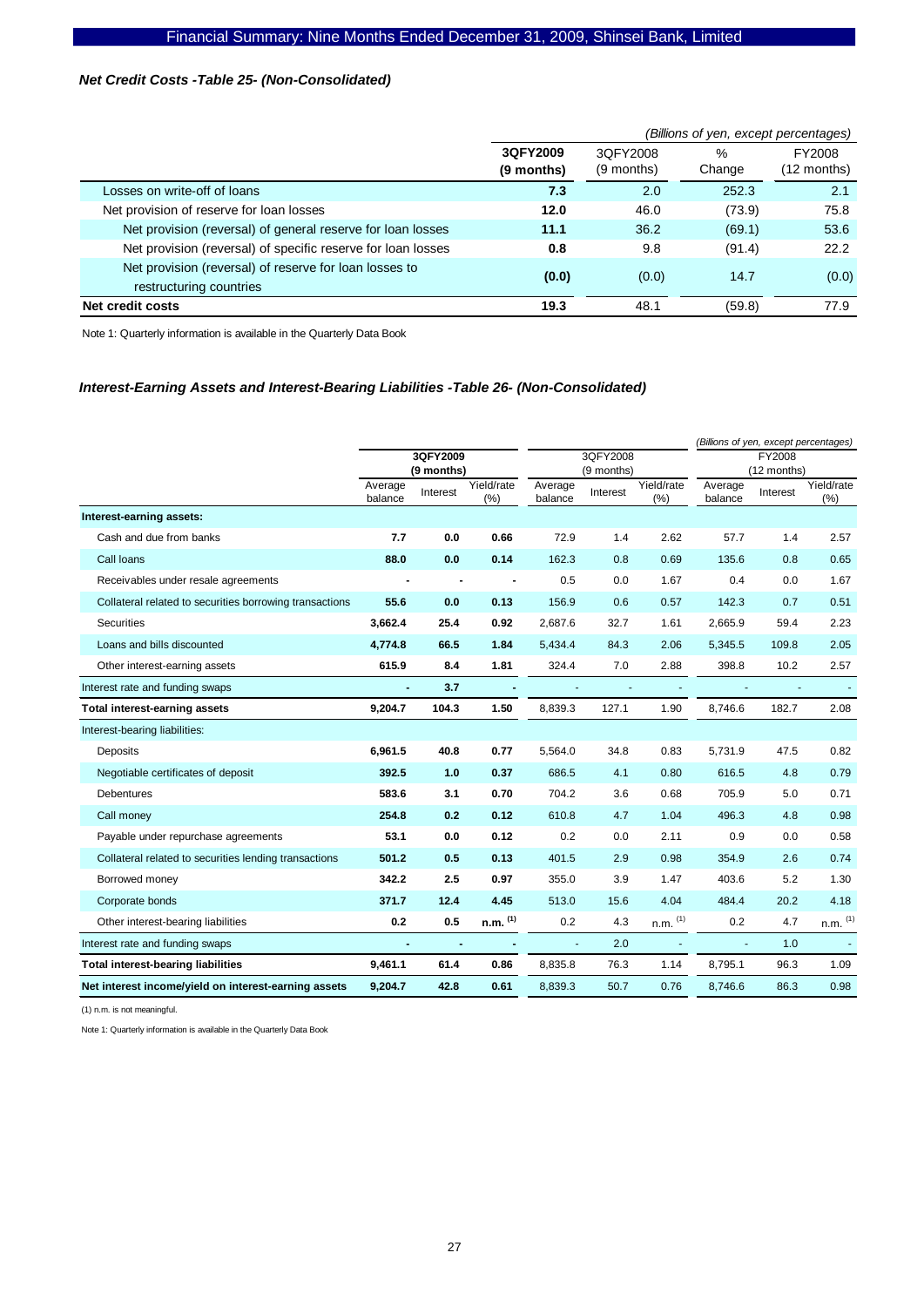# *Risk-Monitored Loans -Table 27- (Non-Consolidated)*

|                                                       |                       | (Billions of yen, except percentages) |           |                |           |  |  |
|-------------------------------------------------------|-----------------------|---------------------------------------|-----------|----------------|-----------|--|--|
|                                                       | <b>Dec 31</b><br>2009 | Dec 31<br>2008                        | Change    | Mar 31<br>2009 | Change    |  |  |
|                                                       | (a)                   | (b)                                   | $(a)-(b)$ | (c)            | $(a)-(c)$ |  |  |
| Loans to bankrupt obligors                            | 19.7                  | 22.4                                  | (2.6)     | 23.9           | (4.1)     |  |  |
| Non-accrual delinquent loans                          | 136.1                 | 57.4                                  | 78.6      | 110.2          | 25.9      |  |  |
| Loans past due for three months or more               | 13.4                  | 10.3                                  | 3.0       | 3.7            | 9.7       |  |  |
| <b>Restructured loans</b>                             | 2.9                   | 7.1                                   | (4.1)     | 3.1            | (0.1)     |  |  |
| Total (A)                                             | 172.3                 | 97.4                                  | 74.9      | 141.0          | 31.3      |  |  |
| Loans and bills discounted (B)                        | 4,661.5               | 5,122.2                               | (460.6)   | 5,168.0        | (506.4)   |  |  |
| Ratio to total loans and bills discounted (A / B) (%) | 3.70                  | 1.90                                  | 1.80      | 2.73           | 0.97      |  |  |
| Reserve for credit losses (C)                         | 101.9                 | 107.5                                 | (5.5)     | 118.9          | (16.9)    |  |  |
| Reserve ratio (C / A) (%)                             | 59.2                  | 110.4                                 | (51.2)    | 84.3           | (25.2)    |  |  |

Note 1: Quarterly information is available in the Quarterly Data Book

# *Loans by Borrower Industry -Table 28- (Non-Consolidated)*  (1)

|                                                              |                       |                |           |                | (Billions of yen) |
|--------------------------------------------------------------|-----------------------|----------------|-----------|----------------|-------------------|
|                                                              | <b>Dec 31</b><br>2009 | Dec 31<br>2008 | Change    | Mar 31<br>2009 | Change            |
|                                                              | (a)                   | (b)            | $(a)-(b)$ | (c)            | $(a)-(c)$         |
| Domestic offices (excluding Japan offshore market account):  |                       |                |           |                |                   |
| Manufacturing                                                | 260.2                 | 242.9          | 17.2      | 239.3          | 20.8              |
| Agriculture, forestry                                        |                       |                |           |                |                   |
| Fishery                                                      | 2.5                   | 2.7            | (0.2)     | 2.7            | (0.2)             |
| Mining, quarrying, gravel extraction                         | 2.9                   | 4.6            | (1.7)     | 3.6            | (0.6)             |
| Construction                                                 | 8.7                   | 19.0           | (10.3)    | 12.2           | (3.5)             |
| Electric power, gas, heat supply and water supply            | 39.2                  | 53.2           | (13.9)    | 45.4           | (6.2)             |
| Information and communications                               | 18.4                  | 48.1           | (29.7)    | 47.3           | (28.8)            |
| Transportation, postal service                               | 293.7                 | 346.3          | (52.6)    | 331.6          | (37.8)            |
| Wholesale and retail                                         | 113.6                 | 124.7          | (11.1)    | 123.0          | (9.3)             |
| Finance and insurance                                        | 1,268.2               | 1,288.2        | (20.0)    | 1,521.2        | (253.0)           |
| Real estate                                                  | 912.0                 | 1,052.6        | (140.5)   | 966.4          | (54.3)            |
| <b>Services</b>                                              | 329.1                 | 346.3          | (17.1)    | 352.0          | (22.8)            |
| Local government                                             | 170.8                 | 182.7          | (11.8)    | 156.5          | 14.2              |
| Individual                                                   | 844.8                 | 943.4          | (98.5)    | 905.3          | (60.4)            |
| Overseas yen loan and overseas loans booked domestically     | 350.2                 | 395.0          | (44.7)    | 389.7          | (39.4)            |
| <b>Total domestic</b>                                        | 4,614.9               | 5,050.3        | (435.4)   | 5,096.7        | (481.7)           |
| Overseas offices (including Japan offshore market accounts): |                       |                |           |                |                   |
| Governments                                                  | 1.7                   | 1.3            | 0.4       | 1.4            | 0.2               |
| <b>Financial institutions</b>                                |                       |                |           |                |                   |
| Commerce and industry                                        | 44.8                  | 70.5           | (25.6)    | 69.7           | (24.9)            |
| Others                                                       |                       |                |           |                |                   |
| <b>Total overseas</b>                                        | 46.5                  | 71.8           | (25.2)    | 71.2           | (24.6)            |
| Total                                                        | 4,661.5               | 5,122.2        | (460.6)   | 5,168.0        | (506.4)           |

(1) Presentation of some industries has changed with the revision of Japan Standard Industry Classification (November 2007). The figures on or before March 31, 2009 were not adjusted as the impact from this change is negligible.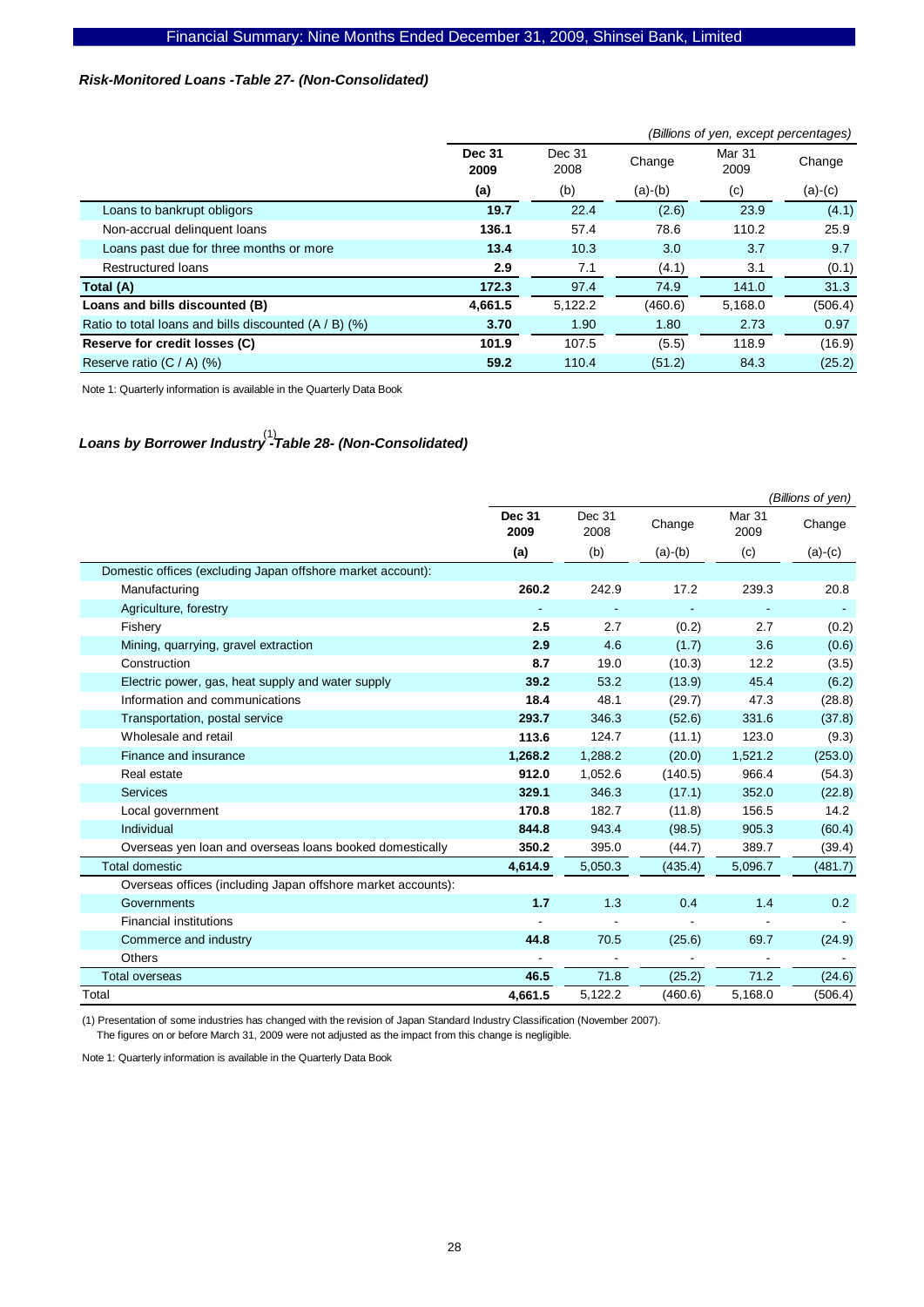# *Risk Monitored Loans by Borrower Industry -Table 29- (Non-Consolidated)*  (1)

|                                                              | (Billions of yen)     |                |                |                           |           |  |  |  |
|--------------------------------------------------------------|-----------------------|----------------|----------------|---------------------------|-----------|--|--|--|
|                                                              | <b>Dec 31</b><br>2009 | Dec 31<br>2008 | Change         | Mar <sub>31</sub><br>2009 | Change    |  |  |  |
|                                                              | (a)                   | (b)            | $(a)-(b)$      | (c)                       | $(a)-(c)$ |  |  |  |
| Domestic offices (excluding Japan offshore market account):  |                       |                |                |                           |           |  |  |  |
| Manufacturing                                                | 1.4                   | 1.8            | (0.4)          | 1.6                       | (0.1)     |  |  |  |
| Agriculture, forestry                                        |                       |                |                |                           |           |  |  |  |
| Fishery                                                      |                       |                | $\blacksquare$ |                           |           |  |  |  |
| Mining, quarrying, gravel extraction                         |                       |                |                |                           |           |  |  |  |
| Construction                                                 |                       | 4.0            | (4.0)          | 1.0                       | (1.0)     |  |  |  |
| Electric power, gas, heat supply and water supply            |                       |                |                |                           |           |  |  |  |
| Information and communications                               | 0.5                   | 0.7            | (0.2)          | 0.5                       | 0.0       |  |  |  |
| Transportation, postal service                               | 14.7                  | 6.4            | 8.2            | 6.0                       | 8.7       |  |  |  |
| Wholesale and retail                                         | 0.0                   | 0.0            |                | 0.0                       |           |  |  |  |
| Finance and insurance                                        | 46.5                  | 6.8            | 39.6           | 51.1                      | (4.5)     |  |  |  |
| Real estate                                                  | 85.9                  | 23.4           | 62.4           | 32.0                      | 53.8      |  |  |  |
| <b>Services</b>                                              | 6.9                   | 4.9            | 2.0            | 3.4                       | 3.5       |  |  |  |
| Local government                                             |                       |                |                |                           |           |  |  |  |
| Individual                                                   | 2.5                   | 4.3            | (1.7)          | 5.3                       | (2.7)     |  |  |  |
| Overseas yen loan and overseas loans booked domestically     | 13.5                  | 44.6           | (31.1)         | 39.8                      | (26.3)    |  |  |  |
| <b>Total domestic</b>                                        | 172.3                 | 97.4           | 74.9           | 141.0                     | 31.3      |  |  |  |
| Overseas offices (including Japan offshore market accounts): |                       |                |                |                           |           |  |  |  |
| Governments                                                  |                       |                |                |                           |           |  |  |  |
| <b>Financial institutions</b>                                |                       |                | $\blacksquare$ |                           |           |  |  |  |
| Commerce and industry                                        |                       |                |                |                           |           |  |  |  |
| <b>Others</b>                                                |                       |                |                |                           |           |  |  |  |
| <b>Total overseas</b>                                        |                       |                |                |                           |           |  |  |  |
| Total                                                        | 172.3                 | 97.4           | 74.9           | 141.0                     | 31.3      |  |  |  |

(1) Presentation of some industries has changed with the revision of Japan Standard Industry Classification (November 2007).

The figures on or before March 31, 2009 were not adjusted as the impact from this change is negligible.

Note 1: Quarterly information is available in the Quarterly Data Book

### *Overseas and Offshore Loans by Region -Table 30- (Non-Consolidated)*

|                                                   |                       |                |           |                | (Billions of yen) |
|---------------------------------------------------|-----------------------|----------------|-----------|----------------|-------------------|
|                                                   | <b>Dec 31</b><br>2009 | Dec 31<br>2008 | Change    | Mar 31<br>2009 | Change            |
|                                                   | (a)                   | (b)            | $(a)-(b)$ | (c)            | $(a)-(c)$         |
| <b>US</b>                                         | 73.4                  | 106.8          | (33.3)    | 103.1          | (29.6)            |
| Asset-backed investments <sup>(1)</sup> in US     | 3.8                   | 5.9            | (2.0)     | 5.4            | (1.5)             |
| Europe                                            | 138.9                 | 174.3          | (35.4)    | 166.1          | (27.1)            |
| Asset-backed investments <sup>(1)</sup> in Europe | 98.0                  | 127.1          | (29.1)    | 122.2          | (24.2)            |
| Others                                            | 184.4                 | 185.7          | (1.2)     | 191.7          | (7.2)             |
| Total overseas and offshore loans                 | 396.8                 | 466.8          | (70.0)    | 460.9          | (64.1)            |
| Total asset-backed investments <sup>(1)</sup>     | 101.9                 | 133.1          | (31.2)    | 127.7          | (25.8)            |

(1) "Asset-backed investments" is another term for the Asset-Backed Investments Program, one of our old product programs. Under this program, loans backed mainly by collateral (including infrastructure related assets or equipment, real estate, business and operating assets) are referred to as "asset-backed investments" for disclosure purposes. For the asset-backed securities which we disclose as securitized products, please see table 38 Balance of Securitized Products (Breakdown by Region and Type of Securities) on page 37.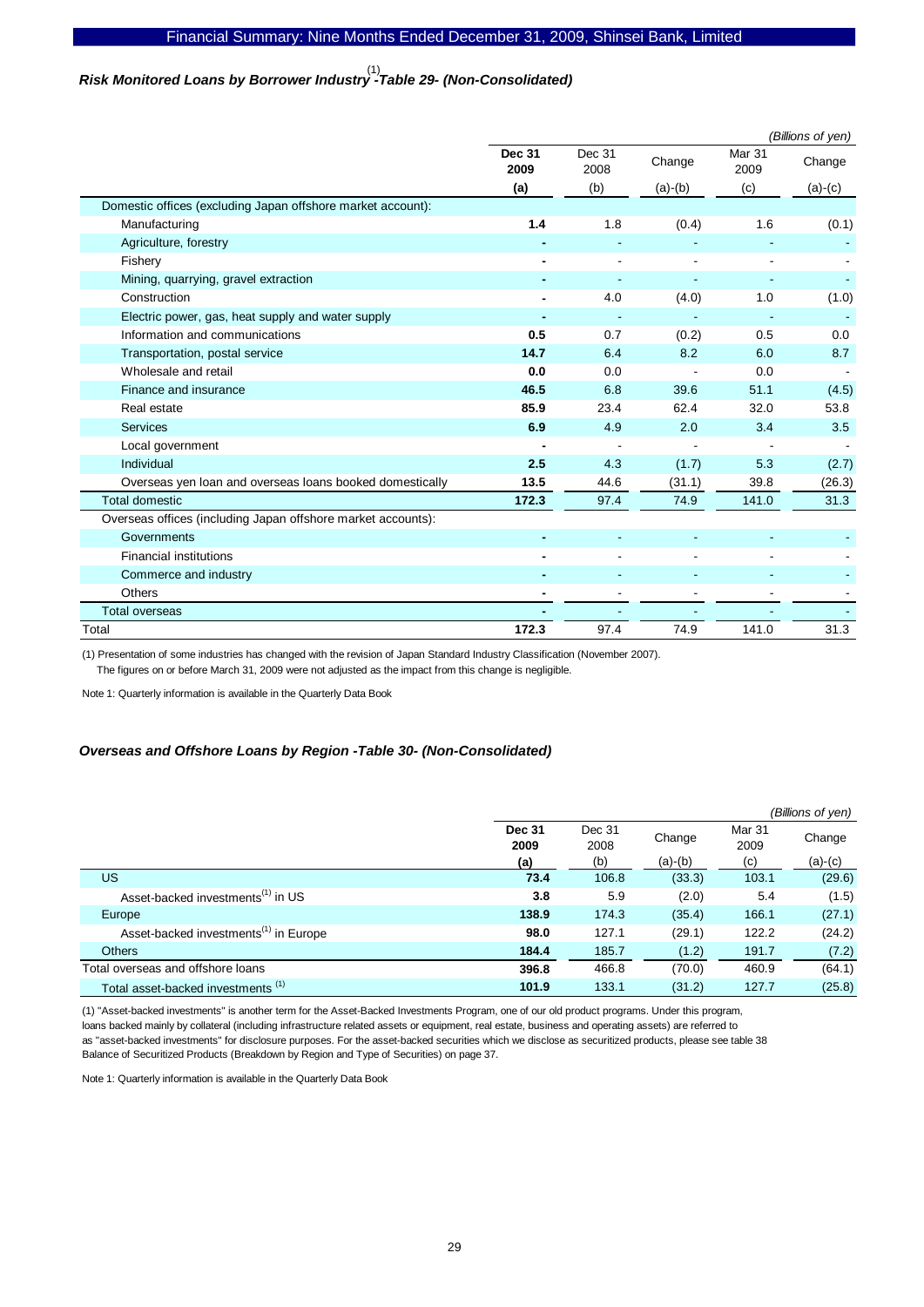### *Risk Monitored Loans of Overseas and Offshore Loans by Region -Table 31- (Non-Consolidated)*

|                                                   |                       |                |           |                | (Billions of yen) |
|---------------------------------------------------|-----------------------|----------------|-----------|----------------|-------------------|
|                                                   | <b>Dec 31</b><br>2009 | Dec 31<br>2008 | Change    | Mar 31<br>2009 | Change            |
|                                                   | (a)                   | (b)            | $(a)-(b)$ | (c)            | $(a)-(c)$         |
| US                                                | 0.4                   | 1.2            | (0.7)     | 0.7            | (0.3)             |
| Asset-backed investments <sup>(1)</sup> in US     | 0.4                   | 1.2            | (0.7)     | 0.7            | (0.3)             |
| Europe                                            | 12.9                  | 43.3           | (30.3)    | 38.9           | (26.0)            |
| Asset-backed investments <sup>(1)</sup> in Europe | 11.6                  | 39.0           | (27.3)    | 37.0           | (25.4)            |
| <b>Others</b>                                     | 0.0                   | 0.0            | 0.0       | 0.0            | 0.0               |
| Total overseas and offshore loans                 | 13.5                  | 44.6           | (31.1)    | 39.8           | (26.3)            |
| Total asset-backed investments <sup>(1)(2)</sup>  | 12.1                  | 40.2           | (28.1)    | 37.8           | (25.7)            |

(1) "Asset-backed investments" is another term for the Asset-Backed Investments Program, one of our old product programs. Under this program,

loans backed mainly by collateral (including infrastructure related assets or equipment, real estate, business and operating assets) are referred to

as "asset-backed investments" for disclosure purposes. For the asset-backed securities which we disclose as securitized products, please see table 38 Balance of Securitized Products (Breakdown by Region and Type of Securities) on page 37.

(2) As of December 31, 2009, reserve for loan losses and collateral/guarantees for risk monitored loans related to asset-backed investments were \0.1billion and \12.0 billion, respectively, and the coverage ratio was 100.0%.

Note 1: Quarterly information is available in the Quarterly Data Book

### *Claims Classified under the Financial Revitalization Law -Table 32- (Non-Consolidated)*

|                                                     |                       |                | (Billions of yen, except percentages) |                |           |  |  |  |
|-----------------------------------------------------|-----------------------|----------------|---------------------------------------|----------------|-----------|--|--|--|
|                                                     | <b>Dec 31</b><br>2009 | Dec 31<br>2008 | Change                                | Mar 31<br>2009 | Change    |  |  |  |
|                                                     | (a)                   | (b)            | $(a)-(b)$                             | (c)            | $(a)-(c)$ |  |  |  |
| Claims against bankrupt and quasi-bankrupt obligors | 133.3                 | 31.9           | 101.3                                 | 83.3           | 50.0      |  |  |  |
| Doubtful claims                                     | 26.9                  | 48.0           | (21.1)                                | 55.7           | (28.8)    |  |  |  |
| Substandard claims                                  | 16.4                  | 17.5           | (1.0)                                 | 6.9            | 9.5       |  |  |  |
| Total (A)                                           | 176.6                 | 97.5           | 79.1                                  | 145.8          | 30.7      |  |  |  |
| Total claims (B)                                    | 5,105.7               | 5,453.0        | (347.2)                               | 5,815.6        | (709.8)   |  |  |  |
| Loans and bills discounted                          | 4,661.5               | 5,122.2        | (460.6)                               | 5,168.0        | (506.4)   |  |  |  |
| <b>Others</b>                                       | 444.2                 | 330.8          | 113.4                                 | 647.6          | (203.3)   |  |  |  |
| Ratio to total claims $(A / B)$ X 100 (%)           | 3.46                  | 1.79           | 1.67                                  | 2.51           | 0.95      |  |  |  |
| Reserve for credit losses (C)                       | 101.9                 | 107.5          | (5.5)                                 | 118.9          | (16.9)    |  |  |  |
| Reserve ratio $(C / A)$ X 100 $(\%)$                | 57.8                  | 110.3          | (52.6)                                | 81.6           | (23.8)    |  |  |  |
| (Ref. 1) Amount of write-off                        | 77.2                  | 54.6           | 22.5                                  | 71.3           | 5.8       |  |  |  |
| (Ref. 2) Below need caution level                   | 536.9                 | 448.9          | 87.9                                  | 485.3          | 51.5      |  |  |  |

Note 1: Quarterly information is available in the Quarterly Data Book

#### *Reserve for Credit Losses -Table 33- (Non-Consolidated)*

|                                              |                       |                |         |                | (Billions of yen) |
|----------------------------------------------|-----------------------|----------------|---------|----------------|-------------------|
|                                              | <b>Dec 31</b><br>2009 | Dec 31<br>2008 | Change  | Mar 31<br>2009 | Change            |
|                                              | (a)                   | (b)            | (a)-(b) | (c)            | $(a)-(c)$         |
| Reserve for credit losses                    | 80.8                  | 83.7           | (2.9)   | 97.6           | (16.8)            |
| General reserve for loan losses              | 67.6                  | 64.4           | 3.1     | 65.5           | 2.0               |
| Specific reserve for loan losses             | 13.1                  | 19.3           | (6.1)   | 32.1           | (18.9)            |
| Reserve for loans to restructuring countries | 0.0                   | 0.0            | 0.0     | 0.0            | 0.0               |
| Specific reserve for other credit losses     | 21.1                  | 23.7           | (2.5)   | 21.2           | (0.1)             |
| <b>Total reserve for credit losses</b>       | 101.9                 | 107.5          | (5.5)   | 118.9          | (16.9)            |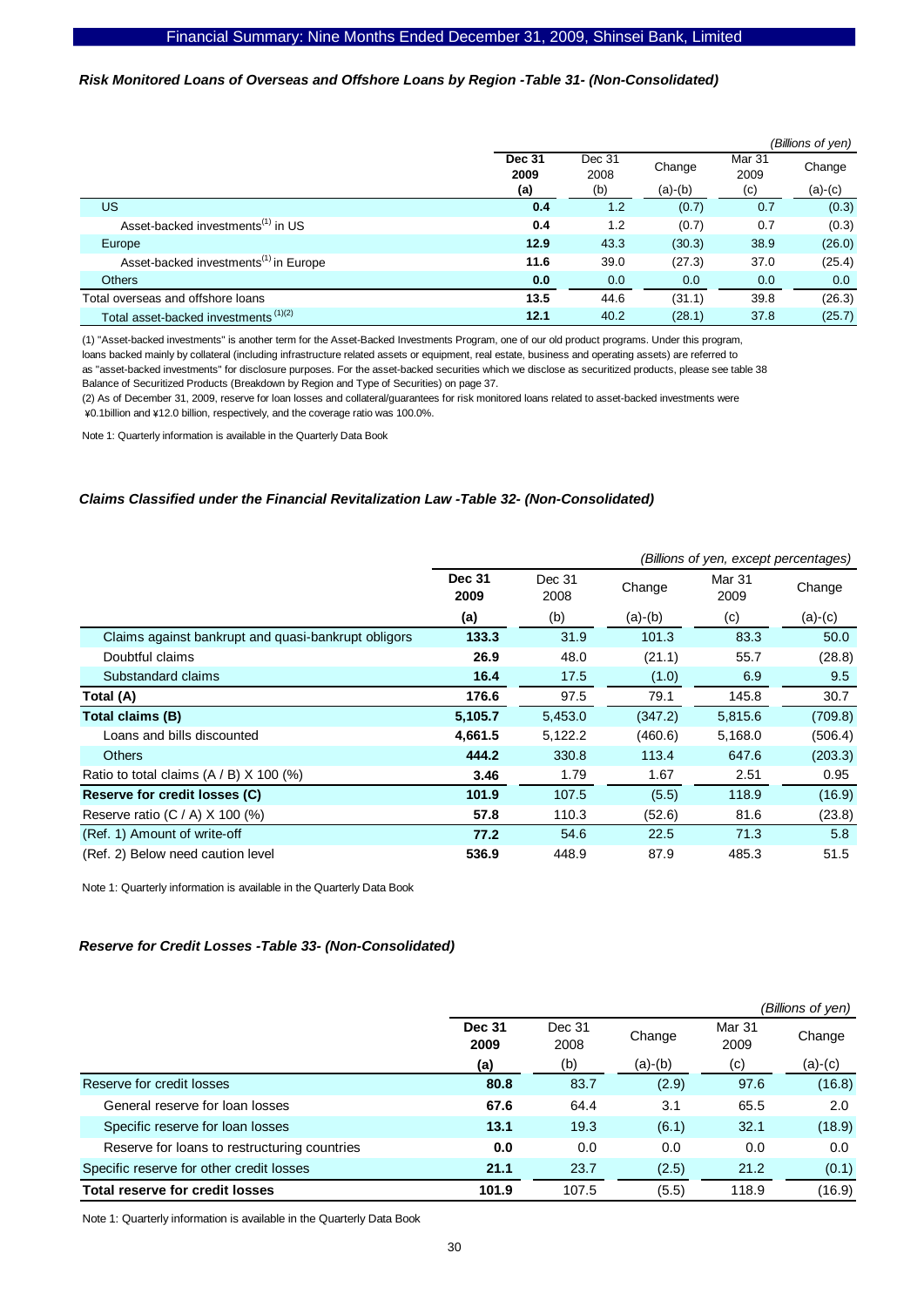### *Securities Being Held to Maturity with Readily Determinable Fair Value -Table 34- (Non-Consolidated)*

|                                    |                      |               |                   |                      |               |                   |                      |               | (Billions of yen) |  |
|------------------------------------|----------------------|---------------|-------------------|----------------------|---------------|-------------------|----------------------|---------------|-------------------|--|
|                                    | Dec 31, 2009         |               |                   | Dec 31, 2008         |               |                   | Mar 31, 2009         |               |                   |  |
|                                    | <b>Book</b><br>Value | Fair<br>Value | <b>Difference</b> | <b>Book</b><br>Value | Fair<br>Value | <b>Difference</b> | <b>Book</b><br>Value | Fair<br>Value | Difference        |  |
| Japanese national government bonds | 373.3                | 378.7         | 5.4               | 244.2                | 246.4         | 2.2               | 229.1                | 231.0         | 1.8               |  |
| Japanese corporate bonds           | 70.4                 | 71.9          | 1.5               | 75.2                 | 76.7          | 1.4               | 75.2                 | 76.6          | 1.3               |  |
| Other                              | 55.7                 | 56.4          | 0.7               | 99.0                 | 102.6         | 3.6               | 58.2                 | 51.5          | (6.6)             |  |
| Total                              | 499.4                | 507.1         | 7.7               | 418.4                | 425.9         | 7.4               | 362.6                | 359.2         | (3.4)             |  |

Note: "Other" includes the foreign bonds with high credit ratings that were reclassified from available-for-sale to held-to-maturity on October 1, 2008, due to the extremely illiquid market condition.

Above securities reclassified from available-for-sale to held-to-maturity are as follows:

|                                 |                      |               |                                                                  |                      |               |                                                                  |                      |               | (Billions of yen)                                                |  |
|---------------------------------|----------------------|---------------|------------------------------------------------------------------|----------------------|---------------|------------------------------------------------------------------|----------------------|---------------|------------------------------------------------------------------|--|
|                                 | Dec 31, 2009         |               |                                                                  |                      | Dec 31, 2008  |                                                                  |                      | Mar 31, 2009  |                                                                  |  |
|                                 | <b>Book</b><br>Value | Fair<br>Value | Unrealized gain<br>(loss) on<br>available-for-sale<br>securities | <b>Book</b><br>Value | Fair<br>Value | Unrealized gain<br>(loss) on<br>available-for-sale<br>securities | <b>Book</b><br>Value | Fair<br>Value | Unrealized gain<br>(loss) on<br>available-for-sale<br>securities |  |
| Other (foreign debt securities) | 45.5                 | 45.2          | (7.4)                                                            | 89.0                 | 90.5          | (28.4)                                                           | 47.3                 | 38.7          | (8.4)                                                            |  |

#### *Marketable Securities, at Fair Value -Table 35- (Non-Consolidated)*

|                                                                        |               |       |                    |                                              |               |               |                    |                                              |               |              |                    | (Billions of yen)                            |  |
|------------------------------------------------------------------------|---------------|-------|--------------------|----------------------------------------------|---------------|---------------|--------------------|----------------------------------------------|---------------|--------------|--------------------|----------------------------------------------|--|
|                                                                        |               |       | Dec 31, 2009       |                                              |               | Dec. 31, 2008 |                    |                                              |               | Mar 31, 2009 |                    |                                              |  |
|                                                                        |               |       |                    | Net unrealized gain (loss) (a) - (b)         |               |               |                    | Net unrealized gain (loss) (a) - (b)         |               |              |                    | Net unrealized gain (loss) (a) - (b)         |  |
|                                                                        | Fair<br>value | Net   | Gross<br>gains (a) | Gross<br>unrealized unrealized<br>losses (b) | Fair<br>value | Net           | Gross<br>gains (a) | Gross<br>unrealized unrealized<br>losses (b) | Fair<br>value | <b>Net</b>   | Gross<br>gains (a) | Gross<br>unrealized unrealized<br>losses (b) |  |
| Equity securities                                                      | 11.7          | (2.5) | 0.5                | 3.1                                          | 9.5           | (3.2)         | 0.5                | 3.8                                          | 10.8          | (2.8)        | 0.3                | 3.1                                          |  |
| <b>Bonds</b>                                                           | 1,847.1       | 8.4   | 9.1                | 0.7                                          | 703.9         | 0.9           | 2.8                | 1.8                                          | 1,014.5       | (0.6)        | 1.3                | 1.9                                          |  |
| Japanese national government bonds                                     | 1,822.0       | 8.8   | 8.8                | $\blacksquare$                               | 648.8         | 1.9           | 2.6                | 0.6                                          | 975.0         | 0.3          | 1.0                | 0.7                                          |  |
| Japanese local government bonds                                        | 1.7           | 0.0   | 0.0                | $\blacksquare$                               | 1.7           | 0.0           | 0.0                | $\blacksquare$                               | 1.7           | 0.0          | 0.0                | $\overline{\phantom{a}}$                     |  |
| Japanese corporate bonds                                               | 23.3          | (0.5) | 0.1                | 0.7                                          | 53.3          | (0.9)         | 0.2                | 1.1                                          | 37.7          | (1.0)        | 0.2                | 1.2                                          |  |
| Other                                                                  | 323.9         | 8.6   | 14.9               | 6.3                                          | 258.8         | (20.4)        | 1.6                | 22.0                                         | 267.6         | (25.9)       | 1.9                | 27.8                                         |  |
| Foreign securities                                                     | 322.8         | 8.3   | 14.7               | 6.3                                          | 256.6         | (20.1)        | 1.6                | 21.8                                         | 266.7         | (25.9)       | 1.9                | 27.8                                         |  |
| Foreign currency denominated foreign<br>corporate and government bonds | 191.2         | 8.7   | 11.8               | 3.1                                          | 117.3         | (11.4)        | 0.4                | 11.8                                         | 133.7         | (12.5)       | 0.3                | 12.9                                         |  |
| Yen-denominated foreign corporate<br>and government bonds              | 121.8         | (3.0) | 0.1                | 3.1                                          | 130.6         | (9.8)         | 0.0                | 9.8                                          | 123.7         | (14.6)       | ٠                  | 14.6                                         |  |
| Foreign equity securities                                              | 7.4           | 2.1   | 2.1                | 0.0                                          | 6.3           | 1.0           | 1.0                |                                              | 6.6           | 0.9          | 1.2                | 0.3                                          |  |
| Other securities                                                       | 1.1           | 0.2   | 0.2                |                                              | 2.2           | (0.2)         | ٠                  | 0.2                                          | 0.9           | ٠            | ٠                  |                                              |  |
| Total                                                                  | 2,182.8       | 14.4  | 24.6               | 10.2                                         | 972.4         | (22.6)        | 5.1                | 27.8                                         | ,293.1        | (29.4)       | 3.5                | 33.0                                         |  |

Note: Certain foreign bonds with high credit ratings included in "Foreign currency denominated foreign corporate and government bonds" in "Foreign securities" under "Other", as of September 30, 2008, were reclassified from available-for-sale to held-to-maturity on October 1, 2008 at their fair values of \102.6 billion.

On March 31,2009, an impairment of ¥50.7 billion was recognized for some of these reclassified securities, and the value of such securities after impairment (¥19.6 billion) was reclassified from held-to-maturity back to available-for-sale.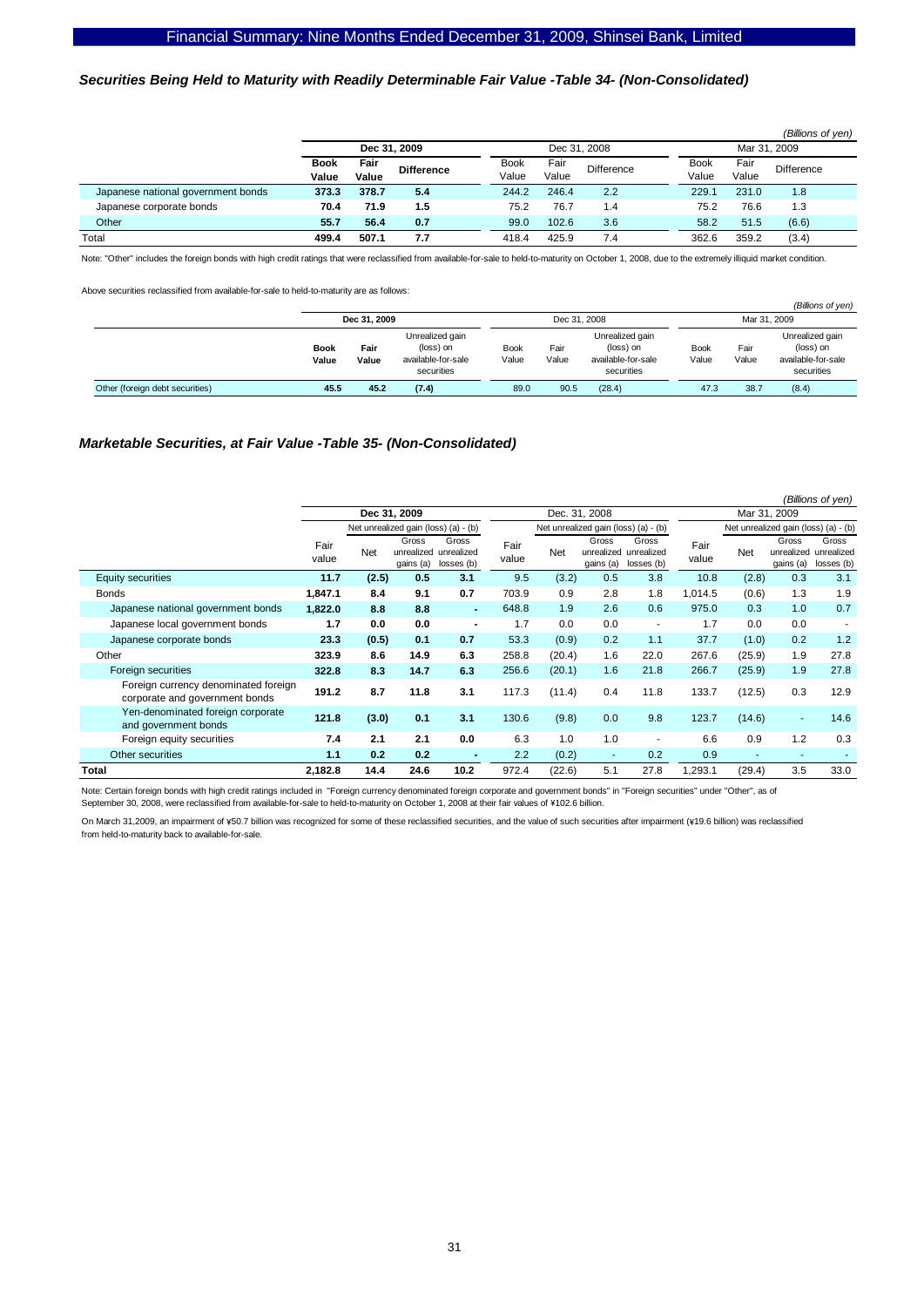# *Capital Adequacy Data -Table 36- (Non-Consolidated)*  (1)

|                               | (Billions of yen, except percentages) |                |           |                |           |  |  |  |  |  |
|-------------------------------|---------------------------------------|----------------|-----------|----------------|-----------|--|--|--|--|--|
|                               | <b>Dec 31</b><br>2009                 | Dec 31<br>2008 | Change    | Mar 31<br>2009 | Change    |  |  |  |  |  |
|                               | (a)                                   | (b)            | $(a)-(b)$ | (c)            | $(a)-(c)$ |  |  |  |  |  |
| Basic items (Tier I)          | 744.9                                 | 770.2          | (25.2)    | 745.7          | (0.8)     |  |  |  |  |  |
| Supplementary items (Tier II) | 272.2                                 | 349.5          | (77.2)    | 301.2          | (28.9)    |  |  |  |  |  |
| Deduction                     | (55.8)                                | (85.1)         | 29.3      | (75.0)         | 19.1      |  |  |  |  |  |
| Total capital (2)             | 961.3                                 | 1,034.5        | (73.1)    | 971.9          | (10.5)    |  |  |  |  |  |
| <b>Risk assets</b>            | 7,492.9                               | 8,592.5        | (1,099.5) | 8,875.5        | (1,382.5) |  |  |  |  |  |
| Capital adequacy ratio        | 12.83%                                | 12.04%         |           | 10.95%         |           |  |  |  |  |  |
| Tier I capital ratio          | 9.94%                                 | 8.96%          |           | 8.40%          |           |  |  |  |  |  |

(1) Calculated according to Basel II, F-IRB. Figures are calculated in accordance with FSA Notification Number 79 issued in December 2008 (special treatment of FSA Notification Number 19 issued in 2006). As a result, ¥51.2 billion of net unrealized losses on securities available-for-sale, net of taxes, as of December 31, 2008 and ¥38.0 billion as of March 31, 2009 are not included in BIS capital.

Net unrealized gain on securities available-for-sale, net taxes is recorded as of December 31, 2009.

(2) Non-Consolidated total required capital is ¥377.3 billion as at December 31, 2009, ¥455.7 billion as at March 31, 2009 and ¥462.2 billion as at December 31, 2008.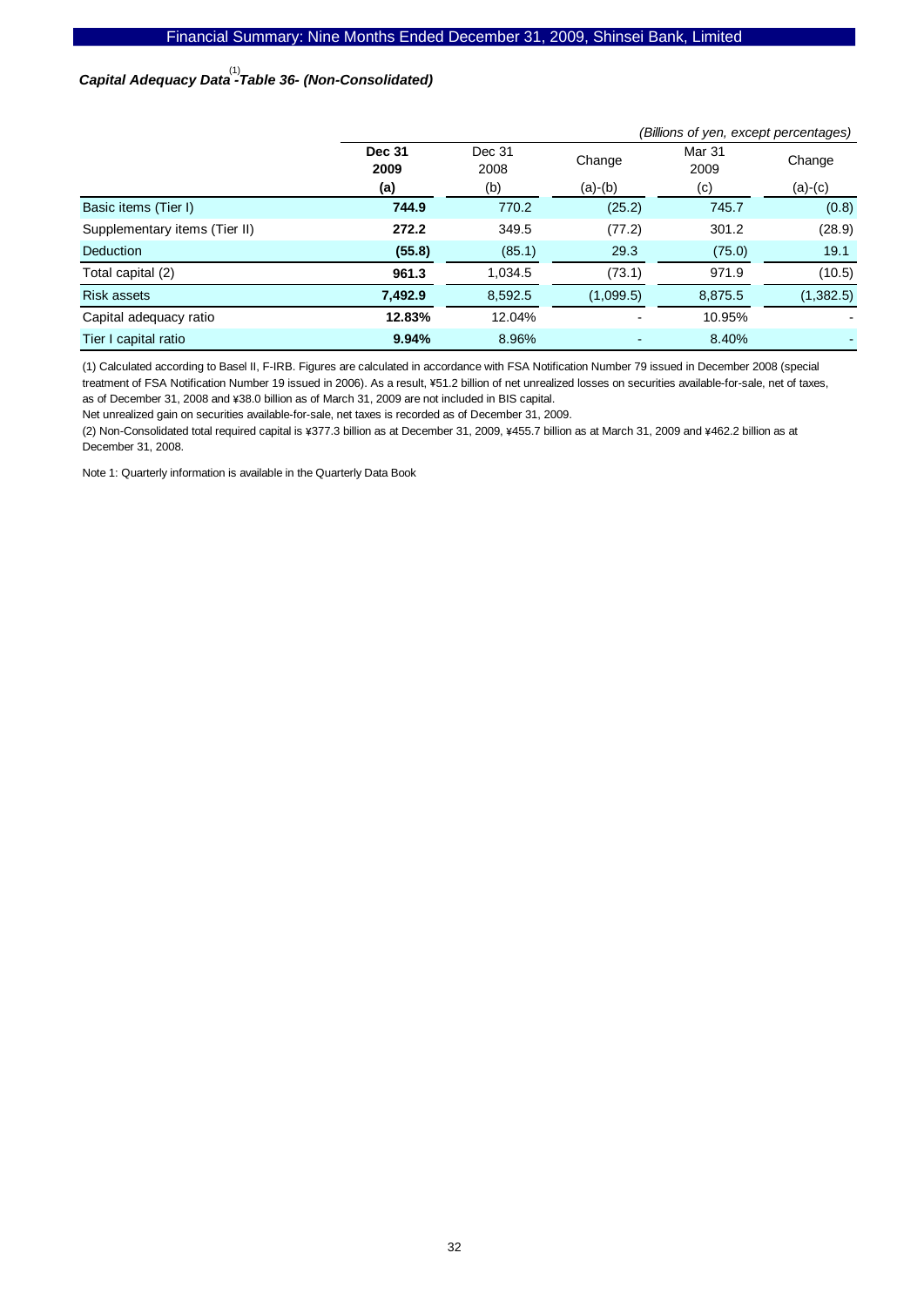*Non-Consolidated Balance Sheets (Unaudited) (Non-Consolidated)* 

**Assets** 

|                                                         |            |            |            |                   | (millions of yen) |
|---------------------------------------------------------|------------|------------|------------|-------------------|-------------------|
|                                                         | Dec 31     | Dec 31     | Change     | Mar <sub>31</sub> | Change            |
|                                                         | 2009       | 2008       | a-b        | 2009              | a-c               |
|                                                         | а          | b          | Amount     | c                 | Amount            |
| < <assets>&gt;</assets>                                 |            |            |            |                   |                   |
| Cash and due from banks                                 | 257,199    | 157,081    | 100,118    | 411,999           | (154, 800)        |
| Call Ioans                                              | 25,966     | 49,041     | (23, 075)  | $\overline{a}$    | 25,966            |
| Collateral related to securities borrowing transactions | 4,617      | 240,616    | (235, 999) | 131               | 4,486             |
| Other monetary claims purchased                         | 433,722    | 599,449    | (165, 727) | 666,126           | (232, 404)        |
| Trading assets                                          | 227,301    | 342,117    | (114, 816) | 326,038           | (98, 737)         |
| Monetary assets held in trust                           | 522,545    | 593,664    | (71, 119)  | 573,032           | (50, 487)         |
| <b>Securities</b>                                       | 3,606,034  | 2,346,627  | 1,259,407  | 2,626,047         | 979,987           |
| Valuation allowance for investments                     | (3, 370)   | (3,370)    |            | (3,370)           |                   |
| Loans and bills discounted                              | 4,661,513  | 5,122,211  | (460, 698) | 5,168,004         | (506, 491)        |
| Foreign exchanges                                       | 13,109     | 22,293     | (9, 184)   | 37,138            | (24, 029)         |
| Other assets                                            | 758,768    | 940,442    | (181, 674) | 977,924           | (219, 156)        |
| Premises and equipment                                  | 17,751     | 19,809     | (2,058)    | 18,856            | (1, 105)          |
| Intangible assets                                       | 12,281     | 14,122     | (1,841)    | 13,477            | (1, 196)          |
| Deferred issuance expenses for debentures               | 172        | 156        | 16         | 161               | 11                |
| Deferred tax assets                                     | 1,692      | 9,785      | (8,093)    | 4,329             | (2,637)           |
| Customers' liabilities for acceptances and guarantees   | 14,124     | 15,863     | (1,739)    | 12,556            | 1,568             |
| Reserve for credit losses                               | (101, 988) | (107, 553) | 5,565      | (118,960)         | 16,972            |
| <b>Total assets</b>                                     | 10,451,441 | 10,362,358 | 89,083     | 10,713,494        | (262, 053)        |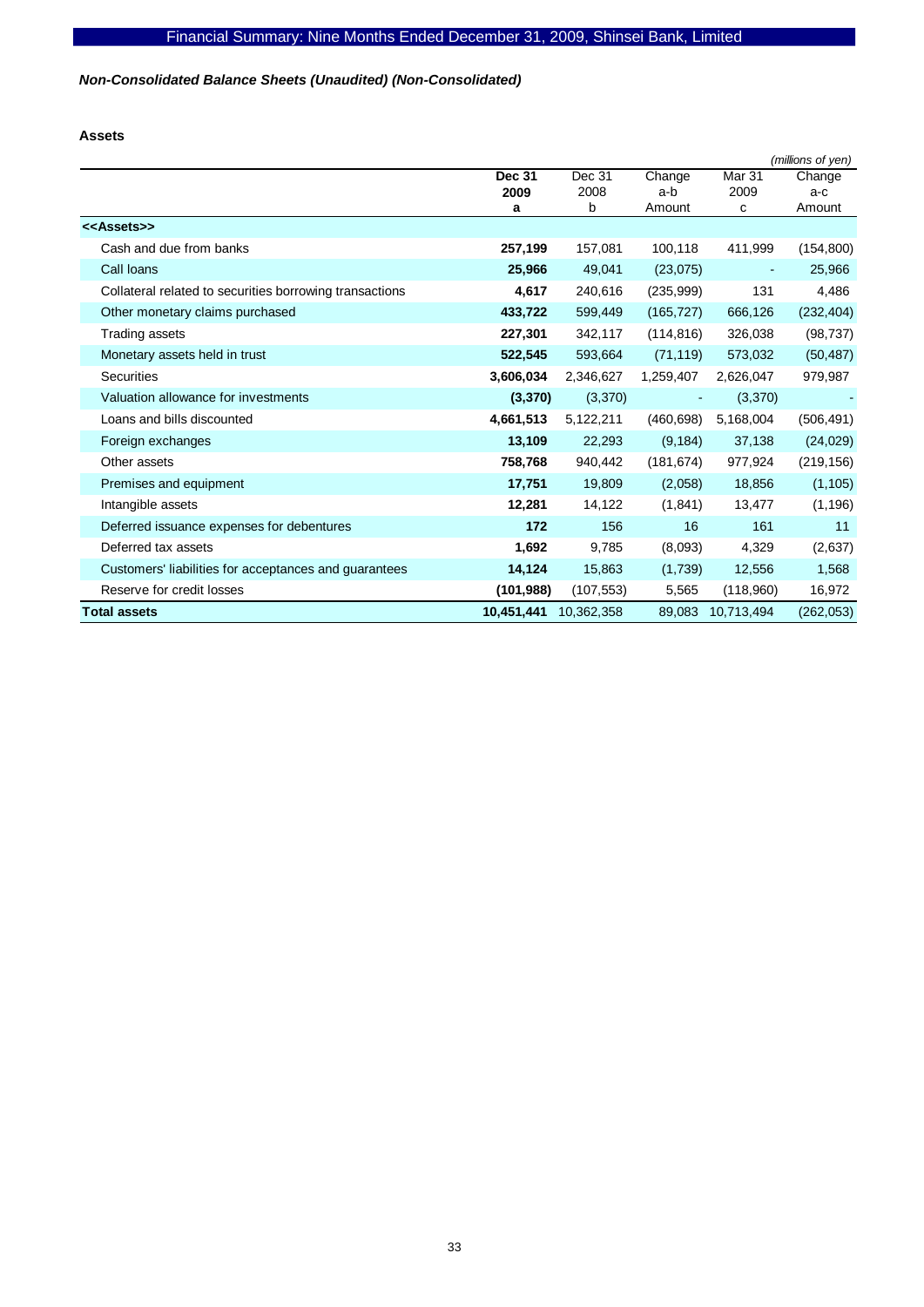# Financial Summary: Nine Months Ended December 31, 2009, Shinsei Bank, Limited

**Liabilities and Equity** 

|                                                            |               |            |                          |                   | (millions of yen) |
|------------------------------------------------------------|---------------|------------|--------------------------|-------------------|-------------------|
|                                                            | <b>Dec 31</b> | Dec 31     | Change                   | Mar 31            | Change            |
|                                                            | 2009          | 2008<br>b  | a-b                      | 2009              | a-c               |
| < <liabilities>&gt;</liabilities>                          | a             |            | Amount                   | с                 | Amount            |
| Deposits                                                   | 6,890,357     | 5,807,855  | 1,082,502                | 6,637,831         | 252,526           |
| Negotiable certificates of deposit                         | 240,457       | 461,387    | (220, 930)               | 259,659           | (19, 202)         |
| Debentures                                                 | 503,142       | 722,600    | (219, 458)               | 676,767           | (173, 625)        |
| Call money                                                 | 310,481       | 159,170    | 151,311                  | 281,513           | 28,968            |
| Payables under repurchase agreements                       |               |            |                          | 53,805            | (53, 805)         |
| Collateral related to securities lending transactions      | 504,897       | 303,132    | 201,765                  | 569,566           | (64, 669)         |
| <b>Trading liabilities</b>                                 | 192,493       | 328,912    | (136, 419)               | 316,068           | (123, 575)        |
| Borrowed money                                             | 330,460       | 772,357    | (441, 897)               | 425,371           | (94, 911)         |
| Foreign exchanges                                          | 230           | 213        | 17                       | 226               | 4                 |
| Corporate bonds                                            | 369,038       | 406,670    | (37, 632)                | 402,453           | (33, 415)         |
| Other liabilities                                          | 465,534       | 739,833    | (274, 299)               | 495,016           | (29, 482)         |
| Income taxes payable                                       | 303           | 35         | 268                      | 34                | 269               |
| Lease debt                                                 | 6             | 13         | (7)                      | 11                | (5)               |
| <b>Other liabilities</b>                                   | 465,224       | 739,784    | (274, 560)               | 494,970           | (29, 746)         |
| Accrued employees' bonuses                                 | 5,216         | 6,285      | (1,069)                  | 7,191             | (1, 975)          |
| Reserve for retirement benefits                            |               | 652        | (652)                    | 55                | (55)              |
| Reserve for losses on disposal of premises and equipment   | 6,828         | 7,086      | (258)                    | 6,911             | (83)              |
| Reserve for losses on litigation                           | 5,409         | 3,662      | 1,747                    | 3,662             | 1,747             |
| Acceptances and guarantees                                 | 14,124        | 15,863     | (1,739)                  | 12,556            | 1,568             |
| <b>Total liabilities</b>                                   | 9,838,670     | 9,735,683  | 102,987                  | 10,148,658        | (309, 988)        |
| < <equity>&gt;</equity>                                    |               |            |                          |                   |                   |
| Shareholders' equity:                                      |               |            |                          |                   |                   |
| Capital stock                                              | 476,296       | 476,296    |                          | 476,296           |                   |
| Capital surplus                                            | 43,558        | 43,558     |                          | 43,558            |                   |
| Additional paid-in capital                                 | 43,558        | 43,558     | $\blacksquare$           | 43,558            |                   |
| Retained earnings                                          | 160,687       | 224,215    | (63, 528)                | 154,454           | 6,233             |
| Legal reserve                                              | 11,035        | 11,035     | $\overline{\phantom{a}}$ | 11,035            |                   |
| Other retained earnings                                    | 149,652       | 213,179    | (63, 527)                | 143,418           | 6,234             |
| Unappropriated retained earnings                           | 149,652       | 213,179    | (63, 527)                | 143,418           | 6,234             |
| Treasury stock, at cost                                    | (72, 558)     | (72, 558)  | (0)                      | (72, 558)         | (0)               |
| Total shareholders' equity                                 | 607,984       | 671,511    | (63, 527)                | 601,750           | 6,234             |
| Net unrealized gain (loss):                                |               |            |                          |                   |                   |
| Unrealized gain (loss) on available-for-sale securities    | 5,303         | (51, 268)  | 56,571                   | (38,049)          | 43,352            |
| Deferred gain (loss) on derivatives under hedge accounting | (2, 148)      | 4,700      | (6, 848)                 | (672)             | (1, 476)          |
| Total net unrealized gain (loss)                           | 3,154         | (46, 567)  | 49,721                   | (38, 722)         | 41,876            |
| Stock acquisition rights                                   | 1,631         | 1,730      | (99)                     | 1,808             | (177)             |
| <b>Total equity</b>                                        | 612,770       | 626,675    | (13,905)                 | 564,836           | 47,934            |
| <b>Total liabilities and equity</b>                        | 10,451,441    | 10,362,358 |                          | 89,083 10,713,494 | (262, 053)        |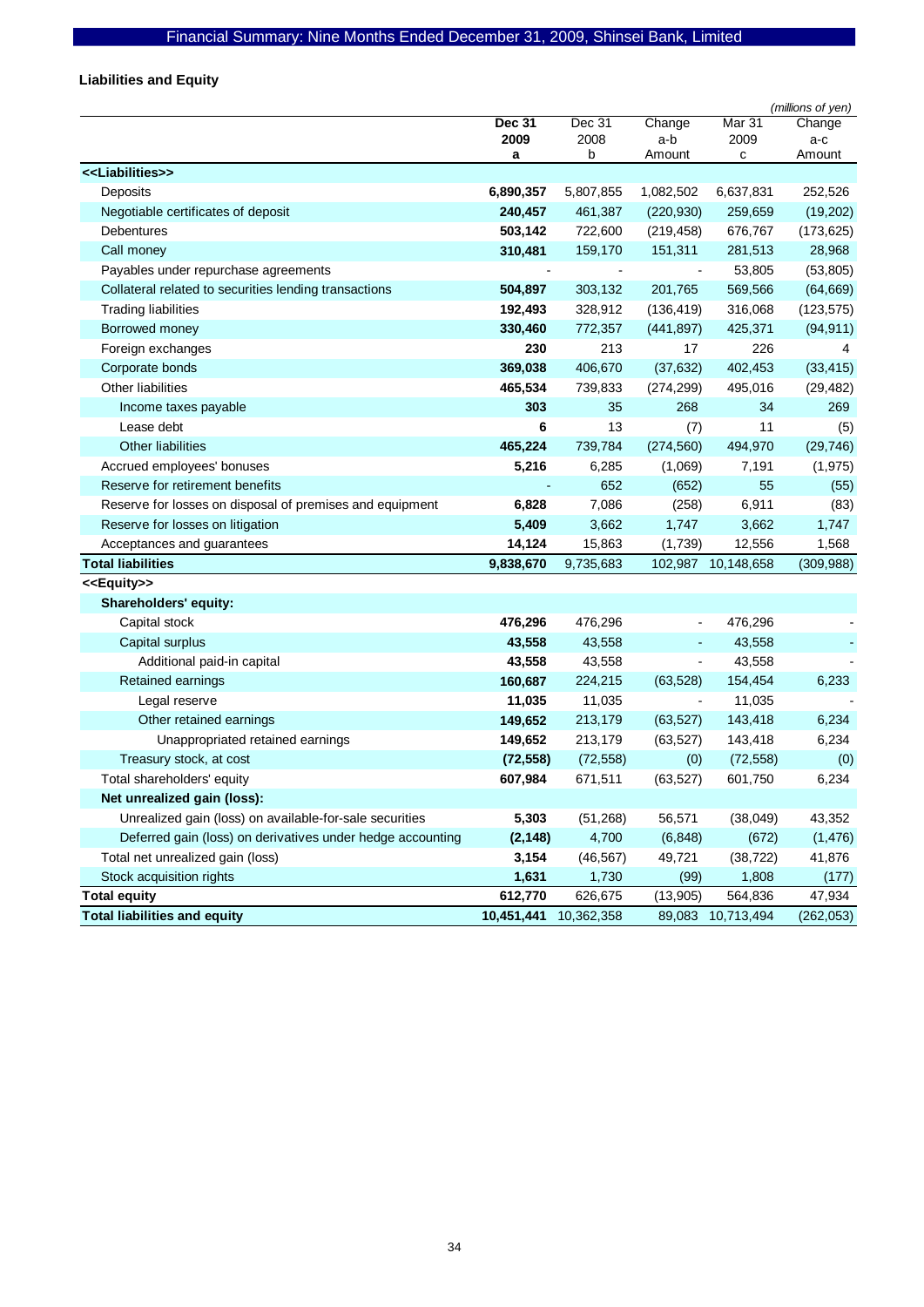# *Non-Consolidated Statements of Operations (Unaudited) (Non-Consolidated)*

|                                        |            |           | (millions of yen, except percentages) |        |             |  |
|----------------------------------------|------------|-----------|---------------------------------------|--------|-------------|--|
|                                        | 3QFY2009   | 3QFY2008  | Change<br>FY2008                      |        |             |  |
|                                        | (9 months) | (9months) | Amount                                | %      | (12 months) |  |
| Total interest income                  | 104,300    | 127,155   | (22, 855)                             | (18.0) | 182,737     |  |
| Interest on loans and bills discounted | 66,546     | 84,353    | (17, 807)                             | (21.1) | 109,886     |  |
| Interest and dividends on securities   | 25,409     | 32,770    | (7, 361)                              | (22.5) | 59,458      |  |
| Other interest income                  | 12,344     | 10,031    | 2,313                                 | 23.1   | 13,391      |  |
| Fees and commissions income            | 11,744     | 15,104    | (3,360)                               | (22.2) | 18,963      |  |
| <b>Trading profits</b>                 | 4,847      | 8,018     | (3, 171)                              | (39.5) | 5,277       |  |
| Other business income                  | 27,886     | 8,360     | 19,526                                | 233.6  | 16,956      |  |
| Other ordinary income                  | 12,374     | 46,993    | (34, 619)                             | (73.7) | 22,389      |  |
| <b>Ordinary income</b>                 | 161,153    | 205,633   | (44, 480)                             | (21.6) | 246,323     |  |
| Total interest expenses                | 61,409     | 76,385    | (14, 976)                             | (19.6) | 96,368      |  |
| Interest on deposits                   | 40,844     | 34,828    | 6,016                                 | 17.3   | 47,548      |  |
| Interest on corporate bonds            | 12,476     | 15,627    | (3, 151)                              | (20.2) | 20,266      |  |
| Other interest expenses                | 8,089      | 25,930    | (17, 841)                             | (68.8) | 28,553      |  |
| Fees and commissions expenses          | 7,454      | 10,043    | (2,589)                               | (25.8) | 13,415      |  |
| <b>Trading losses</b>                  | 123        | 10,224    | (10, 101)                             | (98.8) | 10,968      |  |
| Other business expenses                | 6,613      | 41,846    | (35, 233)                             | (84.2) | 103,456     |  |
| General and administrative expenses    | 53,956     | 61,027    | (7,071)                               | (11.6) | 81,741      |  |
| Other ordinary expenses                | 30,026     | 67,162    | (37, 136)                             | (55.3) | 105,234     |  |
| <b>Ordinary expenses</b>               | 159,584    | 266,689   | (107, 105)                            | (40.2) | 411,184     |  |
| Net ordinary income (loss)             | 1,569      | (61, 055) | 62,624                                | 102.6  | (164, 860)  |  |
| Special gains                          | 15,598     | 1,948     | 13,650                                | 700.7  | 76,948      |  |
| Special losses                         | 6,318      | 30,291    | (23, 973)                             | (79.1) | 63,487      |  |
| Income (loss) before income taxes      | 10,849     | (89, 398) | 100,247                               | 112.1  | (151, 399)  |  |
| Income taxes (benefit)                 |            |           |                                       |        |             |  |
| Current                                | (75)       | (3,005)   | 2,930                                 | 97.5   | (4, 184)    |  |
| Deferred                               | 4,691      | 894       | 3,797                                 | 424.7  | 9,833       |  |
| Total income taxes (benefit)           | 4,615      | (2, 111)  | 6,726                                 | 318.6  | 5,648       |  |
| Net income (loss)                      | 6,233      | (87, 287) | 93,520                                | 107.1  | (157, 048)  |  |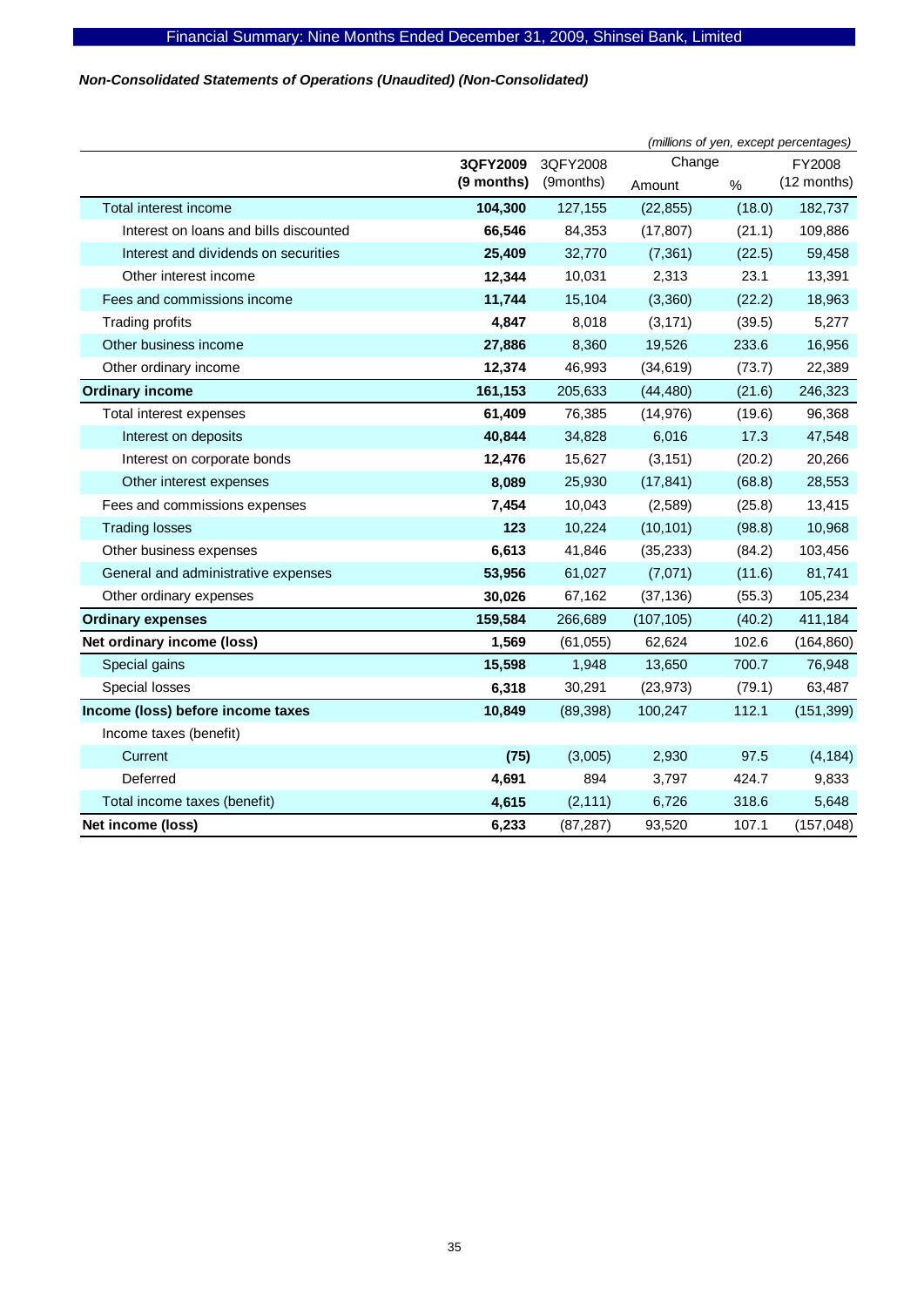### **Section 3. Earnings Forecast -Table 37- (Consolidated and Non-Consolidated)**

|                               |                           | (Billions of yen)                           |  |
|-------------------------------|---------------------------|---------------------------------------------|--|
| (Consolidated)                | <b>Fiscal year ending</b> | Fiscal year ended<br>March 2009<br>(FY2008) |  |
|                               | <b>March 2010</b>         |                                             |  |
|                               | (FY2009)                  |                                             |  |
|                               | Forecast                  | Actual                                      |  |
| Cash Basis Net income         | 28.0                      | (97.0)                                      |  |
| Net income                    | 10.0                      | (143.0)                                     |  |
|                               |                           |                                             |  |
| (Non-Consolidated)            | <b>Fiscal year ending</b> | Fiscal year ended                           |  |
|                               | <b>March 2010</b>         | March 2009                                  |  |
|                               | (FY2009)                  | (FY2008)                                    |  |
|                               | Forecast                  | Actual                                      |  |
| Net income                    | 10.0                      | (157.0)                                     |  |
| Dividends (per share in yen): |                           |                                             |  |

**Common stock 1.00** 0.00

Above forecasts are based on current assumptions of future events and trends, which may be incorrect. Actual results may differ materially from those in the statements as a result of various factors.

While Shinsei Bank had planned to provide earnings guidance for the full fiscal year 2009 upon the announcement of our results for the first nine months of fiscal year 2009, we have decided to defer this guidance. The major reason for this is the ongoing review of our legacy portfolio including domestic real estate in our Institutional Group, as well as our consumer finance subsidiaries with reference to the adequacy of grey zone reserves and impairments. Upon the completion of this review, we will evaluate and record additional reserves, mark-downs and impairments, as necessary, on a prudent basis, which may have an impact on our full fiscal year financial performance.

Therefore, Shinsei Bank has not revised its forecasts of consolidated cash basis\* net income of ¥28.0 billion (consolidated reported basis net income of ¥10.0 billion) for the fiscal year ending March 31, 2010.

Nor has Shinsei Bank revised its forecast of non-consolidated net income of ¥10.0 billion for the fiscal year ending March 31, 2010.

\*Cash-basis figures are calculated by excluding amortization of goodwill and other intangible assets, net of tax benefit.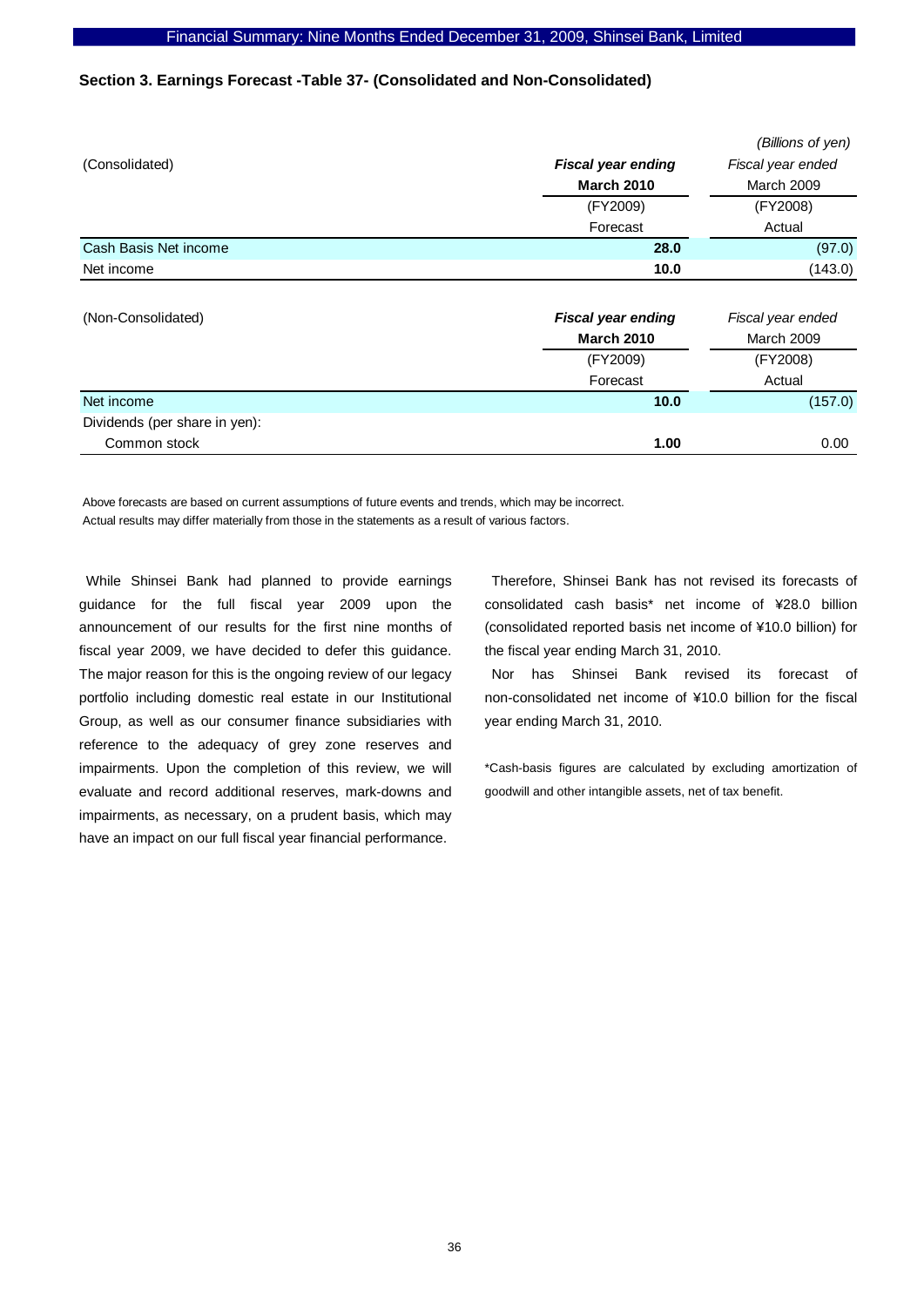# **Section 4. Exposure to Securitized Products and Related Investments**

# *Balance of Securitized Products (Breakdown by Region and Type of Securities) -Table 38- (Non-Consolidated)*  (1)

|                                                |                                                                              |                          |                          |                          |                          |                          |                              |                       | (Billions of yen)        |                       |                     |
|------------------------------------------------|------------------------------------------------------------------------------|--------------------------|--------------------------|--------------------------|--------------------------|--------------------------|------------------------------|-----------------------|--------------------------|-----------------------|---------------------|
|                                                | <b>Credit Ratings</b><br>of Securities <sup>(2)</sup><br>(December 31, 2009) |                          |                          |                          |                          |                          | <b>Dec 31</b><br>2009<br>(a) | Sep 30<br>2009<br>(b) | Change<br>$(a)-(b)$      | Mar 31<br>2009<br>(c) | Change<br>$(a)-(c)$ |
|                                                | AAA                                                                          | AA                       | A or<br>lower            | N/A                      |                          |                          |                              |                       |                          |                       |                     |
| <b>RMBS</b>                                    | 18%                                                                          | 10%                      | 8%                       | 64%                      | 53.5                     | 48.7                     | 4.7                          | 52.2                  | $1.2$                    |                       |                     |
| Japan                                          | 19%                                                                          | 6%                       | 8%                       | 67%                      | 51.1                     | 47.5                     | 3.5                          | 49.3                  | 1.8                      |                       |                     |
| <b>U.S.</b>                                    |                                                                              | L,                       | ä,                       | $\overline{\phantom{a}}$ | 0.0                      | 0.0                      | 0.0                          | 0.9                   | (0.9)                    |                       |                     |
| Europe                                         | 0%                                                                           | 100%                     | 0%                       | 0%                       | 2.3                      | 1.1                      | 1.2                          | 1.1                   | 1.2                      |                       |                     |
| Other                                          | $\blacksquare$                                                               | $\overline{\phantom{a}}$ | $\Box$                   | $\sim$                   | $\blacksquare$           | $\blacksquare$           | 0.0                          | 0.8                   | (0.8)                    |                       |                     |
| $CMBS^{(3)}$                                   | 0%                                                                           | 10%                      | 90%                      | 0%                       | 23.5                     | 19.4                     | 4.1                          | 19.4                  | 4.1                      |                       |                     |
| Japan                                          | 0%                                                                           | 0%                       | 100%                     | 0%                       | 16.2                     | 13.1                     | 3.1                          | 13.1                  | 3.1                      |                       |                     |
| U.S.                                           | $\overline{\phantom{a}}$                                                     | L.                       | $\overline{a}$           | $\sim$                   | $\overline{\phantom{a}}$ | $\overline{a}$           | $\overline{a}$               | ÷,                    |                          |                       |                     |
| Europe                                         | 0%                                                                           | 0%                       | 100%                     | 0%                       | 4.8                      | 4.0                      | 0.8                          | 3.9                   | 0.9                      |                       |                     |
| Other                                          | 0%                                                                           | 100%                     | 0%                       | 0%                       | 2.4                      | 2.2                      | 0.2                          | 2.3                   | $0.0\,$                  |                       |                     |
| <b>CLO</b>                                     | 36%                                                                          | 59%                      | 2%                       | 2%                       | 59.3                     | 62.7                     | (3.4)                        | 69.1                  | (9.8)                    |                       |                     |
| Japan                                          |                                                                              | L.                       | $\overline{\phantom{a}}$ | $\sim$                   | $\overline{\phantom{a}}$ | $\overline{\phantom{a}}$ | $\blacksquare$               | ÷,                    |                          |                       |                     |
| <b>U.S.</b>                                    | 21%                                                                          | 76%                      | 0%                       | 3%                       | 43.2                     | 47.5                     | (4.2)                        | 53.2                  | (10.0)                   |                       |                     |
| Europe                                         | 85%                                                                          | 15%                      | 0%                       | 0%                       | 14.6                     | 13.9                     | 0.6                          | 14.5                  | 0.0                      |                       |                     |
| Other                                          | 0%                                                                           | 0%                       | 100%                     | 0%                       | 1.4                      | 1.3                      | 0.1                          | 1.3                   | 0.0                      |                       |                     |
| <b>ABS CDO (Resecuritized Products)</b>        | $0\%$                                                                        | $0\%$                    | 0%                       | 100%                     | $0.0\,$                  | 4.9                      | (4.9)                        | 7.9                   | (7.9)                    |                       |                     |
| Japan <sup>(4)</sup>                           | 0%                                                                           | 0%                       | 0%                       | 100%                     | 0.0                      | 4.9                      | (4.9)                        | 7.9                   | (7.9)                    |                       |                     |
| U.S.                                           |                                                                              |                          | $\overline{a}$           | $\overline{a}$           | $\overline{a}$           | $\overline{a}$           | L.                           | $\overline{a}$        | $\blacksquare$           |                       |                     |
| Europe                                         |                                                                              |                          |                          | ÷,                       | $\blacksquare$           | Ξ                        | ÷,                           | $\blacksquare$        |                          |                       |                     |
| Other                                          | $\overline{a}$                                                               | $\overline{\phantom{a}}$ | $\overline{\phantom{a}}$ | $\overline{\phantom{a}}$ | $\blacksquare$           | $\blacksquare$           | $\blacksquare$               | $\blacksquare$        | $\overline{\phantom{a}}$ |                       |                     |
| <b>Total</b>                                   | 23%                                                                          | 31%                      | 19%                      | 26%                      | 136.4                    | 135.8                    | 0.5                          | 148.9                 | (12.4)                   |                       |                     |
| Japan                                          | 15%                                                                          | 5%                       | 30%                      | 51%                      | 67.4                     | 65.6                     | 1.7                          | 70.4                  | (3.0)                    |                       |                     |
| <b>U.S.</b>                                    | 21%                                                                          | 76%                      | 0%                       | 3%                       | 43.2                     | 47.5                     | (4.2)                        | 54.2                  | (10.9)                   |                       |                     |
| Europe                                         | 57%                                                                          | 21%                      | 22%                      | $0\%$                    | 21.8                     | 19.1                     | 2.6                          | 19.6                  | 2.2                      |                       |                     |
| Other                                          | 0%                                                                           | 63%                      | 37%                      | 0%                       | 3.8                      | 3.5                      | 0.3                          | 4.5                   | (0.6)                    |                       |                     |
|                                                |                                                                              |                          |                          |                          |                          |                          |                              |                       |                          |                       |                     |
| <b>Securities</b>                              |                                                                              |                          |                          |                          | 74.7                     | 73.7                     | 0.9                          | 81.7                  | (6.9)                    |                       |                     |
| <b>RMBS</b>                                    |                                                                              |                          |                          |                          | 4.6                      | 1.1                      | 3.4                          | 2.9                   | 1.6                      |                       |                     |
| <b>CMBS</b>                                    |                                                                              |                          |                          |                          | 10.8                     | 9.8                      | 1.0                          | 9.5                   | $1.2$                    |                       |                     |
| CLO                                            |                                                                              |                          |                          |                          | 59.3                     | 62.7                     | (3.4)                        | 69.1                  | (9.8)                    |                       |                     |
| ABS CDO                                        |                                                                              |                          |                          |                          | 0.0                      | 0.0                      | 0.0                          | 0.0                   | 0.0                      |                       |                     |
| Other monetary claims purchased <sup>(5)</sup> |                                                                              |                          |                          |                          | 61.6                     | 62.0                     | (0.4)                        | 67.2                  | (5.5)                    |                       |                     |
| RMBS (Japan)                                   |                                                                              |                          |                          |                          | 48.9                     | 47.5                     | 1.3                          | 49.3                  | (0.3)                    |                       |                     |
| CMBS (Japan)                                   |                                                                              |                          |                          |                          | 12.7                     | 9.6                      | 3.1                          | 9.8                   | 2.8                      |                       |                     |
| CLO (Japan)                                    |                                                                              |                          |                          |                          |                          | ä,                       | ä,                           | ÷,                    |                          |                       |                     |
| ABS CDO (Japan)                                |                                                                              |                          |                          |                          |                          | 4.9                      | (4.9)                        | 7.9                   | (7.9)                    |                       |                     |
| <b>Total</b>                                   |                                                                              |                          |                          |                          | 136.4                    | 135.8                    | 0.5                          | 148.9                 | (12.4)                   |                       |                     |

(1) The amount is the outstanding balance, after mark-downs and other comprehensive income (OCI) adjustments, at the end of each period. This table excludes securitized products backed by consumer loans, credit card loans, and other similar exposure to individuals.

(2) Based on ratings by S&P or ratings equivalent to S&P ratings matrix as of December 31, 2009. The "N/A" rating for Japanese RMBS represents senior portions of other monetary claims purchased for the purpose of warehousing for future securitization.

(3) Breakdown of collateral: office building (47%), multi-family (33%), retail and shops (12%), hotel and others (8%)

(4) Backed by Japanese RMBS and CMBS and does not include subprime-related exposure.

(5) Includes Japanese RMBS recorded as monetary assets held in trust of 4.4 billion as at December 31, 2009. \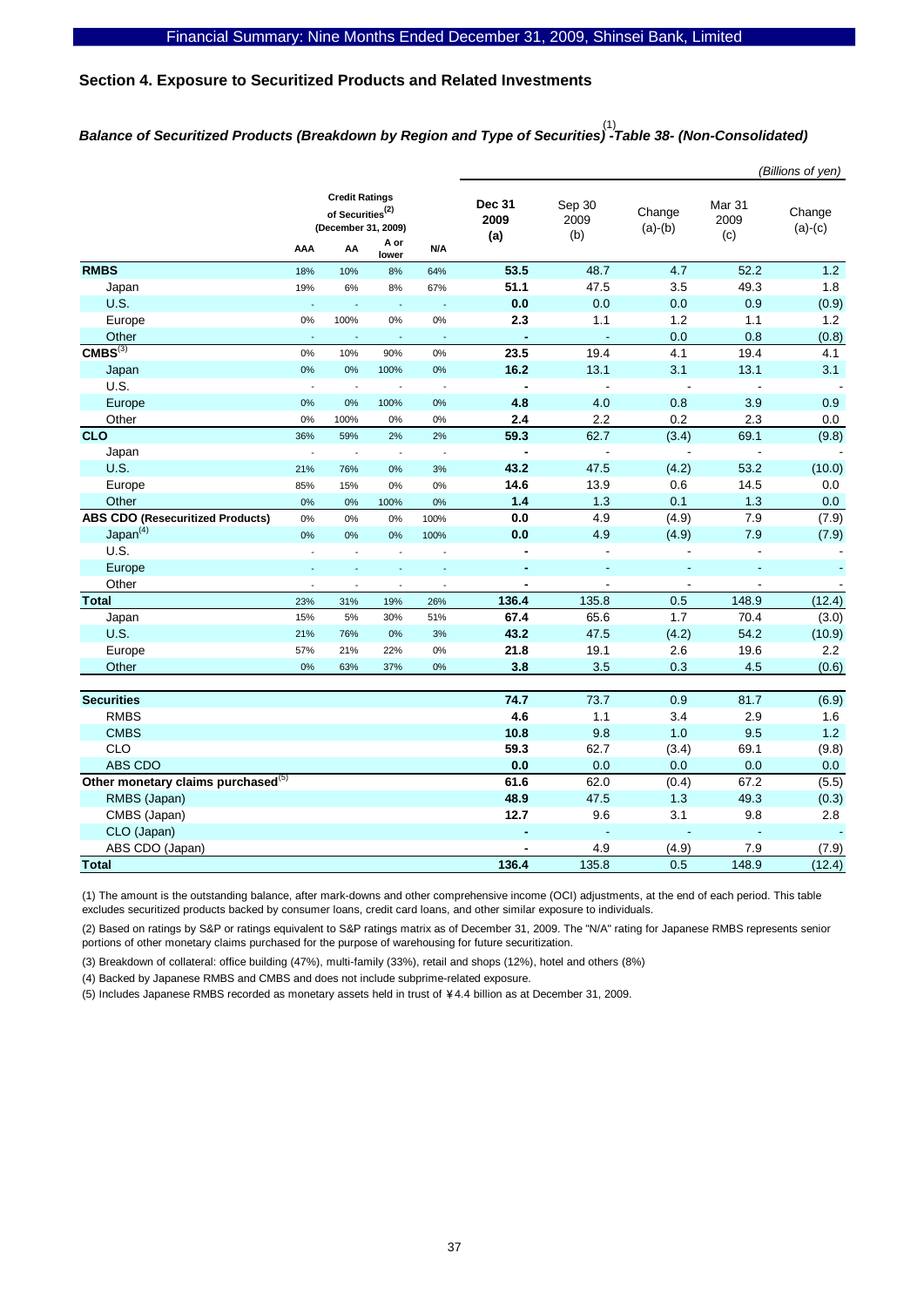Securitized Products, Recorded under "Securities" and "Other Monetary Claims Purchased" and OCI<sup>(1)</sup>-Table 39-*(Non-Consolidated)* 

|                                                                               | (Billions of yen, except percentages)                 |                                   |                                     |                                               |  |  |  |  |
|-------------------------------------------------------------------------------|-------------------------------------------------------|-----------------------------------|-------------------------------------|-----------------------------------------------|--|--|--|--|
| <b>Securities</b>                                                             | As of December 31, 2009                               |                                   |                                     |                                               |  |  |  |  |
|                                                                               | Balance before<br>Mark-to-Market<br>Evaluation        | Market Value or<br><b>Balance</b> |                                     | Price Increase<br>(Decrease) Ratio<br>$(\% )$ |  |  |  |  |
| <b>Trading Securities</b>                                                     |                                                       | 2.3                               |                                     |                                               |  |  |  |  |
| RMBS (U.S.)                                                                   |                                                       | 0.0                               |                                     |                                               |  |  |  |  |
| $CLO$ (U.S.)                                                                  |                                                       | 0.9                               |                                     |                                               |  |  |  |  |
| CLO (Other foreign countries)                                                 |                                                       | 1.4                               |                                     |                                               |  |  |  |  |
| Securities Being Held to Maturity with                                        |                                                       | 45.5                              |                                     |                                               |  |  |  |  |
| Readily Determinable Fair Value                                               |                                                       |                                   |                                     |                                               |  |  |  |  |
| $CLO$ (U.S.)                                                                  |                                                       | 33.8                              |                                     |                                               |  |  |  |  |
| CLO (Europe)                                                                  |                                                       | 11.7                              |                                     |                                               |  |  |  |  |
| Securities Available for Sale                                                 | 18.5                                                  | 26.8                              | 8.2                                 | 44.6                                          |  |  |  |  |
| Other                                                                         | 18.5                                                  | 26.8                              | 8.2                                 | 44.6                                          |  |  |  |  |
| <b>Foreign Securities</b>                                                     | 18.5                                                  | 26.8                              | 8.2                                 | 44.6                                          |  |  |  |  |
| Foreign Currency Denominated Foreign<br><b>Corporate and Government Bonds</b> | 12.7                                                  | 21.1                              | 8.3                                 | 65.7                                          |  |  |  |  |
| <b>RMBS</b>                                                                   | 1.1                                                   | 2.3                               | 1.1                                 | 100.0                                         |  |  |  |  |
| Europe                                                                        | 1.1                                                   | 2.3                               | 1.1                                 | 100.0                                         |  |  |  |  |
| <b>CMBS</b>                                                                   | 6.6                                                   | 7.3                               | 0.7                                 | 10.7                                          |  |  |  |  |
| Europe                                                                        | 3.8                                                   | 4.8                               | 1.0                                 | 26.2                                          |  |  |  |  |
| Other foreign countries                                                       | 2.7                                                   | 2.4                               | (0.3)                               | (10.9)                                        |  |  |  |  |
| <b>CLO</b>                                                                    | 4.9                                                   | 11.3                              | 6.4                                 | 131.1                                         |  |  |  |  |
| U.S.                                                                          | 3.6                                                   | 8.5                               | 4.9                                 | 137.1                                         |  |  |  |  |
| Europe                                                                        | 1.3                                                   | 2.8                               | 1.5                                 | 114.9                                         |  |  |  |  |
| Yen-Denominated Foreign Corporate and                                         | 5.8                                                   | 5.7                               | 0.0                                 | (1.5)                                         |  |  |  |  |
| RMBS (Japan)                                                                  | 2.2                                                   | 2.2                               | 0.0                                 | 0.0                                           |  |  |  |  |
| CMBS (Japan)                                                                  | 3.6                                                   | 3.5                               | 0.0                                 | (2.4)                                         |  |  |  |  |
| <b>Securities</b>                                                             |                                                       | 74.7                              |                                     |                                               |  |  |  |  |
| <b>RMBS</b>                                                                   |                                                       | 4.6                               |                                     |                                               |  |  |  |  |
| <b>CMBS</b>                                                                   |                                                       | 10.8                              |                                     |                                               |  |  |  |  |
| <b>CLO</b>                                                                    |                                                       | 59.3                              |                                     |                                               |  |  |  |  |
| Other Monetary Claims Purchased <sup>(2)</sup>                                |                                                       | As of December 31, 2009           |                                     |                                               |  |  |  |  |
|                                                                               | <b>Balance before</b><br>Mark-to-Market<br>Evaluation | Market Value or<br><b>Balance</b> | Unrealized<br>Gains/Losses<br>(OCI) | Price Increase<br>(Decrease) Ratio<br>(%)     |  |  |  |  |
| <b>Trading Purposes</b>                                                       |                                                       | 17.6                              |                                     |                                               |  |  |  |  |
| RMBS (Japan) <sup>(2)</sup>                                                   |                                                       | 14.4                              |                                     |                                               |  |  |  |  |
| CMBS (Japan)                                                                  |                                                       | 3.1                               |                                     |                                               |  |  |  |  |
| Others                                                                        | 44.0                                                  | 44.0                              |                                     |                                               |  |  |  |  |
| RMBS (Japan)                                                                  | 34.4                                                  | 34.4                              |                                     |                                               |  |  |  |  |
| CMBS (Japan)                                                                  | 9.5                                                   | 9.5                               |                                     |                                               |  |  |  |  |
| Total                                                                         |                                                       | 61.6                              |                                     |                                               |  |  |  |  |
| RMBS (Japan)                                                                  |                                                       | 48.9                              |                                     |                                               |  |  |  |  |
| CMBS (Japan)                                                                  |                                                       | 12.7                              |                                     |                                               |  |  |  |  |
| RMBS, CMBS, CLO, ABS CDO Total                                                |                                                       | 136.4                             |                                     |                                               |  |  |  |  |
| <b>Securities</b>                                                             |                                                       | 74.7                              |                                     |                                               |  |  |  |  |
| Other Monetary Claims Purchased                                               |                                                       | 61.6                              |                                     |                                               |  |  |  |  |

(1) This table excludes securitized products backed by consumer loans, credit card loans, and other similar exposure to individuals.

(2) Includes Japanese RMBS recorded as monetary assets held in trust of 4.4 billion as at December 31, 2009. \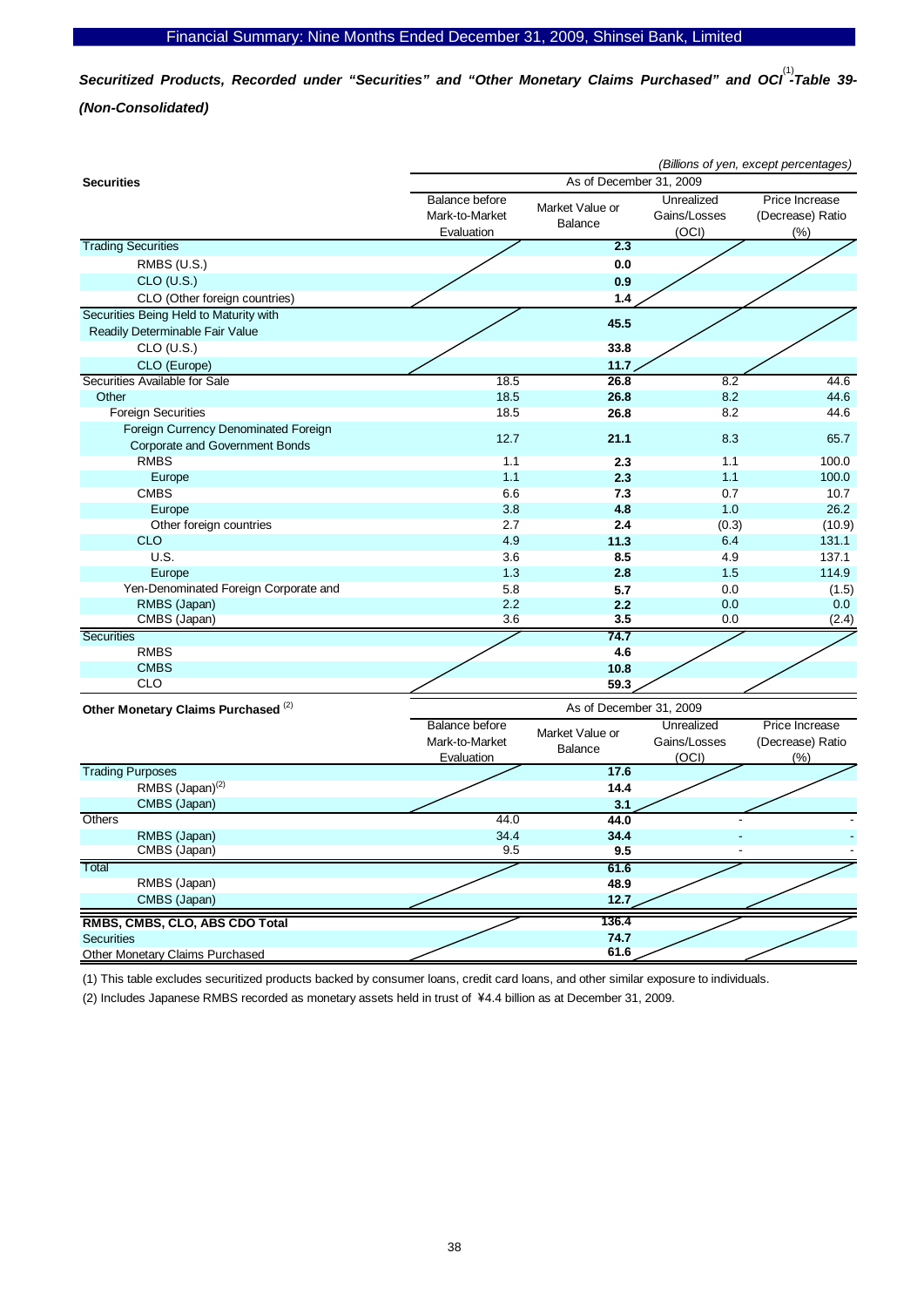### *LBO, Monoline, SIV, ABCP, CDS -Table 40- (Non-Consolidated)*

|             |                                                        |                              |                       |                     |                       | (Billions of yen)   |
|-------------|--------------------------------------------------------|------------------------------|-----------------------|---------------------|-----------------------|---------------------|
|             |                                                        | <b>Dec 31</b><br>2009<br>(a) | Sep 30<br>2009<br>(b) | Change<br>$(a)-(b)$ | Mar 31<br>2009<br>(c) | Change<br>$(a)-(c)$ |
| $LBO^{(1)}$ |                                                        | 265.9                        | 266.0                 | (0.1)               | 291.7                 | (25.8)              |
|             | Japan                                                  | $251.7^{(2)}$                | 252.2                 | (0.5)               | 278.6                 | (26.9)              |
|             | U.S.                                                   | 2.8                          | 2.8                   | 0.0                 | 3.2                   | (0.4)               |
|             | Europe                                                 | ۰                            |                       |                     |                       |                     |
|             | Other                                                  | 11.2                         | 10.8                  | 0.4                 | 9.8                   | 1.4                 |
|             |                                                        |                              |                       |                     |                       |                     |
|             | (Breakdown by Industry Sector as of December 31, 2009) |                              |                       |                     |                       |                     |
|             | Manufacturing                                          | 12.8%                        |                       |                     |                       |                     |
|             | Information and communications                         | 5.4%                         |                       |                     |                       |                     |
|             | Wholesale and retail                                   | 9.3%                         |                       |                     |                       |                     |
|             | Finance and Insurance                                  | 54.2%                        |                       |                     |                       |                     |
|             | Services                                               | 9.0%                         |                       |                     |                       |                     |
|             | <b>Others</b>                                          | 9.3%                         |                       |                     |                       |                     |
|             | Total                                                  | 100.0%                       |                       |                     |                       |                     |

(1) The amount includes unfunded commitment line.

(2) As of December 31, 2009, unfunded commitment line (only domestic) is  $45.0$  billion.

|                 |                              |                          |                     |                       | (Billions of yen)   |
|-----------------|------------------------------|--------------------------|---------------------|-----------------------|---------------------|
|                 | <b>Dec 31</b><br>2009<br>(a) | Sep 30<br>2009<br>(b)    | Change<br>$(a)-(b)$ | Mar 31<br>2009<br>(c) | Change<br>$(a)-(c)$ |
| <b>Monoline</b> | $\blacksquare$               | $\overline{\phantom{a}}$ | ٠                   | 0.8                   | (0.8)               |
| Japan           | $\blacksquare$               | ۰                        | ٠                   | ۰                     | ۰                   |
| <b>U.S.</b>     | $\blacksquare$               | ٠                        | ٠                   | ٠                     |                     |
| Europe          | $\blacksquare$               | ۰                        | ٠                   | -                     |                     |
| Other           | $\blacksquare$               | ٠                        | ٠                   | 0.8                   | (0.8)               |
|                 |                              |                          |                     |                       |                     |
| <b>SIV</b>      | $\blacksquare$               | ٠                        | ٠                   | ٠                     | ٠                   |
|                 |                              |                          |                     |                       |                     |
| <b>ABCP</b>     | $\blacksquare$               | ٠                        | $\sim$              |                       | ٠                   |

### **Credit Default Swaps (CDS)(1)**

|             |                     |                         |                     |                      |                                                     |                       |                      | (Billions of yen)      |  |
|-------------|---------------------|-------------------------|---------------------|----------------------|-----------------------------------------------------|-----------------------|----------------------|------------------------|--|
|             |                     | As of December 31, 2009 |                     |                      |                                                     |                       |                      | 3QFY2009<br>(9 months) |  |
|             |                     | Nominal Amount          |                     | Fair Value           | Netted Nominal Amount and Fair Value <sup>(2)</sup> |                       |                      | Realized               |  |
|             |                     |                         |                     |                      |                                                     | Fair Value<br>Nominal |                      | Profits                |  |
|             | Protection<br>(buy) | Protection<br>(sell)    | Protection<br>(buy) | Protection<br>(sell) | Amount                                              | Protection<br>(buy)   | Protection<br>(sell) | (Losses)               |  |
| Total       | 967.4               | 974.9                   | 24.2                | (20.9)               | 830.0                                               | 15.7                  | (18.1)               | (7.7)                  |  |
| Japan       | 849.1               | 861.2                   | 26.3                | (22.7)               | 723.0                                               | 18.2                  | (19.9)               | (7.4)                  |  |
| <b>U.S.</b> | 52.6                | 53.5                    | (0.4)               | 0.1                  | 48.4                                                | (0.6)                 | 0.1                  | 0.5                    |  |
| Europe      | 29.5                | 25.6                    | (0.7)               | 0.8                  | 25.2                                                | (0.7)                 | 0.8                  | (0.3)                  |  |
| Other       | 36.1                | 34.5                    | (1.0)               | 0.8                  | 33.3                                                | (1.0)                 | 0.8                  | (0.5)                  |  |

(1) Represents transactions under both banking book and trading book. The above table is based on provisional financial and operational data at the time of the financial results announcement and may differ slightly from the final data.

(2) Transactions which are netted with buy and sell.